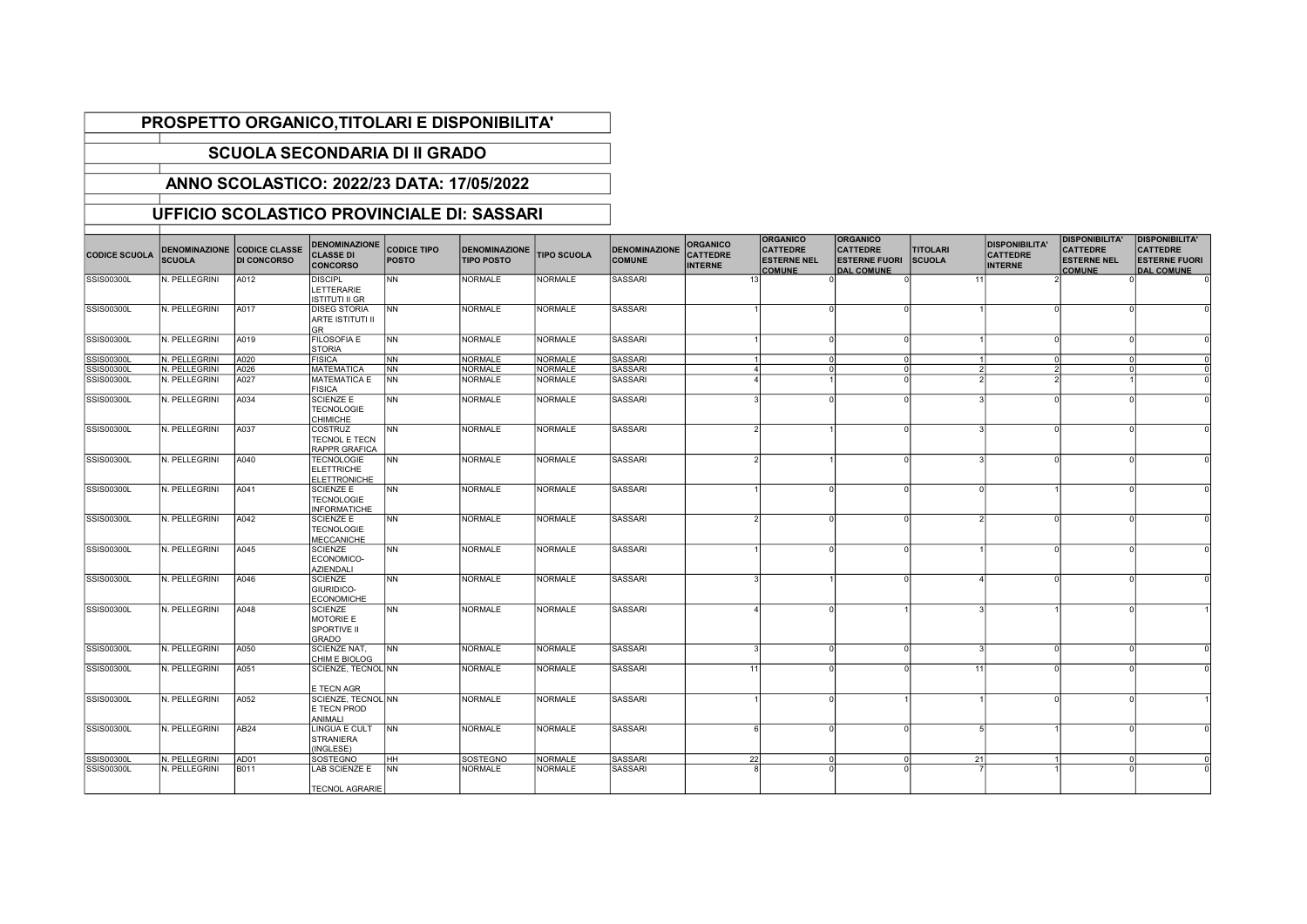| SSIS00300L        | N. PELLEGRINI      | B012             | <b>LAB SCIENZE E</b>                                       | NN             | <b>NORMALE</b>  | <b>NORMALE</b> | <b>SASSARI</b> |               |          |          |    |                        |          |  |
|-------------------|--------------------|------------------|------------------------------------------------------------|----------------|-----------------|----------------|----------------|---------------|----------|----------|----|------------------------|----------|--|
|                   |                    |                  | <b>TECNOL CHIM</b><br><b>MICROBIOL</b>                     |                |                 |                |                |               |          |          |    |                        |          |  |
| SSIS00300L        | N. PELLEGRINI      | <b>B015</b>      | LAB SC E TECNOL NN                                         |                | <b>NORMALE</b>  | <b>NORMALE</b> | <b>SASSARI</b> |               |          |          |    | $\Omega$               |          |  |
|                   |                    |                  | <b>ELETTR</b><br>ELETTRONIC                                |                |                 |                |                |               |          |          |    |                        |          |  |
| SSIS00300L        | N. PELLEGRINI      | <b>B017</b>      | LAB SCIENZE E                                              | <b>NN</b>      | <b>NORMALE</b>  | <b>NORMALE</b> | <b>SASSARI</b> |               |          |          |    | $\boldsymbol{\Lambda}$ |          |  |
|                   |                    |                  | <b>TECNOL</b><br><b>MECCANICHE</b>                         |                |                 |                |                |               |          |          |    |                        |          |  |
| SSIS00300L        | N. PELLEGRINI      | <b>B018</b>      | LAB SC E TECNOL NN                                         |                | <b>NORMALE</b>  | <b>NORMALE</b> | <b>SASSARI</b> | $\mathcal{D}$ |          |          |    | $\mathcal{D}$          |          |  |
|                   |                    |                  | <b>TESS ABBIGL</b><br><b>MODA</b>                          |                |                 |                |                |               |          |          |    |                        |          |  |
| <b>SSIS00400C</b> | M.PAGLIETTI        | A011             | <b>DISCIPLINE</b>                                          | <b>NN</b>      | <b>NORMALE</b>  | <b>NORMALE</b> | PORTO TORRES   | 12            | $\Omega$ |          | 11 |                        | $\Omega$ |  |
|                   |                    |                  | LETTERARIE E<br>LATINO                                     |                |                 |                |                |               |          |          |    |                        |          |  |
| <b>SSIS00400C</b> | M.PAGLIETTI        | A012             | <b>DISCIPL</b>                                             | <b>NN</b>      | <b>NORMALE</b>  | <b>NORMALE</b> | PORTO TORRES   | 6             | $\Omega$ |          |    | $\Omega$               |          |  |
|                   |                    |                  | LETTERARIE<br><b>ISTITUTI II GR</b>                        |                |                 |                |                |               |          |          |    |                        |          |  |
| <b>SSIS00400C</b> | M.PAGLIETTI        | A017             | <b>DISEG STORIA</b>                                        | <b>NN</b>      | <b>NORMALE</b>  | <b>NORMALE</b> | PORTO TORRES   | $\mathcal{P}$ | $\Omega$ |          |    | $\circ$                | $\Omega$ |  |
|                   |                    |                  | <b>ARTE ISTITUTI II</b><br>GR                              |                |                 |                |                |               |          |          |    |                        |          |  |
| SSIS00400C        | M.PAGLIETTI        | A019             | <b>FILOSOFIA E</b><br><b>STORIA</b>                        | N <sub>N</sub> | <b>NORMALE</b>  | <b>NORMALE</b> | PORTO TORRES   |               | $\Omega$ |          |    | $\circ$                | $\Omega$ |  |
| SSIS00400C        | M.PAGLIETTI        | A020             | FISICA                                                     | <b>NN</b>      | <b>NORMALE</b>  | <b>NORMALE</b> | PORTO TORRES   |               | $\Omega$ | $\Omega$ |    | $\circ$                | $\Omega$ |  |
| <b>SSIS00400C</b> | M.PAGLIETTI        | A026             | <b>MATEMATICA</b>                                          | <b>NN</b>      | <b>NORMALE</b>  | <b>NORMALE</b> | PORTO TORRES   |               | $\Omega$ | $\Omega$ |    | $\circ$                | $\Omega$ |  |
| SSIS00400C        | M.PAGLIETTI        | A027             | MATEMATICA E<br><b>FISICA</b>                              | <b>NN</b>      | <b>NORMALE</b>  | <b>NORMALE</b> | PORTO TORRES   | $\mathsf{R}$  | $\Omega$ |          |    |                        |          |  |
| <b>SSIS00400C</b> | M.PAGLIETTI        | A034             | <b>SCIENZE E</b>                                           | <b>NN</b>      | <b>NORMALE</b>  | <b>NORMALE</b> | PORTO TORRES   |               |          |          |    | $\Omega$               |          |  |
|                   |                    |                  | <b>TECNOLOGIE</b><br>CHIMICHE                              |                |                 |                |                |               |          |          |    |                        |          |  |
| SSIS00400C        | M.PAGLIETTI        | A037             | <b>COSTRUZ</b><br>TECNOL E TECN<br>RAPPR GRAFICA           | <b>NN</b>      | <b>NORMALE</b>  | <b>NORMALE</b> | PORTO TORRES   | $\mathcal{D}$ | $\Omega$ |          |    | $\circ$<br>2           |          |  |
| <b>SSIS00400C</b> | <b>M.PAGLIETTI</b> | A040             | <b>TECNOLOGIE</b><br><b>ELETTRICHE</b>                     | <b>INN</b>     | <b>NORMALE</b>  | <b>NORMALE</b> | PORTO TORRES   |               |          |          |    | $\Omega$               |          |  |
|                   |                    |                  | <b>ELETTRONICHE</b>                                        |                |                 |                |                |               |          |          |    |                        |          |  |
| SSIS00400C        | <b>M.PAGLIETTI</b> | A042             | <b>SCIENZE E</b><br><b>TECNOLOGIE</b><br><b>MECCANICHE</b> | <b>NN</b>      | <b>NORMALE</b>  | <b>NORMALE</b> | PORTO TORRES   |               |          |          |    | $\Omega$               |          |  |
| SSIS00400C        | M.PAGLIETTI        | A043             | <b>SCIENZE E</b>                                           | <b>NN</b>      | <b>NORMALE</b>  | <b>NORMALE</b> | PORTO TORRES   |               |          |          |    | $\mathcal{P}$          |          |  |
|                   |                    |                  | <b>TECNOLOGIE</b><br><b>NAUTICHE</b>                       |                |                 |                |                |               |          |          |    |                        |          |  |
| SSIS00400C        | <b>M.PAGLIETTI</b> | A046             | <b>SCIENZE</b>                                             | <b>NN</b>      | <b>NORMALE</b>  | <b>NORMALE</b> | PORTO TORRES   |               |          |          |    | $\Omega$               |          |  |
|                   |                    |                  | GIURIDICO-<br><b>ECONOMICHE</b>                            |                |                 |                |                |               |          |          |    |                        |          |  |
| SSIS00400C        | M.PAGLIETTI        | A048             | <b>SCIENZE</b>                                             | <b>NN</b>      | <b>NORMALE</b>  | <b>NORMALE</b> | PORTO TORRES   |               | $\Omega$ |          |    | $\Omega$               |          |  |
|                   |                    |                  | MOTORIE E<br>SPORTIVE II                                   |                |                 |                |                |               |          |          |    |                        |          |  |
| SSIS00400C        | <b>M.PAGLIETTI</b> | A050             | GRADO<br><b>SCIENZE NAT,</b>                               | <b>NN</b>      | <b>NORMALE</b>  | <b>NORMALE</b> | PORTO TORRES   | $\epsilon$    | $\Omega$ | C        |    | $\circ$                |          |  |
|                   |                    |                  | CHIM E BIOLOG                                              |                |                 |                |                |               |          |          |    |                        |          |  |
| SSIS00400C        | M.PAGLIETTI        | AA24             | <b>LINGUA E CULT</b><br><b>STRANIERA</b><br>(FRANCESE)     | <b>NN</b>      | <b>NORMALE</b>  | <b>NORMALE</b> | PORTO TORRES   | $\mathcal{D}$ | $\Omega$ |          |    | $\circ$                |          |  |
| SSIS00400C        | M.PAGLIETTI        | AB <sub>24</sub> | <b>LINGUA E CULT</b>                                       | <b>NN</b>      | <b>NORMALE</b>  | <b>NORMALE</b> | PORTO TORRES   | $\mathsf{Q}$  | $\Omega$ |          |    | $\circ$                |          |  |
|                   |                    |                  | <b>STRANIERA</b><br>(INGLESE)                              |                |                 |                |                |               |          |          |    |                        |          |  |
| <b>SSIS00400C</b> | M.PAGLIETTI        | AC24             | LINGUA E CULT                                              | NN             | <b>NORMALE</b>  | <b>NORMALE</b> | PORTO TORRES   |               | $\Omega$ |          |    | $\circ$                |          |  |
|                   |                    |                  | <b>STRANIERA</b><br>(SPAGNOLO)                             |                |                 |                |                |               |          |          |    |                        |          |  |
| SSIS00400C        | M.PAGLIETTI        | AD01             | <b>SOSTEGNO</b>                                            | HH             | <b>SOSTEGNO</b> | <b>NORMALE</b> | PORTO TORRES   | 23            | $\Omega$ |          | 13 | 10 <sup>1</sup>        | $\Omega$ |  |
| <b>SSIS00400C</b> | M.PAGLIETTI        | AE24             | LINGUA E CULT                                              | N <sub>N</sub> | <b>NORMALE</b>  | <b>NORMALE</b> | PORTO TORRES   |               |          |          |    |                        |          |  |
|                   |                    |                  | <b>STRANIERA</b><br>(RUSSO)                                |                |                 |                |                |               |          |          |    |                        |          |  |
| <b>SSIS00400C</b> | M.PAGLIETTI        | <b>B003</b>      | LABORATORI DI<br><b>FISICA</b>                             | NN             | <b>NORMALE</b>  | <b>NORMALE</b> | PORTO TORRES   |               | $\Omega$ | $\Omega$ |    | $\circ$                | $\Omega$ |  |
| SSIS00400C        | M.PAGLIETTI        | B015             | LAB SC E TECNOL NN                                         |                | <b>NORMALE</b>  | <b>NORMALE</b> | PORTO TORRES   |               |          |          |    |                        |          |  |
|                   |                    |                  | <b>ELETTR</b><br><b>ELETTRONIC</b>                         |                |                 |                |                |               |          |          |    |                        |          |  |
|                   |                    |                  |                                                            |                |                 |                |                |               |          |          |    |                        |          |  |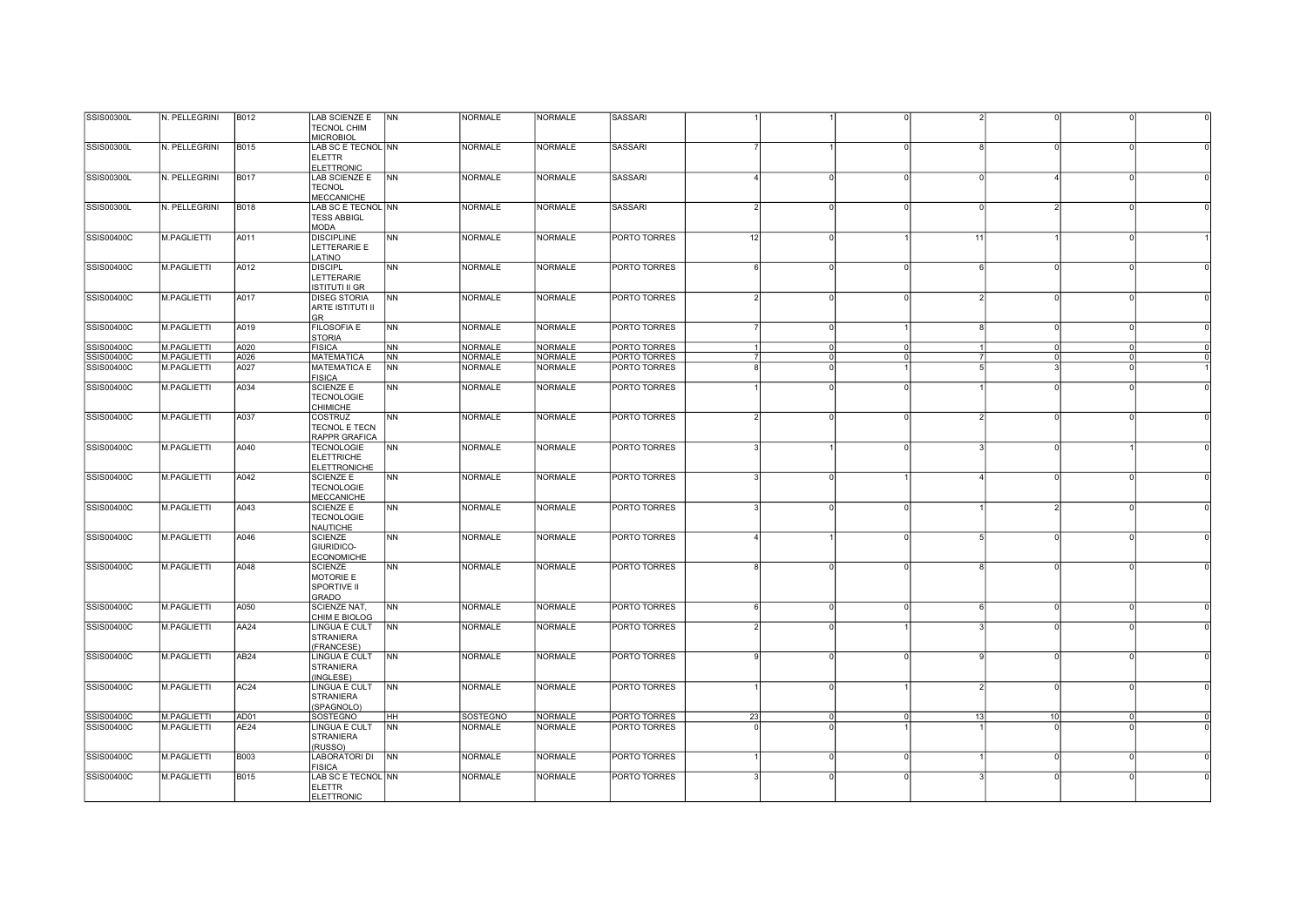| SSIS00400C        | M.PAGLIETTI                                                 | <b>B017</b>      | LAB SCIENZE E<br><b>TECNOL</b>                                | <b>NN</b>      | <b>NORMALE</b>  | <b>NORMALE</b> | PORTO TORRES        |                 |          |                      |                |                |          |  |
|-------------------|-------------------------------------------------------------|------------------|---------------------------------------------------------------|----------------|-----------------|----------------|---------------------|-----------------|----------|----------------------|----------------|----------------|----------|--|
|                   |                                                             |                  | <b>MECCANICHE</b>                                             |                |                 |                |                     |                 |          |                      |                |                |          |  |
| SSIS00400C        | M.PAGLIETTI                                                 | <b>B024</b>      | <b>LAB SCIENZE E</b><br><b>TECNOL</b><br><b>NAUTICHE</b>      | <b>NN</b>      | NORMALE         | NORMALE        | <b>PORTO TORRES</b> | $\mathcal{P}$   |          | $\Omega$             | $\mathcal{D}$  | $\Omega$       |          |  |
| SSIS00400C        | M.PAGLIETTI                                                 | <b>BB02</b>      | <b>CONV LINGUA</b><br><b>STRANIERA</b><br>(INGLESE)           | <b>NN</b>      | <b>NORMALE</b>  | <b>NORMALE</b> | <b>PORTO TORRES</b> | $\Omega$        |          |                      |                | $\Omega$       |          |  |
| SSIS00400C        | M.PAGLIETTI                                                 | BC <sub>02</sub> | <b>CONV LINGUA</b><br><b>STRANIERA</b><br>(SPAGNOLO)          | N <sub>N</sub> | <b>NORMALE</b>  | <b>NORMALE</b> | PORTO TORRES        | $\Omega$        |          |                      |                |                |          |  |
| SSIS01100G        | <b>IS AMSICORA</b>                                          | A012             | <b>DISCIPL</b><br>LETTERARIE<br><b>ISTITUTI II GR</b>         | <b>NN</b>      | <b>NORMALE</b>  | <b>NORMALE</b> | <b>OLBIA</b>        | 11              |          | $\Omega$             |                | $\mathbf{r}$   |          |  |
| SSIS01100G        | <b>IS AMSICORA</b>                                          | A020             | <b>FISICA</b>                                                 | N <sub>N</sub> | <b>NORMALE</b>  | <b>NORMALE</b> | <b>OLBIA</b>        | $\overline{0}$  | $\Omega$ | $\mathbf{1}$         | $\overline{0}$ | $\overline{0}$ |          |  |
| SSIS01100G        | <b>IS AMSICORA</b>                                          | A026             | <b>MATEMATICA</b>                                             | <b>INN</b>     | <b>NORMALE</b>  | <b>NORMALE</b> | <b>OLBIA</b>        | 7               |          | $\Omega$<br>$\Omega$ | -5             | $\overline{2}$ | $\Omega$ |  |
| SSIS01100G        | <b>IS AMSICORA</b>                                          | A034             | <b>SCIENZE E</b><br><b>TECNOLOGIE</b><br><b>CHIMICHE</b>      | <b>NN</b>      | <b>NORMALE</b>  | <b>NORMALE</b> | <b>OLBIA</b>        |                 |          |                      |                |                |          |  |
| SSIS01100G        | <b>IS AMSICORA</b>                                          | A037             | <b>COSTRUZ</b><br><b>TECNOL E TECN</b><br>RAPPR GRAFICA       | <b>NN</b>      | <b>NORMALE</b>  | <b>NORMALE</b> | <b>OLBIA</b>        |                 |          | n                    | $\Omega$       |                |          |  |
| SSIS01100G        | <b>IS AMSICORA</b>                                          | A040             | <b>TECNOLOGIE</b><br><b>ELETTRICHE</b><br><b>ELETTRONICHE</b> | N <sub>N</sub> | <b>NORMALE</b>  | <b>NORMALE</b> | <b>OLBIA</b>        | 8               |          | $\Omega$             |                | $\mathcal{D}$  |          |  |
| SSIS01100G        | <b>IS AMSICORA</b>                                          | A042             | <b>SCIENZE E</b><br><b>TECNOLOGIE</b><br><b>MECCANICHE</b>    | <b>NN</b>      | <b>NORMALE</b>  | <b>NORMALE</b> | <b>OLBIA</b>        | $5 \frac{1}{2}$ |          |                      | 6              | $\circ$        | $\Omega$ |  |
| SSIS01100G        | <b>IS AMSICORA</b>                                          | A046             | <b>SCIENZE</b><br>GIURIDICO-<br><b>ECONOMICHE</b>             | N <sub>N</sub> | <b>NORMALE</b>  | <b>NORMALE</b> | <b>OLBIA</b>        |                 |          |                      |                | $\Omega$       |          |  |
| SSIS01100G        | <b>IS AMSICORA</b>                                          | A048             | <b>SCIENZE</b><br>MOTORIE E<br>SPORTIVE II<br>GRADO           | <b>INN</b>     | <b>NORMALE</b>  | <b>NORMALE</b> | <b>OLBIA</b>        |                 |          |                      |                |                |          |  |
| SSIS01100G        | <b>IS AMSICORA</b>                                          | A050             | SCIENZE NAT.<br>CHIM E BIOLOG                                 | N <sub>N</sub> | <b>NORMALE</b>  | <b>NORMALE</b> | <b>OLBIA</b>        | $\overline{2}$  | $\Omega$ | $\Omega$             | $\overline{2}$ | $\circ$        | $\Omega$ |  |
| SSIS01100G        | <b>IS AMSICORA</b>                                          | A051             | SCIENZE, TECNOL NN<br>E TECN AGR                              |                | <b>NORMALE</b>  | <b>NORMALE</b> | <b>OLBIA</b>        |                 |          |                      |                |                |          |  |
| SSIS01100G        | <b>IS AMSICORA</b>                                          | AB <sub>24</sub> | LINGUA E CULT<br><b>STRANIERA</b><br>(INGLESE)                | NN             | <b>NORMALE</b>  | <b>NORMALE</b> | <b>OLBIA</b>        | $\overline{4}$  |          |                      |                |                |          |  |
| <b>SSIS01100G</b> | <b>IS AMSICORA</b>                                          | AD01             | <b>SOSTEGNO</b>                                               | HH             | <b>SOSTEGNO</b> | NORMALE        | <b>OLBIA</b>        | 16              |          | $\Omega$<br>$\Omega$ | $\Delta$       | 12             | $\cap$   |  |
| SSIS01100G        | <b>IS AMSICORA</b>                                          | <b>B011</b>      | LAB SCIENZE E<br><b>TECNOL AGRARIE</b>                        | <b>NN</b>      | <b>NORMALE</b>  | <b>NORMALE</b> | OLBIA               |                 |          |                      |                |                |          |  |
| SSIS01100G        | <b>IS AMSICORA</b>                                          | <b>B015</b>      | LAB SC E TECNOL NN<br><b>ELETTR</b><br><b>ELETTRONIC</b>      |                | <b>NORMALE</b>  | <b>NORMALE</b> | <b>OLBIA</b>        | 12              |          |                      |                |                |          |  |
| SSIS01100G        | <b>IS AMSICORA</b>                                          | <b>B017</b>      | LAB SCIENZE E<br><b>TECNOL</b><br><b>MECCANICHE</b>           | <b>NN</b>      | <b>NORMALE</b>  | <b>NORMALE</b> | <b>OLBIA</b>        | 6               |          |                      |                |                |          |  |
| SSIS01100G        | <b>IS AMSICORA</b>                                          | <b>B023</b>      | <b>LAB SERVIZI</b><br>SOCIO-SANITARI                          | N <sub>N</sub> | <b>NORMALE</b>  | <b>NORMALE</b> | <b>OLBIA</b>        |                 |          | $\Omega$<br>∩        | $\Omega$       |                |          |  |
| <b>SSIS01600P</b> | IST. TEC.<br>COMM.LE<br><b>GEOMETRI E</b><br><b>AGRARIO</b> | A012             | <b>DISCIPL</b><br>LETTERARIE<br><b>ISTITUTI II GR</b>         | <b>NN</b>      | <b>NORMALE</b>  | <b>NORMALE</b> | <b>OZIERI</b>       | 15              |          |                      |                |                |          |  |
| SSIS01600P        | IST. TEC.<br>COMM.LE<br><b>GEOMETRIE</b><br><b>AGRARIO</b>  | A020             | <b>FISICA</b>                                                 | <b>NN</b>      | NORMALE         | <b>NORMALE</b> | <b>OZIERI</b>       | $\mathcal{P}$   |          | $\Omega$             |                |                | $\cap$   |  |
| <b>SSIS01600P</b> | IST. TEC.<br>COMM.LE<br><b>GEOMETRIE</b><br>AGRARIO         | A021             | <b>GEOGRAFIA</b>                                              | N <sub>N</sub> | <b>NORMALE</b>  | <b>NORMALE</b> | <b>OZIERI</b>       |                 |          |                      |                | $\Omega$       |          |  |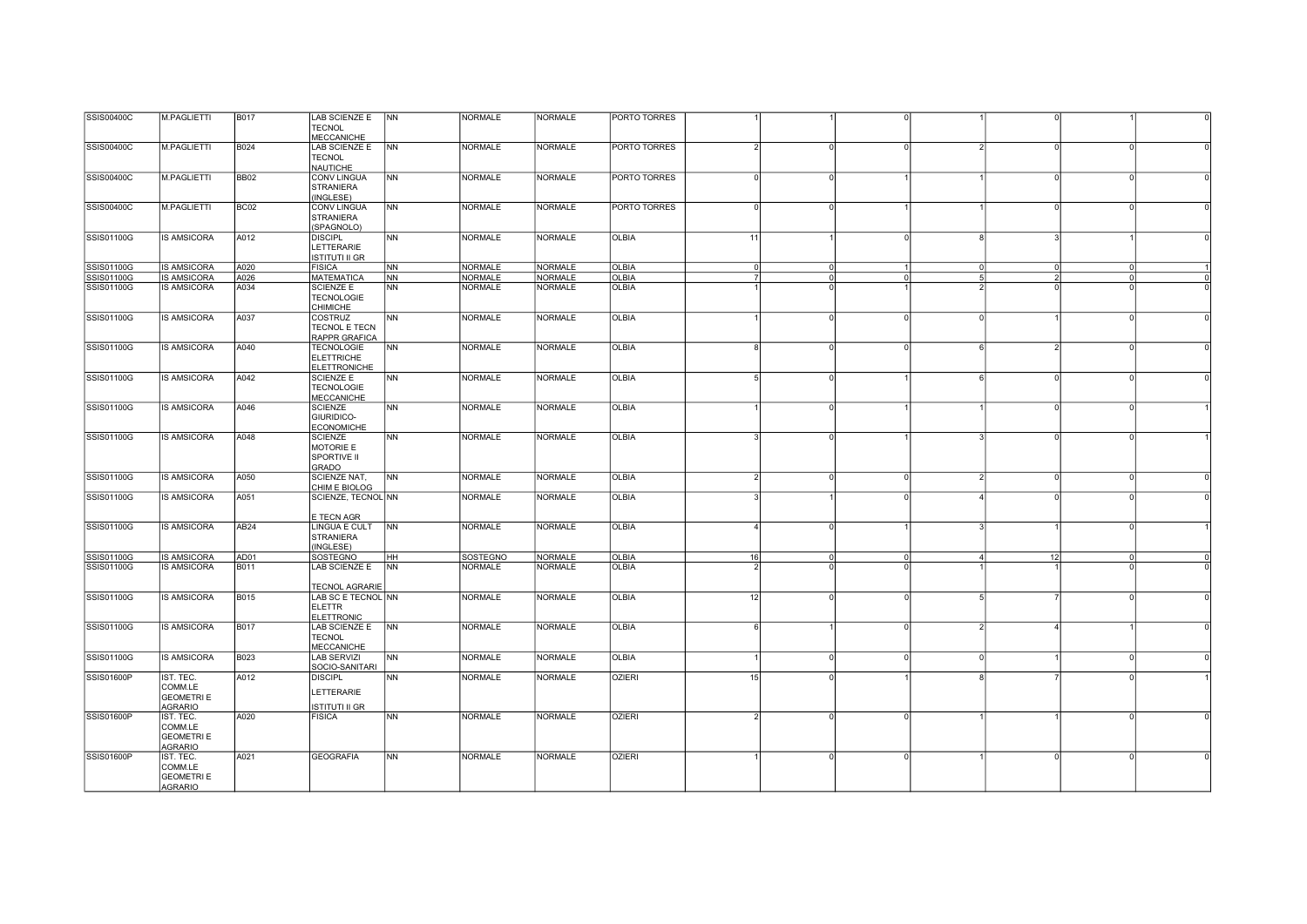| <b>SSIS01600P</b> | IST. TEC.         | A026             | <b>MATEMATICA</b>          | <b>NN</b>      | <b>NORMALE</b>  | <b>NORMALE</b> | <b>OZIERI</b> |                 |               |              |               |  |
|-------------------|-------------------|------------------|----------------------------|----------------|-----------------|----------------|---------------|-----------------|---------------|--------------|---------------|--|
|                   | COMM.LE           |                  |                            |                |                 |                |               |                 |               |              |               |  |
|                   | <b>GEOMETRIE</b>  |                  |                            |                |                 |                |               |                 |               |              |               |  |
|                   | <b>AGRARIO</b>    |                  |                            |                |                 |                |               |                 |               |              |               |  |
| <b>SSIS01600P</b> | IST. TEC.         | A027             | <b>MATEMATICA E</b>        | N <sub>N</sub> | <b>NORMALE</b>  | <b>NORMALE</b> | <b>OZIERI</b> | $\Omega$        | $\Omega$      | $\Omega$     | $\Omega$      |  |
|                   | COMM.LE           |                  |                            |                |                 |                |               |                 |               |              |               |  |
|                   | <b>GEOMETRI E</b> |                  |                            |                |                 |                |               |                 |               |              |               |  |
|                   | <b>AGRARIO</b>    |                  | <b>FISICA</b>              |                |                 |                |               |                 |               |              |               |  |
| SSIS01600P        | IST. TEC.         | A034             | <b>SCIENZE E</b>           | <b>INN</b>     | NORMALE         | <b>NORMALE</b> | <b>OZIERI</b> | $\mathcal{P}$   |               |              |               |  |
|                   |                   |                  |                            |                |                 |                |               |                 |               |              |               |  |
|                   | COMM.LE           |                  | <b>TECNOLOGIE</b>          |                |                 |                |               |                 |               |              |               |  |
|                   | <b>GEOMETRI E</b> |                  |                            |                |                 |                |               |                 |               |              |               |  |
|                   | <b>AGRARIO</b>    |                  | <b>CHIMICHE</b>            |                |                 |                |               |                 |               |              |               |  |
| <b>SSIS01600P</b> | IST. TEC.         | A037             | COSTRUZ                    | NN             | <b>NORMALE</b>  | <b>NORMALE</b> | <b>OZIERI</b> | 3               |               |              |               |  |
|                   | COMM.LE           |                  | TECNOL E TECN              |                |                 |                |               |                 |               |              |               |  |
|                   | <b>GEOMETRI E</b> |                  |                            |                |                 |                |               |                 |               |              |               |  |
|                   | <b>AGRARIO</b>    |                  | RAPPR GRAFICA              |                |                 |                |               |                 |               |              |               |  |
| SSIS01600P        | IST. TEC.         | A040             | <b>TECNOLOGIE</b>          | N <sub>N</sub> | <b>NORMALE</b>  | <b>NORMALE</b> | <b>OZIERI</b> |                 |               |              |               |  |
|                   | COMM.LE           |                  | <b>ELETTRICHE</b>          |                |                 |                |               |                 |               |              |               |  |
|                   | <b>GEOMETRIE</b>  |                  |                            |                |                 |                |               |                 |               |              |               |  |
|                   | <b>AGRARIO</b>    |                  | <b>ELETTRONICHE</b>        |                |                 |                |               |                 |               |              |               |  |
| SSIS01600P        | IST. TEC.         | A041             | <b>SCIENZE E</b>           | N <sub>N</sub> | <b>NORMALE</b>  | <b>NORMALE</b> | <b>OZIERI</b> | $\Delta$        | U<br>$\Omega$ |              | ্ব            |  |
|                   | COMM.LE           |                  |                            |                |                 |                |               |                 |               |              |               |  |
|                   | <b>GEOMETRI E</b> |                  | <b>TECNOLOGIE</b>          |                |                 |                |               |                 |               |              |               |  |
|                   | <b>AGRARIO</b>    |                  | <b>INFORMATICHE</b>        |                |                 |                |               |                 |               |              |               |  |
| SSIS01600P        | IST. TEC.         | A045             | <b>SCIENZE</b>             | NN             | <b>NORMALE</b>  | <b>NORMALE</b> | <b>OZIERI</b> |                 | $\Omega$      |              | $\Omega$      |  |
|                   | COMM.LE           |                  |                            |                |                 |                |               |                 |               |              |               |  |
|                   | <b>GEOMETRI E</b> |                  | ECONOMICO-                 |                |                 |                |               |                 |               |              |               |  |
|                   | <b>AGRARIO</b>    |                  | AZIENDALI                  |                |                 |                |               |                 |               |              |               |  |
| SSIS01600P        | IST. TEC.         | A046             | <b>SCIENZE</b>             | <b>INN</b>     | <b>NORMALE</b>  | <b>NORMALE</b> | <b>OZIERI</b> | $5 \frac{1}{2}$ |               |              |               |  |
|                   | COMM.LE           |                  |                            |                |                 |                |               |                 |               |              |               |  |
|                   | <b>GEOMETRIE</b>  |                  | GIURIDICO-                 |                |                 |                |               |                 |               |              |               |  |
|                   |                   |                  |                            |                |                 |                |               |                 |               |              |               |  |
|                   | <b>AGRARIO</b>    |                  | <b>ECONOMICHE</b>          |                |                 |                |               |                 |               |              |               |  |
| <b>SSIS01600P</b> | IST. TEC.         | A047             | SCIENZE                    | <b>NN</b>      | <b>NORMALE</b>  | <b>NORMALE</b> | <b>OZIERI</b> | 5               |               |              |               |  |
|                   | COMM.LE           |                  | <b>MATEMATICHE</b>         |                |                 |                |               |                 |               |              |               |  |
|                   | <b>GEOMETRIE</b>  |                  |                            |                |                 |                |               |                 |               |              |               |  |
|                   | <b>AGRARIO</b>    |                  | <b>APPLICATE</b>           |                |                 |                |               |                 |               |              |               |  |
| <b>SSIS01600P</b> | IST. TEC.         | A048             | <b>SCIENZE</b>             | NN             | <b>NORMALE</b>  | <b>NORMALE</b> | <b>OZIERI</b> | 5               |               |              |               |  |
|                   | COMM.LE           |                  | MOTORIE E                  |                |                 |                |               |                 |               |              |               |  |
|                   | <b>GEOMETRI E</b> |                  | SPORTIVE II                |                |                 |                |               |                 |               |              |               |  |
|                   | <b>AGRARIO</b>    |                  | <b>GRADO</b>               |                |                 |                |               |                 |               |              |               |  |
| <b>SSIS01600P</b> | IST. TEC.         | A050             | SCIENZE NAT,               | N <sub>N</sub> | <b>NORMALE</b>  | <b>NORMALE</b> | <b>OZIERI</b> | $\overline{4}$  | ŋ             |              |               |  |
|                   | COMM.LE           |                  |                            |                |                 |                |               |                 |               |              |               |  |
|                   | <b>GEOMETRI E</b> |                  |                            |                |                 |                |               |                 |               |              |               |  |
|                   | <b>AGRARIO</b>    |                  | CHIM E BIOLOG              |                |                 |                |               |                 |               |              |               |  |
| <b>SSIS01600P</b> | IST. TEC.         | A051             | SCIENZE, TECNOL NN         |                | <b>NORMALE</b>  | <b>NORMALE</b> | <b>OZIERI</b> | 10              | $\Omega$      | $\mathbf{Q}$ |               |  |
|                   | COMM.LE           |                  |                            |                |                 |                |               |                 |               |              |               |  |
|                   | <b>GEOMETRIE</b>  |                  |                            |                |                 |                |               |                 |               |              |               |  |
|                   | <b>AGRARIO</b>    |                  | E TECN AGR                 |                |                 |                |               |                 |               |              |               |  |
| <b>SSIS01600P</b> | IST. TEC.         | A052             | SCIENZE, TECNOL NN         |                | <b>NORMALE</b>  | <b>NORMALE</b> | <b>OZIERI</b> |                 |               |              |               |  |
|                   | COMM.LE           |                  |                            |                |                 |                |               |                 |               |              |               |  |
|                   | <b>GEOMETRI E</b> |                  | E TECN PROD                |                |                 |                |               |                 |               |              |               |  |
|                   | <b>AGRARIO</b>    |                  | ANIMALI                    |                |                 |                |               |                 |               |              |               |  |
| <b>SSIS01600P</b> | IST. TEC.         | A066             | <b>TRATT TESTI DATI NN</b> |                | NORMALE         | <b>NORMALE</b> | <b>OZIERI</b> | 3               | $\Omega$      |              | $\mathcal{P}$ |  |
|                   | COMM.LE           |                  |                            |                |                 |                |               |                 |               |              |               |  |
|                   | <b>GEOMETRIE</b>  |                  | <b>APPLIC</b>              |                |                 |                |               |                 |               |              |               |  |
|                   | <b>AGRARIO</b>    |                  | <b>INFORMATICA</b>         |                |                 |                |               |                 |               |              |               |  |
| <b>SSIS01600P</b> | IST. TEC.         | AA24             | <b>LINGUA E CULT</b>       | <b>NN</b>      | <b>NORMALE</b>  | <b>NORMALE</b> | <b>OZIERI</b> |                 |               |              | $\Omega$      |  |
|                   | COMM.LE           |                  |                            |                |                 |                |               |                 |               |              |               |  |
|                   |                   |                  | <b>STRANIERA</b>           |                |                 |                |               |                 |               |              |               |  |
|                   | <b>GEOMETRIE</b>  |                  |                            |                |                 |                |               |                 |               |              |               |  |
|                   | AGRARIO           |                  | (FRANCESE)                 |                |                 |                |               |                 |               |              |               |  |
| <b>SSIS01600P</b> | IST. TEC.         | AB <sub>24</sub> | LINGUA E CULT              | N <sub>N</sub> | <b>NORMALE</b>  | <b>NORMALE</b> | <b>OZIERI</b> |                 | $\Omega$      |              |               |  |
|                   | COMM.LE           |                  | <b>STRANIERA</b>           |                |                 |                |               |                 |               |              |               |  |
|                   | <b>GEOMETRIE</b>  |                  |                            |                |                 |                |               |                 |               |              |               |  |
|                   | <b>AGRARIO</b>    |                  | (INGLESE)                  |                |                 |                |               |                 |               |              |               |  |
| <b>SSIS01600P</b> | IST. TEC.         | AD01             | <b>SOSTEGNO</b>            | <b>IHH</b>     | <b>SOSTEGNO</b> | <b>NORMALE</b> | <b>OZIERI</b> | 13              | $\Omega$<br>U | $\mathsf{Q}$ |               |  |
|                   | COMM.LE           |                  |                            |                |                 |                |               |                 |               |              |               |  |
|                   | <b>GEOMETRI E</b> |                  |                            |                |                 |                |               |                 |               |              |               |  |
|                   | <b>AGRARIO</b>    |                  |                            |                |                 |                |               |                 |               |              |               |  |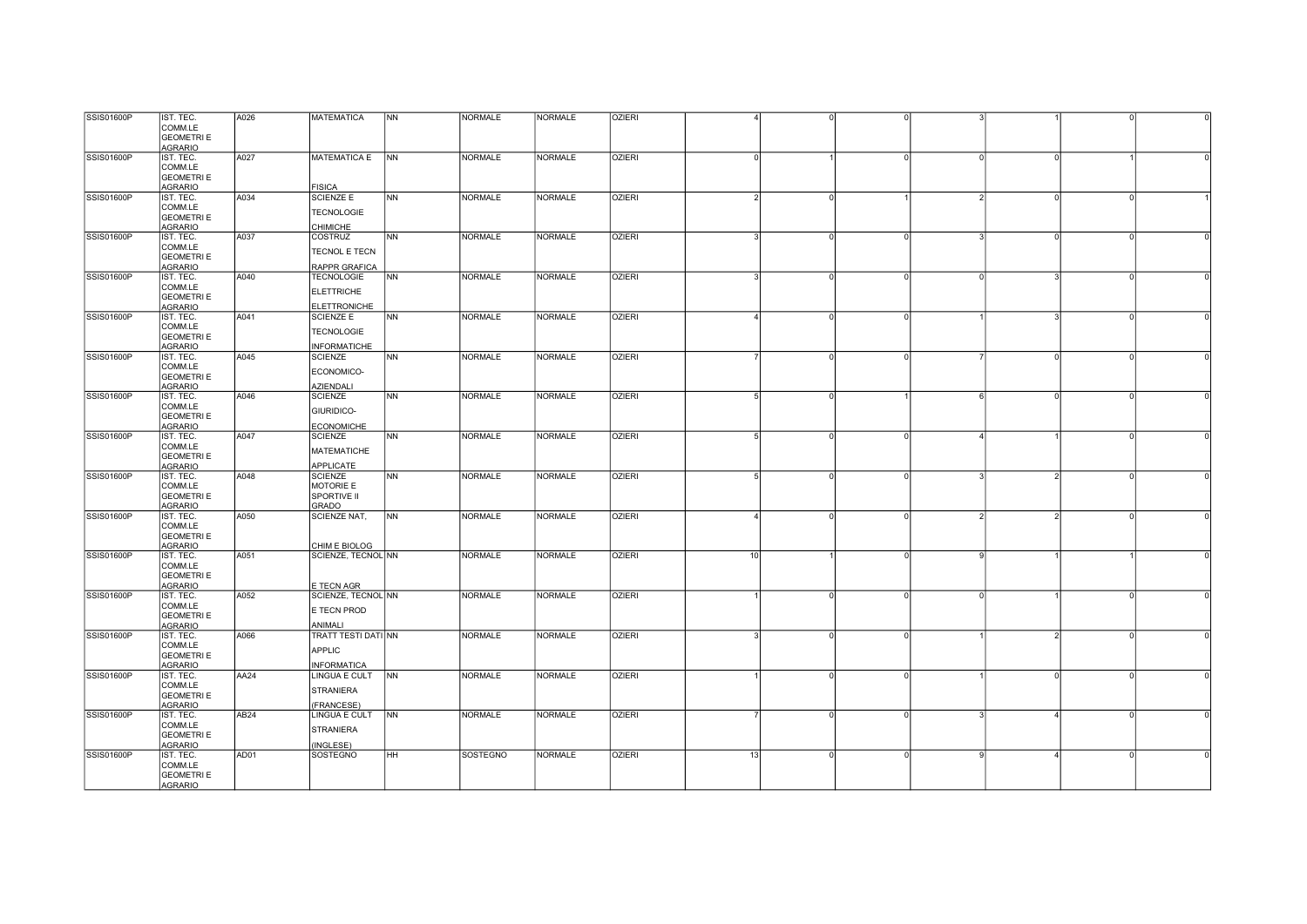| <b>SSIS01600P</b> | IST. TEC.              | <b>B011</b> | LAB SCIENZE E   NN      |                | <b>NORMALE</b> | <b>NORMALE</b> | <b>OZIERI</b> | 11                     |          |          |               |          |          |  |
|-------------------|------------------------|-------------|-------------------------|----------------|----------------|----------------|---------------|------------------------|----------|----------|---------------|----------|----------|--|
|                   | COMM.LE                |             |                         |                |                |                |               |                        |          |          |               |          |          |  |
|                   |                        |             |                         |                |                |                |               |                        |          |          |               |          |          |  |
|                   | <b>GEOMETRIE</b>       |             |                         |                |                |                |               |                        |          |          |               |          |          |  |
|                   | AGRARIO                |             | <b>TECNOL AGRARIE</b>   |                |                |                |               |                        |          |          |               |          |          |  |
| SSIS01600P        | IST. TEC.              | B012        | LAB SCIENZE E           | <b>NN</b>      | <b>NORMALE</b> | <b>NORMALE</b> | <b>OZIERI</b> |                        |          | $\Omega$ |               | $\Omega$ |          |  |
|                   | COMM.LE                |             |                         |                |                |                |               |                        |          |          |               |          |          |  |
|                   | <b>GEOMETRIE</b>       |             | <b>TECNOL CHIM</b>      |                |                |                |               |                        |          |          |               |          |          |  |
|                   | <b>AGRARIO</b>         |             | <b>MICROBIOL</b>        |                |                |                |               |                        |          |          |               |          |          |  |
|                   |                        |             |                         |                |                |                |               |                        |          |          |               | $\Omega$ |          |  |
| <b>SSIS01600P</b> | IST. TEC.              | <b>B015</b> | LAB SC E TECNOL NN      |                | <b>NORMALE</b> | <b>NORMALE</b> | <b>OZIERI</b> |                        |          |          |               |          |          |  |
|                   | COMM.LE                |             | <b>ELETTR</b>           |                |                |                |               |                        |          |          |               |          |          |  |
|                   | <b>GEOMETRIE</b>       |             |                         |                |                |                |               |                        |          |          |               |          |          |  |
|                   | AGRARIO                |             | ELETTRONIC              |                |                |                |               |                        |          |          |               |          |          |  |
| SSIS01600P        | IST. TEC.              | <b>B016</b> | LAB SCIENZE E           | <b>NN</b>      | <b>NORMALE</b> | <b>NORMALE</b> | <b>OZIERI</b> |                        |          | $\Omega$ | U             |          |          |  |
|                   | COMM.LE                |             |                         |                |                |                |               |                        |          |          |               |          |          |  |
|                   |                        |             | <b>TECNOL</b>           |                |                |                |               |                        |          |          |               |          |          |  |
|                   | <b>GEOMETRI E</b>      |             |                         |                |                |                |               |                        |          |          |               |          |          |  |
|                   | <b>AGRARIO</b>         |             | <b>INFORMATICHE</b>     |                |                |                |               |                        |          |          |               |          |          |  |
| SSIS01600P        | IST. TEC.              | <b>B017</b> | LAB SCIENZE E           | <b>NN</b>      | <b>NORMALE</b> | <b>NORMALE</b> | <b>OZIERI</b> |                        |          |          |               |          |          |  |
|                   | COMM.LE                |             |                         |                |                |                |               |                        |          |          |               |          |          |  |
|                   | <b>GEOMETRIE</b>       |             | <b>TECNOL</b>           |                |                |                |               |                        |          |          |               |          |          |  |
|                   | <b>AGRARIO</b>         |             | <b>MECCANICHE</b>       |                |                |                |               |                        |          |          |               |          |          |  |
| <b>SSIS01700E</b> |                        |             |                         |                | <b>NORMALE</b> | <b>NORMALE</b> | PALAU         | $\boldsymbol{\Lambda}$ |          |          |               |          |          |  |
|                   | I.T.C.G."G.FALCON A011 |             | <b>DISCIPLINE</b>       | <b>NN</b>      |                |                |               |                        |          |          |               |          |          |  |
|                   | EE                     |             | LETTERARIE E            |                |                |                |               |                        |          |          |               |          |          |  |
|                   | P.BORSELLINO"          |             | LATINO                  |                |                |                |               |                        |          |          |               |          |          |  |
| <b>SSIS01700E</b> | I.T.C.G."G.FALCON A012 |             | <b>DISCIPL</b>          | NN             | <b>NORMALE</b> | <b>NORMALE</b> | PALAU         | 5                      |          |          |               |          |          |  |
|                   | IE E                   |             | LETTERARIE              |                |                |                |               |                        |          |          |               |          |          |  |
|                   | P.BORSELLINO"          |             | <b>ISTITUTI II GR</b>   |                |                |                |               |                        |          |          |               |          |          |  |
| <b>SSIS01700E</b> |                        |             | <b>DISEG STORIA</b>     | N <sub>N</sub> | <b>NORMALE</b> | <b>NORMALE</b> | PALAU         |                        |          |          |               | $\Omega$ |          |  |
|                   | I.T.C.G."G.FALCON A017 |             |                         |                |                |                |               |                        |          |          |               |          |          |  |
|                   | EE                     |             | <b>ARTE ISTITUTI II</b> |                |                |                |               |                        |          |          |               |          |          |  |
|                   | P.BORSELLINO"          |             | GR                      |                |                |                |               |                        |          |          |               |          |          |  |
| <b>SSIS01700E</b> | I.T.C.G."G.FALCON A019 |             | <b>FILOSOFIA E</b>      | <b>NN</b>      | <b>NORMALE</b> | <b>NORMALE</b> | PALAU         | $\overline{2}$         | n        |          | $\mathcal{P}$ | $\circ$  |          |  |
|                   | E E                    |             |                         |                |                |                |               |                        |          |          |               |          |          |  |
|                   | P.BORSELLINO"          |             | <b>STORIA</b>           |                |                |                |               |                        |          |          |               |          |          |  |
| <b>SSIS01700E</b> | I.T.C.G."G.FALCON A026 |             | <b>MATEMATICA</b>       | NN             | <b>NORMALE</b> | <b>NORMALE</b> | PALAU         |                        |          |          |               |          |          |  |
|                   |                        |             |                         |                |                |                |               |                        |          |          |               |          |          |  |
|                   | IE E                   |             |                         |                |                |                |               |                        |          |          |               |          |          |  |
|                   | P.BORSELLINO"          |             |                         |                |                |                |               |                        |          |          |               |          |          |  |
| <b>SSIS01700E</b> | I.T.C.G."G.FALCON A027 |             | MATEMATICA E            | <b>NN</b>      | <b>NORMALE</b> | <b>NORMALE</b> | PALAU         |                        |          |          |               |          |          |  |
|                   | IE E                   |             |                         |                |                |                |               |                        |          |          |               |          |          |  |
|                   | P.BORSELLINO"          |             | <b>FISICA</b>           |                |                |                |               |                        |          |          |               |          |          |  |
| <b>SSIS01700E</b> | I.T.C.G."G.FALCON A034 |             | <b>SCIENZE E</b>        | NN             | <b>NORMALE</b> | <b>NORMALE</b> | PALAU         | $\Omega$               |          |          |               | $\Omega$ |          |  |
|                   |                        |             |                         |                |                |                |               |                        |          |          |               |          |          |  |
|                   | E E                    |             | <b>TECNOLOGIE</b>       |                |                |                |               |                        |          |          |               |          |          |  |
|                   | P.BORSELLINO"          |             | CHIMICHE                |                |                |                |               |                        |          |          |               |          |          |  |
| <b>SSIS01700E</b> | I.T.C.G."G.FALCON A037 |             | <b>COSTRUZ</b>          | <b>NN</b>      | <b>NORMALE</b> | <b>NORMALE</b> | PALAU         | $\overline{2}$         |          |          |               |          |          |  |
|                   | E E                    |             | <b>TECNOL E TECN</b>    |                |                |                |               |                        |          |          |               |          |          |  |
|                   | P.BORSELLINO"          |             | <b>RAPPR GRAFICA</b>    |                |                |                |               |                        |          |          |               |          |          |  |
| <b>SSIS01700E</b> | I.T.C.G."G.FALCON A040 |             | <b>TECNOLOGIE</b>       | N <sub>N</sub> | <b>NORMALE</b> | <b>NORMALE</b> | PALAU         | $\Omega$               |          |          |               |          |          |  |
|                   | EE                     |             | <b>ELETTRICHE</b>       |                |                |                |               |                        |          |          |               |          |          |  |
|                   |                        |             |                         |                |                |                |               |                        |          |          |               |          |          |  |
|                   | P.BORSELLINO"          |             | ELETTRONICHE            |                |                |                |               |                        |          |          |               |          |          |  |
| <b>SSIS01700E</b> | I.T.C.G."G.FALCON A041 |             | <b>SCIENZE E</b>        | <b>NN</b>      | <b>NORMALE</b> | <b>NORMALE</b> | PALAU         |                        |          |          |               |          |          |  |
|                   | IE E                   |             | <b>TECNOLOGIE</b>       |                |                |                |               |                        |          |          |               |          |          |  |
|                   | P.BORSELLINO"          |             | <b>INFORMATICHE</b>     |                |                |                |               |                        |          |          |               |          |          |  |
| SSIS01700E        | I.T.C.G."G.FALCON A045 |             | <b>SCIENZE</b>          | <b>NN</b>      | <b>NORMALE</b> | <b>NORMALE</b> | PALAU         |                        |          |          |               | $\Omega$ |          |  |
|                   | IE E                   |             | ECONOMICO-              |                |                |                |               |                        |          |          |               |          |          |  |
|                   |                        |             |                         |                |                |                |               |                        |          |          |               |          |          |  |
|                   | P.BORSELLINO"          |             | <b>AZIENDALI</b>        |                |                |                |               |                        |          |          |               |          |          |  |
| <b>SSIS01700E</b> | I.T.C.G."G.FALCON A046 |             | <b>SCIENZE</b>          | N <sub>N</sub> | <b>NORMALE</b> | <b>NORMALE</b> | PALAU         | 2                      |          | $\Omega$ | $\mathcal{P}$ | $\Omega$ |          |  |
|                   | E E                    |             | GIURIDICO-              |                |                |                |               |                        |          |          |               |          |          |  |
|                   | P.BORSELLINO"          |             | <b>ECONOMICHE</b>       |                |                |                |               |                        |          |          |               |          |          |  |
| SSIS01700E        | I.T.C.G."G.FALCON A047 |             | <b>SCIENZE</b>          | <b>NN</b>      | <b>NORMALE</b> | <b>NORMALE</b> | PALAU         |                        |          |          |               |          |          |  |
|                   | IE E                   |             | <b>MATEMATICHE</b>      |                |                |                |               |                        |          |          |               |          |          |  |
|                   | P.BORSELLINO"          |             | <b>APPLICATE</b>        |                |                |                |               |                        |          |          |               |          |          |  |
|                   |                        |             |                         |                |                |                |               |                        |          |          |               |          |          |  |
| <b>SSIS01700E</b> | I.T.C.G."G.FALCON A048 |             | <b>SCIENZE</b>          | <b>NN</b>      | <b>NORMALE</b> | <b>NORMALE</b> | PALAU         | $\mathcal{D}$          |          |          |               | $\Omega$ |          |  |
|                   | EE                     |             | MOTORIE E               |                |                |                |               |                        |          |          |               |          |          |  |
|                   |                        |             | SPORTIVE II             |                |                |                |               |                        |          |          |               |          |          |  |
|                   | P.BORSELLINO"          |             | <b>GRADO</b>            |                |                |                |               |                        |          |          |               |          |          |  |
| <b>SSIS01700E</b> | I.T.C.G."G.FALCON A050 |             | SCIENZE NAT,            | N <sub>N</sub> | <b>NORMALE</b> | <b>NORMALE</b> | PALAU         | $\overline{2}$         |          | $\Omega$ |               |          |          |  |
|                   | IE E                   |             |                         |                |                |                |               |                        |          |          |               |          |          |  |
|                   |                        |             |                         |                |                |                |               |                        |          |          |               |          |          |  |
|                   | P.BORSELLINO"          |             | CHIM E BIOLOG           |                |                |                |               |                        |          |          |               |          |          |  |
| SSIS01700E        | I.T.C.G."G.FALCON A051 |             | SCIENZE, TECNOL NN      |                | <b>NORMALE</b> | <b>NORMALE</b> | PALAU         | $\overline{0}$         | $\Omega$ |          | $\Omega$      | $\circ$  | $\Omega$ |  |
|                   | EE                     |             |                         |                |                |                |               |                        |          |          |               |          |          |  |
|                   | P.BORSELLINO"          |             | E TECN AGR              |                |                |                |               |                        |          |          |               |          |          |  |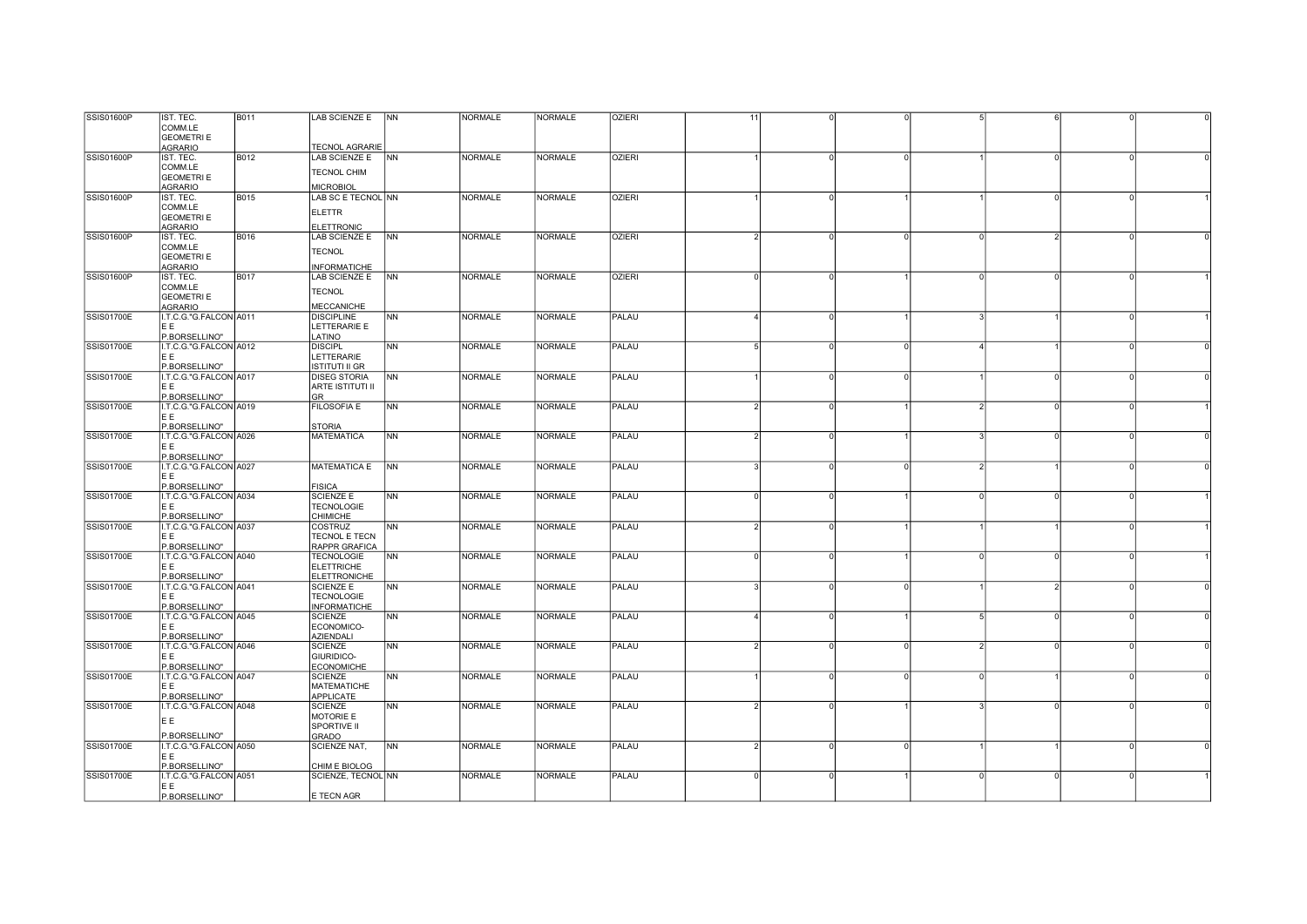| SSIS01700E        | I.T.C.G."G.FALCON A066 |             | TRATT TESTI DATI NN                   |                | <b>NORMALE</b>  | <b>NORMALE</b> | PALAU          |                       |          |          |    |                |          |  |
|-------------------|------------------------|-------------|---------------------------------------|----------------|-----------------|----------------|----------------|-----------------------|----------|----------|----|----------------|----------|--|
|                   | EE                     |             | <b>APPLIC</b>                         |                |                 |                |                |                       |          |          |    |                |          |  |
|                   | P.BORSELLINO"          |             | <b>INFORMATICA</b>                    |                |                 |                |                |                       |          |          |    |                |          |  |
| <b>SSIS01700E</b> | I.T.C.G."G.FALCON AA24 |             | <b>LINGUA E CULT</b>                  | <b>NN</b>      | <b>NORMALE</b>  | <b>NORMALE</b> | PALAU          |                       |          |          |    |                |          |  |
|                   | E E                    |             | <b>STRANIERA</b>                      |                |                 |                |                |                       |          |          |    |                |          |  |
|                   | P.BORSELLINO"          |             | (FRANCESE)                            |                |                 |                |                |                       |          |          |    |                |          |  |
| <b>SSIS01700E</b> | I.T.C.G."G.FALCON AB24 |             | LINGUA E CULT                         | <b>NN</b>      | <b>NORMALE</b>  | <b>NORMALE</b> | PALAU          |                       |          | $\Omega$ |    | $\Omega$       |          |  |
|                   | E E                    |             | <b>STRANIERA</b>                      |                |                 |                |                |                       |          |          |    |                |          |  |
|                   | P.BORSELLINO"          |             | (INGLESE)                             |                |                 |                |                |                       |          |          |    |                |          |  |
| <b>SSIS01700E</b> | I.T.C.G."G.FALCON AD01 |             | <b>SOSTEGNO</b>                       | <b>HH</b>      | <b>SOSTEGNO</b> | NORMALE        | PALAU          |                       |          | $\Omega$ |    | $\Omega$       |          |  |
|                   | E E                    |             |                                       |                |                 |                |                |                       |          |          |    |                |          |  |
|                   | P.BORSELLINO"          |             |                                       |                |                 |                |                |                       |          |          |    |                |          |  |
| SSIS01700E        | I.T.C.G."G.FALCON B014 |             | LAB SCIENZE E                         | <b>NN</b>      | <b>NORMALE</b>  | <b>NORMALE</b> | PALAU          |                       | $\Omega$ | $\Omega$ |    |                |          |  |
|                   | E E.                   |             | <b>TECNOL</b>                         |                |                 |                |                |                       |          |          |    |                |          |  |
|                   | P.BORSELLINO"          |             | COSTRUZIONI                           |                |                 |                |                |                       |          |          |    |                |          |  |
| <b>SSIS01700E</b> | I.T.C.G."G.FALCON B016 |             | LAB SCIENZE E                         | <b>NN</b>      | <b>NORMALE</b>  | <b>NORMALE</b> | PALAU          |                       | $\Omega$ | $\Omega$ |    |                | $\Omega$ |  |
|                   | E E                    |             | <b>TECNOL</b>                         |                |                 |                |                |                       |          |          |    |                |          |  |
|                   | P.BORSELLINO"          |             | <b>INFORMATICHE</b>                   |                |                 |                |                |                       |          |          |    |                |          |  |
| SSIS01800A        | <b>I.I.S PIAZZA</b>    | A012        | <b>DISCIPL</b>                        | <b>NN</b>      | <b>NORMALE</b>  | <b>NORMALE</b> | <b>ALGHERO</b> |                       | $\Omega$ | $\Omega$ |    | $\overline{2}$ | $\Omega$ |  |
|                   |                        |             | LETTERARIE                            |                |                 |                |                |                       |          |          |    |                |          |  |
|                   | <b>IPSAR IPIA</b>      |             | <b>ISTITUTI II GR</b>                 |                |                 |                |                |                       |          |          |    |                |          |  |
| SSIS01800A        | <b>I.I.S PIAZZA</b>    | A021        | <b>GEOGRAFIA</b>                      | <b>NN</b>      | <b>NORMALE</b>  | <b>NORMALE</b> | <b>ALGHERO</b> |                       |          |          |    | $\Omega$       |          |  |
|                   | <b>IPSAR IPIA</b>      |             |                                       |                |                 |                |                |                       |          |          |    |                |          |  |
| <b>SSIS01800A</b> | I.I.S PIAZZA           | A026        | <b>MATEMATICA</b>                     | <b>NN</b>      | <b>NORMALE</b>  | <b>NORMALE</b> | <b>ALGHERO</b> |                       |          | 0        |    | $\Omega$       |          |  |
|                   | <b>IPSAR IPIA</b>      |             |                                       |                |                 |                |                |                       |          |          |    |                |          |  |
| SSIS01800A        | <b>I.I.S PIAZZA</b>    | A031        | <b>SCIENZE DEGLI</b>                  | <b>NN</b>      | <b>NORMALE</b>  | <b>NORMALE</b> | <b>ALGHERO</b> |                       |          | $\Omega$ |    | $\Omega$       |          |  |
|                   | <b>IPSAR IPIA</b>      |             | <b>ALIMENTI</b>                       |                |                 |                |                |                       |          |          |    | $\Omega$       |          |  |
| SSIS01800A        | <b>I.I.S PIAZZA</b>    | A034        | <b>SCIENZE E</b>                      | <b>NN</b>      | <b>NORMALE</b>  | <b>NORMALE</b> | <b>ALGHERO</b> |                       |          |          |    |                |          |  |
|                   | PSAR IPIA              |             | <b>TECNOLOGIE</b>                     |                |                 |                |                |                       |          |          |    |                |          |  |
| SSIS01800A        | <b>I.I.S PIAZZA</b>    | A040        | <b>CHIMICHE</b>                       | <b>NN</b>      | <b>NORMALE</b>  | <b>NORMALE</b> | <b>ALGHERO</b> |                       |          | U        |    |                |          |  |
|                   |                        |             | <b>TECNOLOGIE</b>                     |                |                 |                |                |                       |          |          |    |                |          |  |
|                   |                        |             | <b>ELETTRICHE</b>                     |                |                 |                |                |                       |          |          |    |                |          |  |
|                   | PSAR IPIA              | A041        | <b>ELETTRONICHE</b>                   | <b>NN</b>      |                 | <b>NORMALE</b> | <b>ALGHERO</b> |                       |          |          |    | $\Omega$       |          |  |
| SSIS01800A        | <b>I.I.S PIAZZA</b>    |             | <b>SCIENZE E</b><br><b>TECNOLOGIE</b> |                | <b>NORMALE</b>  |                |                |                       |          |          |    |                |          |  |
|                   | <b>IPSAR IPIA</b>      |             | <b>INFORMATICHE</b>                   |                |                 |                |                |                       |          |          |    |                |          |  |
| SSIS01800A        | <b>I.I.S PIAZZA</b>    | A042        | <b>SCIENZE E</b>                      | <b>NN</b>      | <b>NORMALE</b>  | <b>NORMALE</b> | <b>ALGHERO</b> |                       | O        | U        |    | $\Omega$       |          |  |
|                   |                        |             | <b>TECNOLOGIE</b>                     |                |                 |                |                |                       |          |          |    |                |          |  |
|                   | <b>IPSAR IPIA</b>      |             | <b>MECCANICHE</b>                     |                |                 |                |                |                       |          |          |    |                |          |  |
| SSIS01800A        | <b>I.I.S PIAZZA</b>    | A045        | <b>SCIENZE</b>                        | NN             | <b>NORMALE</b>  | <b>NORMALE</b> | <b>ALGHERO</b> |                       |          |          |    |                |          |  |
|                   |                        |             | ECONOMICO-                            |                |                 |                |                |                       |          |          |    |                |          |  |
|                   | <b>IPSAR IPIA</b>      |             | <b>AZIENDALI</b>                      |                |                 |                |                |                       |          |          |    |                |          |  |
| SSIS01800A        | <b>I.I.S PIAZZA</b>    | A046        | <b>SCIENZE</b>                        | <b>NN</b>      | <b>NORMALE</b>  | <b>NORMALE</b> | <b>ALGHERO</b> |                       |          |          |    | $\Omega$       |          |  |
|                   |                        |             | GIURIDICO-                            |                |                 |                |                |                       |          |          |    |                |          |  |
|                   | <b>IPSAR IPIA</b>      |             | <b>ECONOMICHE</b>                     |                |                 |                |                |                       |          |          |    |                |          |  |
| SSIS01800A        | <b>I.I.S PIAZZA</b>    | A047        | <b>SCIENZE</b>                        | <b>NN</b>      | <b>NORMALE</b>  | <b>NORMALE</b> | <b>ALGHERO</b> |                       |          |          |    |                |          |  |
|                   |                        |             | MATEMATICHE                           |                |                 |                |                |                       |          |          |    |                |          |  |
|                   | <b>IPSAR IPIA</b>      |             | <b>APPLICATE</b>                      |                |                 |                |                |                       |          |          |    |                |          |  |
| SSIS01800A        | <b>I.I.S PIAZZA</b>    | A048        | <b>SCIENZE</b>                        | <b>NN</b>      | <b>NORMALE</b>  | <b>NORMALE</b> | <b>ALGHERO</b> |                       | n        |          |    | $\Omega$       |          |  |
|                   |                        |             | MOTORIE E                             |                |                 |                |                |                       |          |          |    |                |          |  |
|                   |                        |             | SPORTIVE II                           |                |                 |                |                |                       |          |          |    |                |          |  |
|                   | <b>IPSAR IPIA</b>      |             | <b>GRADO</b>                          |                |                 |                |                |                       |          |          |    |                |          |  |
| SSIS01800A        | <b>I.I.S PIAZZA</b>    | AA24        | <b>LINGUA E CULT</b>                  | N <sub>N</sub> | NORMALE         | NORMALE        | <b>ALGHERO</b> |                       | $\Omega$ |          |    | $\cap$         |          |  |
|                   |                        |             | <b>STRANIERA</b>                      |                |                 |                |                |                       |          |          |    |                |          |  |
|                   | <b>PSAR IPIA</b>       |             | (FRANCESE)                            |                |                 |                |                |                       |          |          |    |                |          |  |
| SSIS01800A        | <b>I.I.S PIAZZA</b>    | AB24        | LINGUA E CULT                         | <b>NN</b>      | <b>NORMALE</b>  | <b>NORMALE</b> | <b>ALGHERO</b> | $\boldsymbol{\Delta}$ |          | O        |    | $\Omega$       |          |  |
|                   |                        |             | <b>STRANIERA</b>                      |                |                 |                |                |                       |          |          |    |                |          |  |
|                   | <b>IPSAR IPIA</b>      |             | (INGLESE)                             |                |                 |                |                |                       |          |          |    |                |          |  |
| <b>SSIS01800A</b> | <b>I.I.S PIAZZA</b>    | AD01        | <b>SOSTEGNO</b>                       | <b>HH</b>      | <b>SOSTEGNO</b> | <b>NORMALE</b> | <b>ALGHERO</b> | 14                    | n        | U        | 12 | $\mathcal{D}$  |          |  |
|                   | <b>IPSAR IPIA</b>      |             |                                       |                |                 |                |                |                       |          |          |    |                |          |  |
| <b>SSIS01800A</b> | <b>I.I.S PIAZZA</b>    | B012        | LAB SCIENZE E                         | <b>NN</b>      | <b>NORMALE</b>  | <b>NORMALE</b> | <b>ALGHERO</b> |                       |          |          |    |                |          |  |
|                   |                        |             | <b>TECNOL CHIM</b>                    |                |                 |                |                |                       |          |          |    |                |          |  |
|                   | <b>IPSAR IPIA</b>      |             | <b>MICROBIOL</b>                      |                |                 |                |                |                       |          |          |    |                |          |  |
| SSIS01800A        | <b>I.I.S PIAZZA</b>    | <b>B015</b> | LAB SC E TECNOL NN                    |                | <b>NORMALE</b>  | <b>NORMALE</b> | <b>ALGHERO</b> |                       |          |          |    | $\Omega$       |          |  |
|                   |                        |             | <b>ELETTR</b>                         |                |                 |                |                |                       |          |          |    |                |          |  |
|                   | PSAR IPIA              |             | <b>ELETTRONIC</b>                     |                |                 |                |                |                       |          |          |    | $\Omega$       |          |  |
| SSIS01800A        | I.I.S PIAZZA           | B016        | LAB SCIENZE E<br><b>TECNOL</b>        | <b>NN</b>      | <b>NORMALE</b>  | <b>NORMALE</b> | ALGHERO        |                       |          | $\Omega$ |    |                |          |  |
|                   | <b>IPSAR IPIA</b>      |             | <b>INFORMATICHE</b>                   |                |                 |                |                |                       |          |          |    |                |          |  |
|                   |                        |             |                                       |                |                 |                |                |                       |          |          |    |                |          |  |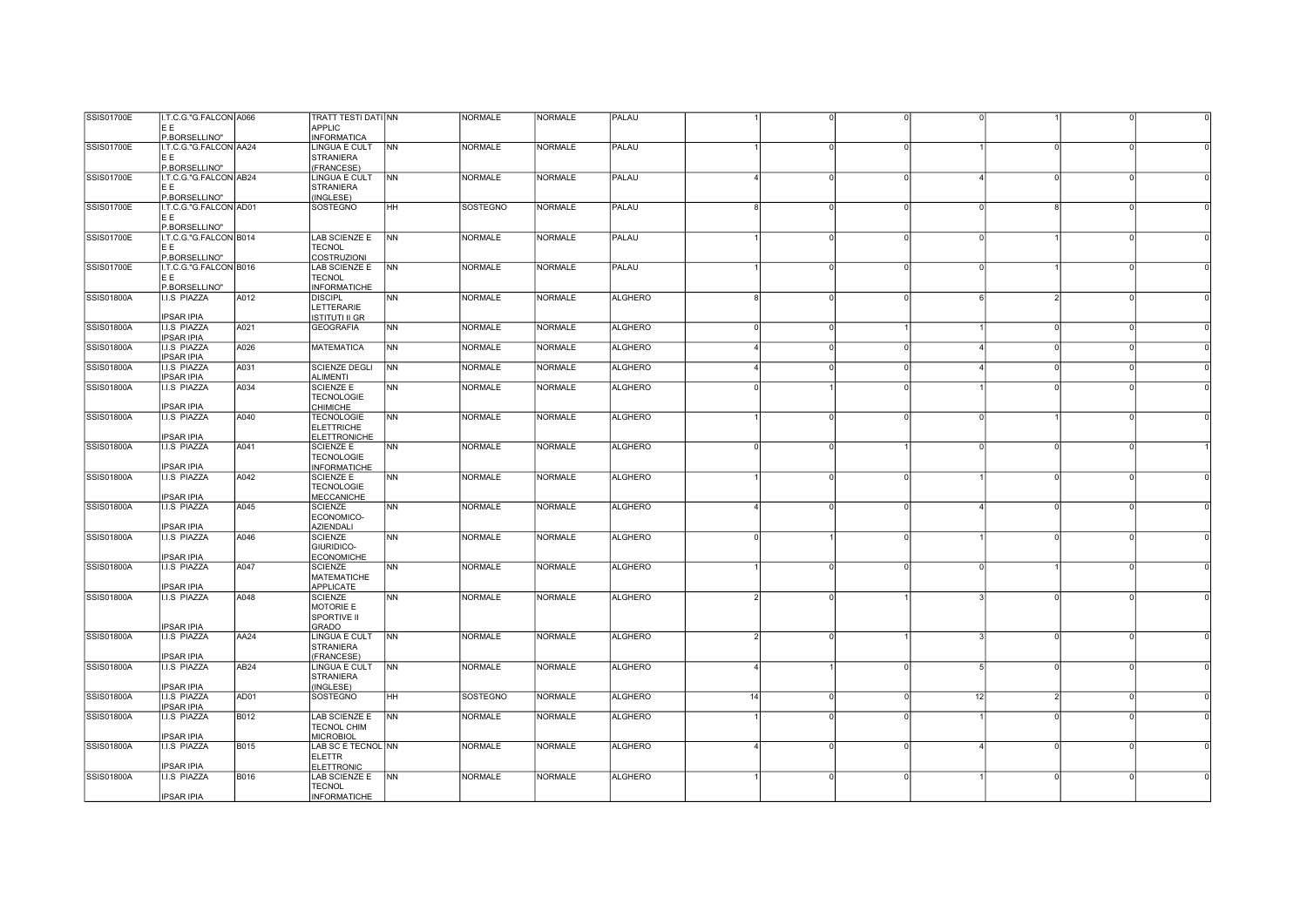| SSIS01800A | I.I.S PIAZZA              | <b>B017</b>      | LAB SCIENZE E         | <b>NN</b>      | <b>NORMALE</b> | <b>NORMALE</b> | <b>ALGHERO</b> |                |                            |                              |          |                |
|------------|---------------------------|------------------|-----------------------|----------------|----------------|----------------|----------------|----------------|----------------------------|------------------------------|----------|----------------|
|            |                           |                  | <b>TECNOL</b>         |                |                |                |                |                |                            |                              |          |                |
|            | <b>IPSAR IPIA</b>         |                  | <b>MECCANICHE</b>     |                |                |                |                |                |                            |                              |          |                |
| SSIS01800A | I.I.S PIAZZA              | <b>B019</b>      | <b>LAB SERVIZI</b>    | NN             | <b>NORMALE</b> | <b>NORMALE</b> | <b>ALGHERO</b> |                | $\Omega$                   | $\Omega$                     |          |                |
|            |                           |                  | RICETTIVITA'          |                |                |                |                |                |                            |                              |          |                |
|            | <b>IPSAR IPIA</b>         |                  | <b>ALBERGHIER</b>     |                |                |                |                |                |                            |                              |          |                |
| SSIS01800A | I.I.S PIAZZA              | <b>B020</b>      | <b>LAB SERV</b>       | <b>NN</b>      | <b>NORMALE</b> | <b>NORMALE</b> | <b>ALGHERO</b> |                | $\Omega$                   | $\circ$                      |          |                |
|            |                           |                  |                       |                |                |                |                |                |                            |                              |          |                |
|            |                           |                  | ENOGASTRON,           |                |                |                |                |                |                            |                              |          |                |
|            | <b>IPSAR IPIA</b>         |                  | <b>SETT CUCINA</b>    |                |                |                |                |                |                            |                              |          |                |
| SSIS01800A | <b>I.I.S PIAZZA</b>       | <b>B021</b>      | <b>LAB SERV</b>       | <b>NN</b>      | <b>NORMALE</b> | <b>NORMALE</b> | <b>ALGHERO</b> |                |                            | $\cap$                       |          |                |
|            |                           |                  | ENOGASTRON,           |                |                |                |                |                |                            |                              |          |                |
|            | <b>IPSAR IPIA</b>         |                  | SETT SALA VEND        |                |                |                |                |                |                            |                              |          |                |
| SSIS019006 | ANGELO ROTH               | A012             | <b>DISCIPL</b>        | <b>NN</b>      | <b>NORMALE</b> | <b>NORMALE</b> | <b>ALGHERO</b> | 10             | $\Omega$<br>$\Omega$       | 10<br>$\circ$                |          |                |
|            |                           |                  | LETTERARIE            |                |                |                |                |                |                            |                              |          |                |
|            |                           |                  | <b>ISTITUTI II GR</b> |                |                |                |                |                |                            |                              |          |                |
| SSIS019006 | <b>ANGELO ROTH</b>        | A020             | <b>FISICA</b>         | <b>NN</b>      | <b>NORMALE</b> | NORMALE        | <b>ALGHERO</b> | $\overline{1}$ | $\Omega$<br>$\Omega$       | $\circ$                      |          |                |
| SSIS019006 | ANGELO ROTH               | A021             | <b>GEOGRAFIA</b>      | <b>NN</b>      | NORMALE        | NORMALE        | <b>ALGHERO</b> | $\overline{2}$ | $\overline{0}$<br>$\Omega$ | 0<br>$\mathcal{L}$           |          | $\overline{0}$ |
| SSIS019006 | ANGELO ROTH               | A026             | <b>MATEMATICA</b>     | <b>NN</b>      | <b>NORMALE</b> | NORMALE        | <b>ALGHERO</b> |                | $\Omega$<br>$\Omega$       | $\Omega$                     | $\Omega$ |                |
| SSIS019006 | ANGELO ROTH               | A037             | COSTRUZ               | <b>NN</b>      | <b>NORMALE</b> | <b>NORMALE</b> | <b>ALGHERO</b> | $\Omega$       | $\Omega$                   |                              |          |                |
|            |                           |                  |                       |                |                |                |                |                |                            |                              |          |                |
|            |                           |                  | TECNOL E TECN         |                |                |                |                |                |                            |                              |          |                |
|            |                           |                  | RAPPR GRAFICA         |                |                |                |                |                |                            |                              |          |                |
| SSIS019006 | ANGELO ROTH               | A040             | <b>TECNOLOGIE</b>     | <b>NN</b>      | <b>NORMALE</b> | <b>NORMALE</b> | <b>ALGHERO</b> | $\Omega$       |                            | $\Omega$                     |          |                |
|            |                           |                  | <b>ELETTRICHE</b>     |                |                |                |                |                |                            |                              |          |                |
|            |                           |                  | <b>ELETTRONICHE</b>   |                |                |                |                |                |                            |                              |          |                |
| SSIS019006 | ANGELO ROTH               | A045             | <b>SCIENZE</b>        | <b>NN</b>      | <b>NORMALE</b> | <b>NORMALE</b> | <b>ALGHERO</b> |                | $\Omega$<br>U              | $\Omega$                     |          |                |
|            |                           |                  | ECONOMICO-            |                |                |                |                |                |                            |                              |          |                |
|            |                           |                  | <b>AZIENDALI</b>      |                |                |                |                |                |                            |                              |          |                |
| SSIS019006 | ANGELO ROTH               | A046             | <b>SCIENZE</b>        | <b>NN</b>      | <b>NORMALE</b> | <b>NORMALE</b> | <b>ALGHERO</b> | $\Omega$       |                            | $\Omega$                     |          |                |
|            |                           |                  | GIURIDICO-            |                |                |                |                |                |                            |                              |          |                |
|            |                           |                  | <b>ECONOMICHE</b>     |                |                |                |                |                |                            |                              |          |                |
| SSIS019006 | ANGELO ROTH               | A047             | <b>SCIENZE</b>        | <b>NN</b>      | <b>NORMALE</b> | <b>NORMALE</b> | <b>ALGHERO</b> |                |                            | $\circ$                      |          |                |
|            |                           |                  | <b>MATEMATICHE</b>    |                |                |                |                |                |                            |                              |          |                |
|            |                           |                  | APPLICATE             |                |                |                |                |                |                            |                              |          |                |
|            |                           |                  |                       |                |                |                |                |                |                            | $\Omega$                     |          |                |
| SSIS019006 | ANGELO ROTH               | A048             | <b>SCIENZE</b>        | <b>NN</b>      | <b>NORMALE</b> | <b>NORMALE</b> | <b>ALGHERO</b> |                | $\Omega$                   |                              |          |                |
|            |                           |                  | MOTORIE E             |                |                |                |                |                |                            |                              |          |                |
|            |                           |                  | <b>SPORTIVE II</b>    |                |                |                |                |                |                            |                              |          |                |
|            |                           |                  | GRADO                 |                |                |                |                |                |                            |                              |          |                |
| SSIS019006 | ANGELO ROTH               | A050             | <b>SCIENZE NAT,</b>   | N <sub>N</sub> | <b>NORMALE</b> | <b>NORMALE</b> | <b>ALGHERO</b> | $\mathcal{D}$  | $\Omega$<br>$\Omega$       | $\circ$<br>2                 |          |                |
|            |                           |                  | CHIM E BIOLOG         |                |                |                |                |                |                            |                              |          |                |
| SSIS019006 | ANGELO ROTH               | A051             | SCIENZE, TECNOL NN    |                | NORMALE        | <b>NORMALE</b> | <b>ALGHERO</b> |                | $\Omega$                   | $\Omega$                     |          |                |
|            |                           |                  |                       |                |                |                |                |                |                            |                              |          |                |
|            |                           |                  | <b>E TECN AGR</b>     |                |                |                |                |                |                            |                              |          |                |
| SSIS019006 | ANGELO ROTH               | A054             | <b>STORIA</b>         | NN             | <b>NORMALE</b> | <b>NORMALE</b> | <b>ALGHERO</b> |                | $\Omega$<br>$\Omega$       | 0 I                          |          |                |
|            |                           |                  | DELL'ARTE             |                |                |                |                |                |                            |                              |          |                |
| SSIS019006 | ANGELO ROTH               | A066             | TRATT TESTI DATI NN   |                | <b>NORMALE</b> | <b>NORMALE</b> | <b>ALGHERO</b> |                | $\Omega$<br>$\Omega$       | $\Omega$                     |          |                |
|            |                           |                  | APPLIC                |                |                |                |                |                |                            |                              |          |                |
|            |                           |                  |                       |                |                |                |                |                |                            |                              |          |                |
|            |                           |                  | <b>INFORMATICA</b>    |                |                |                |                |                |                            | $\Omega$                     |          |                |
| SSIS019006 | <b>ANGELO ROTH</b>        | AA24             | <b>LINGUA E CULT</b>  | <b>NN</b>      | <b>NORMALE</b> | <b>NORMALE</b> | <b>ALGHERO</b> |                |                            |                              |          |                |
|            |                           |                  | <b>STRANIERA</b>      |                |                |                |                |                |                            |                              |          |                |
|            |                           |                  | (FRANCESE)            |                |                |                |                |                |                            |                              |          |                |
| SSIS019006 | ANGELO ROTH               | AB <sub>24</sub> | <b>LINGUA E CULT</b>  | N <sub>N</sub> | <b>NORMALE</b> | <b>NORMALE</b> | <b>ALGHERO</b> |                | $\Omega$<br>U              | $\circ$                      |          |                |
|            |                           |                  | <b>STRANIERA</b>      |                |                |                |                |                |                            |                              |          |                |
|            |                           |                  | (INGLESE)             |                |                |                |                |                |                            |                              |          |                |
| SSIS019006 | ANGELO ROTH               | AC <sub>24</sub> | LINGUA E CULT         | <b>NN</b>      | <b>NORMALE</b> | <b>NORMALE</b> | <b>ALGHERO</b> |                | $\Omega$                   | $\Omega$                     |          |                |
|            |                           |                  | <b>STRANIERA</b>      |                |                |                |                |                |                            |                              |          |                |
|            |                           |                  | (SPAGNOLO)            |                |                |                |                |                |                            |                              |          |                |
| SSIS019006 | ANGELO ROTH               | AD01             | SOSTEGNO              | HH             | SOSTEGNO       | <b>NORMALE</b> | <b>ALGHERO</b> |                | $\overline{0}$<br>$\Omega$ | $\overline{\mathbf{3}}$<br>5 | $\Omega$ |                |
| SSIS019006 | ANGELO ROTH               | B014             | LAB SCIENZE E         | <b>INN</b>     | <b>NORMALE</b> | <b>NORMALE</b> | <b>ALGHERO</b> | $\Omega$       | $\Omega$                   | $\Omega$                     | $\Omega$ |                |
|            |                           |                  | <b>TECNOL</b>         |                |                |                |                |                |                            |                              |          |                |
|            |                           |                  | COSTRUZIONI           |                |                |                |                |                |                            |                              |          |                |
| SSIS019006 | ANGELO ROTH               | <b>B015</b>      | LAB SC E TECNOL NN    |                | <b>NORMALE</b> | <b>NORMALE</b> | <b>ALGHERO</b> |                | $\Omega$                   | $\Omega$                     |          |                |
|            |                           |                  |                       |                |                |                |                |                |                            |                              |          |                |
|            |                           |                  | ELETTR                |                |                |                |                |                |                            |                              |          |                |
|            |                           |                  | <b>ELETTRONIC</b>     |                |                |                |                |                |                            |                              |          |                |
| SSIS022002 | I.I.S.T.C.G. - DON   A012 |                  | <b>DISCIPL</b>        | NN             | <b>NORMALE</b> | <b>NORMALE</b> | <b>TEMPIO</b>  |                | $\Omega$                   |                              |          |                |
|            | <b>GAVINO PES</b>         |                  | LETTERARIE            |                |                |                |                |                |                            |                              |          |                |
|            | <b>TEMPIO</b>             |                  | ISTITUTI II GR        |                |                |                | PAUSANIA       |                |                            |                              |          |                |
| SSIS022002 | I.I.S.T.C.G. - DON   A020 |                  | <b>FISICA</b>         | <b>NN</b>      | <b>NORMALE</b> | <b>NORMALE</b> | <b>TEMPIO</b>  |                | $\Omega$                   |                              |          |                |
|            | <b>GAVINO PES</b>         |                  |                       |                |                |                |                |                |                            |                              |          |                |
|            | <b>TEMPIO</b>             |                  |                       |                |                |                | PAUSANIA       |                |                            |                              |          |                |
|            |                           |                  |                       |                |                |                |                |                |                            |                              |          |                |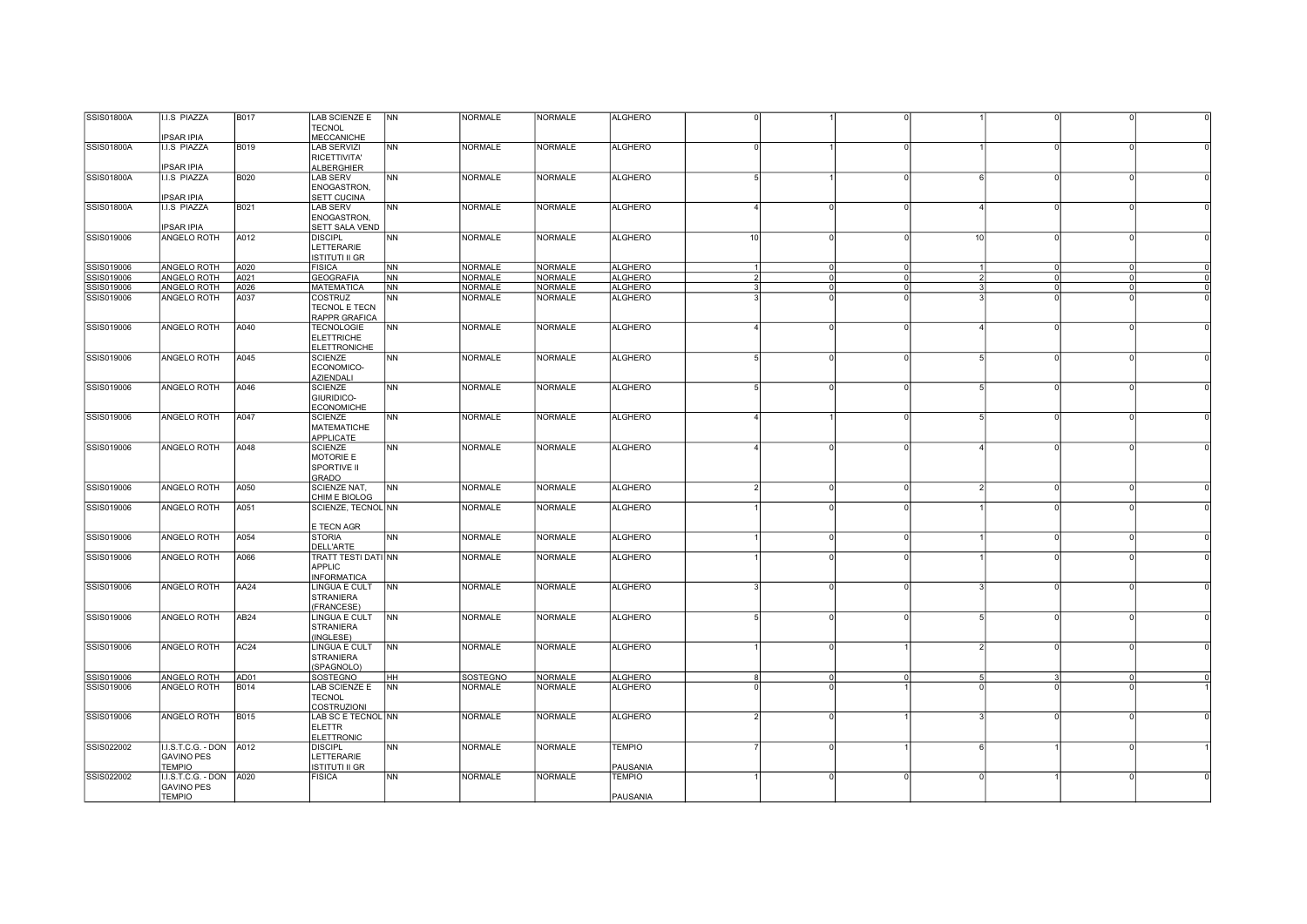| SSIS022002        | I.I.S.T.C.G. - DON   A026<br><b>GAVINO PES</b> |      | <b>MATEMATICA</b>                       | N <sub>N</sub> | <b>NORMALE</b>  | <b>NORMALE</b> | <b>TEMPIO</b>             |                |                            |                |                |          |  |
|-------------------|------------------------------------------------|------|-----------------------------------------|----------------|-----------------|----------------|---------------------------|----------------|----------------------------|----------------|----------------|----------|--|
|                   | <b>TEMPIO</b>                                  |      |                                         |                |                 |                | PAUSANIA                  |                |                            |                |                |          |  |
| SSIS022002        | .I.S.T.C.G. - DON A037<br><b>GAVINO PES</b>    |      | COSTRUZ<br>TECNOL E TECN                | <b>NN</b>      | <b>NORMALE</b>  | <b>NORMALE</b> | <b>TEMPIO</b>             |                |                            |                |                |          |  |
|                   | <b>TEMPIO</b>                                  |      | RAPPR GRAFICA                           |                |                 |                | PAUSANIA                  |                |                            |                |                |          |  |
| SSIS022002        | I.I.S.T.C.G. - DON   A040                      |      | <b>TECNOLOGIE</b>                       | <b>NN</b>      | <b>NORMALE</b>  | <b>NORMALE</b> | <b>TEMPIO</b>             |                |                            |                |                |          |  |
|                   | <b>GAVINO PES</b>                              |      | <b>ELETTRICHE</b>                       |                |                 |                |                           |                |                            |                |                |          |  |
|                   | <b>TEMPIO</b>                                  |      | <b>ELETTRONICHE</b>                     | <b>NN</b>      | <b>NORMALE</b>  | <b>NORMALE</b> | PAUSANIA<br><b>TEMPIO</b> |                |                            |                |                |          |  |
| SSIS022002        | I.I.S.T.C.G. - DON A041<br><b>GAVINO PES</b>   |      | <b>SCIENZE E</b><br><b>TECNOLOGIE</b>   |                |                 |                |                           |                |                            |                |                |          |  |
|                   | <b>TEMPIO</b>                                  |      | <b>INFORMATICHE</b>                     |                |                 |                | PAUSANIA                  |                |                            |                |                |          |  |
| SSIS022002        | I.I.S.T.C.G. - DON A042                        |      | <b>SCIENZE E</b>                        | <b>NN</b>      | <b>NORMALE</b>  | <b>NORMALE</b> | <b>TEMPIO</b>             |                |                            |                |                |          |  |
|                   | <b>GAVINO PES</b>                              |      | <b>TECNOLOGIE</b>                       |                |                 |                |                           |                |                            |                |                |          |  |
|                   | <b>TEMPIO</b>                                  |      | <b>MECCANICHE</b>                       |                |                 |                | PAUSANIA                  |                |                            |                |                |          |  |
| SSIS022002        | I.I.S.T.C.G. - DON A045                        |      | <b>SCIENZE</b>                          | <b>NN</b>      | <b>NORMALE</b>  | <b>NORMALE</b> | <b>TEMPIO</b>             |                |                            | $\mathfrak{p}$ | $\Omega$       |          |  |
|                   | <b>GAVINO PES</b>                              |      | ECONOMICO-                              |                |                 |                |                           |                |                            |                |                |          |  |
| SSIS022002        | <b>TEMPIO</b><br>I.I.S.T.C.G. - DON A046       |      | <b>AZIENDALI</b><br><b>SCIENZE</b>      | <b>NN</b>      | <b>NORMALE</b>  | <b>NORMALE</b> | PAUSANIA<br><b>TEMPIO</b> |                |                            |                | $\Omega$       |          |  |
|                   | <b>GAVINO PES</b>                              |      | GIURIDICO-                              |                |                 |                |                           |                |                            |                |                |          |  |
|                   | <b>TEMPIO</b>                                  |      | <b>ECONOMICHE</b>                       |                |                 |                | PAUSANIA                  |                |                            |                |                |          |  |
| SSIS022002        | I.I.S.T.C.G. - DON A047                        |      | <b>SCIENZE</b>                          | <b>NN</b>      | <b>NORMALE</b>  | <b>NORMALE</b> | <b>TEMPIO</b>             |                |                            |                |                |          |  |
|                   | <b>GAVINO PES</b>                              |      | <b>MATEMATICHE</b>                      |                |                 |                |                           |                |                            |                |                |          |  |
|                   | <b>TEMPIO</b>                                  |      | <b>APPLICATE</b>                        |                |                 |                | PAUSANIA                  |                |                            |                |                |          |  |
| SSIS022002        | I.I.S.T.C.G. - DON   A048                      |      | <b>SCIENZE</b>                          | N <sub>N</sub> | <b>NORMALE</b>  | <b>NORMALE</b> | <b>TEMPIO</b>             |                |                            |                |                |          |  |
|                   | <b>GAVINO PES</b>                              |      | <b>MOTORIE E</b><br>SPORTIVE II         |                |                 |                |                           |                |                            |                |                |          |  |
|                   | <b>TEMPIO</b>                                  |      | GRADO                                   |                |                 |                | PAUSANIA                  |                |                            |                |                |          |  |
| SSIS022002        | .I.S.T.C.G. - DON A050                         |      | SCIENZE NAT,                            | <b>NN</b>      | <b>NORMALE</b>  | <b>NORMALE</b> | <b>TEMPIO</b>             |                |                            |                |                |          |  |
|                   | <b>GAVINO PES</b>                              |      |                                         |                |                 |                |                           |                |                            |                |                |          |  |
|                   | <b>TEMPIO</b>                                  |      | CHIM E BIOLOG                           |                |                 |                | PAUSANIA                  |                |                            |                |                |          |  |
| SSIS022002        | I.I.S.T.C.G. - DON   AA24                      |      | <b>LINGUA E CULT</b>                    | N <sub>N</sub> | <b>NORMALE</b>  | NORMALE        | <b>TEMPIO</b>             |                |                            |                |                |          |  |
|                   | <b>GAVINO PES</b>                              |      | <b>STRANIERA</b>                        |                |                 |                |                           |                |                            |                |                |          |  |
| SSIS022002        | <b>TEMPIO</b><br>I.I.S.T.C.G. - DON   AB24     |      | (FRANCESE)<br>LINGUA E CULT             | <b>NN</b>      | <b>NORMALE</b>  | <b>NORMALE</b> | PAUSANIA<br><b>TEMPIO</b> |                |                            |                |                |          |  |
|                   | <b>GAVINO PES</b>                              |      | <b>STRANIERA</b>                        |                |                 |                |                           |                |                            |                |                |          |  |
|                   | <b>TEMPIO</b>                                  |      | (INGLESE)                               |                |                 |                | PAUSANIA                  |                |                            |                |                |          |  |
| SSIS022002        | I.I.S.T.C.G. - DON AD01                        |      | SOSTEGNO                                | HH             | <b>SOSTEGNO</b> | <b>NORMALE</b> | <b>TEMPIO</b>             | $\epsilon$     |                            |                | $\mathcal{D}$  |          |  |
|                   | <b>GAVINO PES</b>                              |      |                                         |                |                 |                |                           |                |                            |                |                |          |  |
|                   | <b>TEMPIO</b>                                  |      |                                         |                |                 |                | PAUSANIA                  |                |                            |                |                |          |  |
| SSIS022002        | I.I.S.T.C.G. - DON B015<br><b>GAVINO PES</b>   |      | LAB SC E TECNOL NN<br><b>ELETTR</b>     |                | <b>NORMALE</b>  | <b>NORMALE</b> | <b>TEMPIO</b>             |                |                            |                |                |          |  |
|                   | <b>TEMPIO</b>                                  |      | <b>ELETTRONIC</b>                       |                |                 |                | PAUSANIA                  |                |                            |                |                |          |  |
| SSIS022002        | I.I.S.T.C.G. - DON B016                        |      | LAB SCIENZE E                           | <b>NN</b>      | <b>NORMALE</b>  | <b>NORMALE</b> | <b>TEMPIO</b>             |                |                            |                |                |          |  |
|                   | <b>GAVINO PES</b>                              |      | <b>TECNOL</b>                           |                |                 |                |                           |                |                            |                |                |          |  |
|                   | <b>TEMPIO</b>                                  |      | <b>INFORMATICHE</b>                     |                |                 |                | PAUSANIA                  |                |                            |                |                |          |  |
| SSIS022002        | I.I.S.T.C.G. - DON B017                        |      | LAB SCIENZE E                           | <b>NN</b>      | <b>NORMALE</b>  | <b>NORMALE</b> | <b>TEMPIO</b>             |                |                            | $\Omega$       |                |          |  |
|                   | <b>GAVINO PES</b><br><b>TEMPIO</b>             |      | <b>TECNOL</b><br><b>MECCANICHE</b>      |                |                 |                | PAUSANIA                  |                |                            |                |                |          |  |
| SSIS02300T        | G.GARIBALDI                                    | A011 | <b>DISCIPLINE</b>                       | N <sub>N</sub> | <b>NORMALE</b>  | <b>NORMALE</b> | LA MADDALENA              | 8              |                            | 6              |                |          |  |
|                   |                                                |      | LETTERARIE E                            |                |                 |                |                           |                |                            |                |                |          |  |
|                   |                                                |      | LATINO                                  |                |                 |                |                           |                |                            |                |                |          |  |
| SSIS02300T        | G.GARIBALDI                                    | A012 | <b>DISCIPL</b>                          | <b>NN</b>      | <b>NORMALE</b>  | <b>NORMALE</b> | LA MADDALENA              |                |                            |                |                |          |  |
|                   |                                                |      | LETTERARIE                              |                |                 |                |                           |                |                            |                |                |          |  |
| <b>SSIS02300T</b> | G.GARIBALDI                                    | A013 | <b>ISTITUTI II GR</b><br><b>DISCIPL</b> | <b>NN</b>      | <b>NORMALE</b>  | <b>NORMALE</b> | LA MADDALENA              |                | $\cap$<br>$\Omega$         | $\Omega$       |                |          |  |
|                   |                                                |      | LETTERARIE,                             |                |                 |                |                           |                |                            |                |                |          |  |
|                   |                                                |      | LATINO E GRECO                          |                |                 |                |                           |                |                            |                |                |          |  |
| SSIS02300T        | G.GARIBALDI                                    | A018 | <b>FILOSOFIA E</b>                      | <b>NN</b>      | <b>NORMALE</b>  | <b>NORMALE</b> | LA MADDALENA              |                |                            |                | $\Omega$       |          |  |
|                   |                                                |      | SCIENZE UMANE                           |                |                 |                |                           |                |                            |                |                |          |  |
| SSIS02300T        | <b>G.GARIBALDI</b>                             | A019 | <b>FILOSOFIA E</b><br><b>STORIA</b>     | <b>NN</b>      | <b>NORMALE</b>  | NORMALE        | LA MADDALENA              | 3              | n                          | з              | $\Omega$       |          |  |
| SSIS02300T        | G.GARIBALDI                                    | A020 | FISICA                                  | <b>NN</b>      | <b>NORMALE</b>  | <b>NORMALE</b> | LA MADDALENA              | $\Omega$       | $\Omega$                   |                | $\Omega$       | $\Omega$ |  |
| SSIS02300T        | G.GARIBALDI                                    | A026 | <b>MATEMATICA</b>                       | N <sub>N</sub> | <b>NORMALE</b>  | NORMALE        | LA MADDALENA              | $\overline{3}$ | $\overline{0}$<br>$\Omega$ | $\mathbf{R}$   | $\overline{0}$ | $\Omega$ |  |
| SSIS02300T        | G.GARIBALDI                                    | A027 | <b>MATEMATICA E</b>                     | <b>NN</b>      | <b>NORMALE</b>  | <b>NORMALE</b> | LA MADDALENA              | 5              |                            |                |                |          |  |
|                   |                                                |      | <b>FISICA</b>                           |                |                 |                |                           |                |                            |                |                |          |  |
| SSIS02300T        | <b>G.GARIBALDI</b>                             | A034 | <b>SCIENZE E</b>                        | <b>NN</b>      | <b>NORMALE</b>  | <b>NORMALE</b> | LA MADDALENA              | $\Omega$       |                            |                | $\Omega$       |          |  |
|                   |                                                |      | <b>TECNOLOGIE</b><br><b>CHIMICHE</b>    |                |                 |                |                           |                |                            |                |                |          |  |
|                   |                                                |      |                                         |                |                 |                |                           |                |                            |                |                |          |  |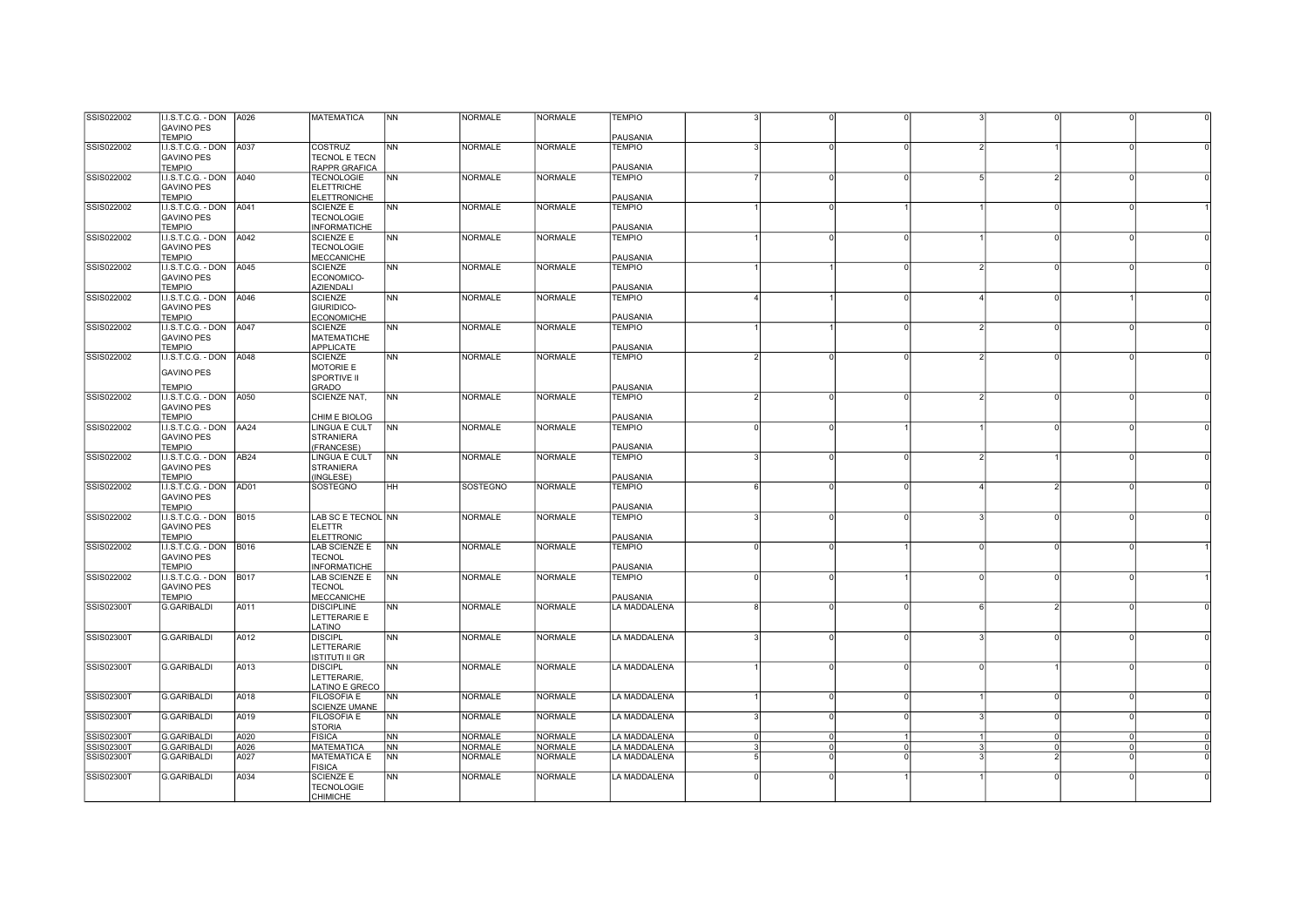| SSIS02300T        | G.GARIBALDI          | A040             | <b>TECNOLOGIE</b>       | NN             | <b>NORMALE</b>  | <b>NORMALE</b> | LA MADDALENA  |               |                      |                |          |  |
|-------------------|----------------------|------------------|-------------------------|----------------|-----------------|----------------|---------------|---------------|----------------------|----------------|----------|--|
|                   |                      |                  | <b>ELETTRICHE</b>       |                |                 |                |               |               |                      |                |          |  |
|                   |                      |                  | <b>ELETTRONICHE</b>     |                |                 |                |               |               |                      |                |          |  |
|                   |                      |                  |                         |                |                 | <b>NORMALE</b> | LA MADDALENA  |               |                      |                |          |  |
| <b>SSIS02300T</b> | <b>G.GARIBALDI</b>   | A042             | <b>SCIENZE E</b>        | NN             | <b>NORMALE</b>  |                |               |               |                      | $\Omega$       |          |  |
|                   |                      |                  | <b>TECNOLOGIE</b>       |                |                 |                |               |               |                      |                |          |  |
|                   |                      |                  | MECCANICHE              |                |                 |                |               |               |                      |                |          |  |
| <b>SSIS02300T</b> | <b>G.GARIBALDI</b>   | A043             | SCIENZE E               | <b>NN</b>      | <b>NORMALE</b>  | <b>NORMALE</b> | LA MADDALENA  |               |                      |                |          |  |
|                   |                      |                  | <b>TECNOLOGIE</b>       |                |                 |                |               |               |                      |                |          |  |
|                   |                      |                  | <b>NAUTICHE</b>         |                |                 |                |               |               |                      |                |          |  |
| SSIS02300T        | <b>G.GARIBALDI</b>   | A046             | <b>SCIENZE</b>          | <b>NN</b>      | <b>NORMALE</b>  | <b>NORMALE</b> | LA MADDALENA  |               | $\Omega$             | $\overline{0}$ |          |  |
|                   |                      |                  |                         |                |                 |                |               |               |                      |                |          |  |
|                   |                      |                  | GIURIDICO-              |                |                 |                |               |               |                      |                |          |  |
|                   |                      |                  | <b>ECONOMICHE</b>       |                |                 |                |               |               |                      |                |          |  |
| SSIS02300T        | G.GARIBALDI          | A048             | <b>SCIENZE</b>          | <b>NN</b>      | <b>NORMALE</b>  | <b>NORMALE</b> | LA MADDALENA  |               | $\Omega$             | $\Omega$       |          |  |
|                   |                      |                  | MOTORIE E               |                |                 |                |               |               |                      |                |          |  |
|                   |                      |                  | <b>SPORTIVE II</b>      |                |                 |                |               |               |                      |                |          |  |
|                   |                      |                  | GRADO                   |                |                 |                |               |               |                      |                |          |  |
| SSIS02300T        | G.GARIBALDI          | A050             | <b>SCIENZE NAT.</b>     | <b>NN</b>      | <b>NORMALE</b>  | <b>NORMALE</b> | LA MADDALENA  |               | $\Omega$             | $\Omega$       |          |  |
|                   |                      |                  |                         |                |                 |                |               |               |                      |                |          |  |
|                   |                      |                  | CHIM E BIOLOG           |                |                 |                |               |               |                      |                |          |  |
| <b>SSIS02300T</b> | <b>G.GARIBALDI</b>   | AA24             | LINGUA E CULT           | <b>INN</b>     | <b>NORMALE</b>  | <b>NORMALE</b> | LA MADDALENA  |               |                      |                |          |  |
|                   |                      |                  | <b>STRANIERA</b>        |                |                 |                |               |               |                      |                |          |  |
|                   |                      |                  | (FRANCESE)              |                |                 |                |               |               |                      |                |          |  |
| <b>SSIS02300T</b> | G.GARIBALDI          | AB24             | <b>LINGUA E CULT</b>    | <b>NN</b>      | <b>NORMALE</b>  | <b>NORMALE</b> | LA MADDALENA  | 5<br>$\Omega$ |                      |                |          |  |
|                   |                      |                  | <b>STRANIERA</b>        |                |                 |                |               |               |                      |                |          |  |
|                   |                      |                  |                         |                |                 |                |               |               |                      |                |          |  |
|                   |                      |                  | (INGLESE)               |                |                 |                |               |               |                      |                |          |  |
| SSIS02300T        | <b>G.GARIBALDI</b>   | AC24             | LINGUA E CULT           | NN             | <b>NORMALE</b>  | <b>NORMALE</b> | LA MADDALENA  |               | $\Omega$             | $\Omega$       |          |  |
|                   |                      |                  | <b>STRANIERA</b>        |                |                 |                |               |               |                      |                |          |  |
|                   |                      |                  | (SPAGNOLO)              |                |                 |                |               |               |                      |                |          |  |
| <b>SSIS02300T</b> | <b>G.GARIBALDI</b>   | AD01             | <b>SOSTEGNO</b>         | <b>HH</b>      | <b>SOSTEGNO</b> | <b>NORMALE</b> | LA MADDALENA  |               | $\Omega$             |                |          |  |
| SSIS02300T        | G.GARIBALDI          | B015             | LAB SC E TECNOL NN      |                | <b>NORMALE</b>  | <b>NORMALE</b> | LA MADDALENA  |               |                      |                |          |  |
|                   |                      |                  | <b>ELETTR</b>           |                |                 |                |               |               |                      |                |          |  |
|                   |                      |                  |                         |                |                 |                |               |               |                      |                |          |  |
|                   |                      |                  | <b>ELETTRONIC</b>       |                |                 |                |               |               |                      |                |          |  |
| SSIS02300T        | <b>G.GARIBALDI</b>   | <b>B017</b>      | LAB SCIENZE E           | <b>NN</b>      | <b>NORMALE</b>  | <b>NORMALE</b> | LA MADDALENA  |               | $\Omega$             |                |          |  |
|                   |                      |                  | <b>TECNOL</b>           |                |                 |                |               |               |                      |                |          |  |
|                   |                      |                  | <b>MECCANICHE</b>       |                |                 |                |               |               |                      |                |          |  |
| SSIS02300T        | <b>G.GARIBALDI</b>   | <b>B024</b>      | LAB SCIENZE E           | N <sub>N</sub> | <b>NORMALE</b>  | <b>NORMALE</b> | LA MADDALENA  | $\mathcal{D}$ | $\Omega$             |                |          |  |
|                   |                      |                  | <b>TECNOL</b>           |                |                 |                |               |               |                      |                |          |  |
|                   |                      |                  |                         |                |                 |                |               |               |                      |                |          |  |
|                   |                      |                  | NAUTICHE                |                |                 |                |               |               |                      |                |          |  |
| SSIS02400N        | <b>ANTONIO SEGNI</b> | A011             | <b>DISCIPLINE</b>       | N <sub>N</sub> | <b>NORMALE</b>  | <b>NORMALE</b> | <b>OZIERI</b> | 14            | $\Omega$             | $\mathbf{R}$   |          |  |
|                   |                      |                  | LETTERARIE E            |                |                 |                |               |               |                      |                |          |  |
|                   | <b>OZIERI</b>        |                  | LATINO                  |                |                 |                |               |               |                      |                |          |  |
| <b>SSIS02400N</b> | ANTONIO SEGNI A013   |                  | <b>DISCIPL</b>          | <b>NN</b>      | <b>NORMALE</b>  | <b>NORMALE</b> | <b>OZIERI</b> |               | $\Omega$             | $\Omega$       |          |  |
|                   |                      |                  | LETTERARIE,             |                |                 |                |               |               |                      |                |          |  |
|                   | <b>OZIERI</b>        |                  | LATINO E GRECO          |                |                 |                |               |               |                      |                |          |  |
|                   |                      |                  |                         |                |                 |                |               |               |                      |                |          |  |
| SSIS02400N        | <b>ANTONIO SEGNI</b> | A017             | <b>DISEG STORIA</b>     | NN             | <b>NORMALE</b>  | <b>NORMALE</b> | <b>OZIERI</b> |               |                      | $\Omega$       |          |  |
|                   |                      |                  | <b>ARTE ISTITUTI II</b> |                |                 |                |               |               |                      |                |          |  |
|                   | <b>OZIERI</b>        |                  | <b>GR</b>               |                |                 |                |               |               |                      |                |          |  |
| <b>SSIS02400N</b> | ANTONIO SEGNI        | A018             | <b>FILOSOFIA E</b>      | <b>NN</b>      | <b>NORMALE</b>  | <b>NORMALE</b> | <b>OZIERI</b> |               | $\Omega$             | $\Omega$       | $\Omega$ |  |
|                   | <b>OZIERI</b>        |                  | <b>SCIENZE UMANE</b>    |                |                 |                |               |               |                      |                |          |  |
| <b>SSIS02400N</b> | <b>ANTONIO SEGNI</b> | A019             | <b>FILOSOFIA E</b>      | <b>NN</b>      | <b>NORMALE</b>  | <b>NORMALE</b> | <b>OZIERI</b> |               | $\Omega$             |                |          |  |
|                   | <b>OZIERI</b>        |                  | <b>STORIA</b>           |                |                 |                |               |               |                      |                |          |  |
|                   |                      |                  |                         |                |                 |                |               |               |                      |                |          |  |
| <b>SSIS02400N</b> | <b>ANTONIO SEGNI</b> | A026             | <b>MATEMATICA</b>       | <b>NN</b>      | <b>NORMALE</b>  | <b>NORMALE</b> | <b>OZIERI</b> |               | $\Omega$             | $\circ$        |          |  |
|                   | <b>OZIERI</b>        |                  |                         |                |                 |                |               |               |                      |                |          |  |
| <b>SSIS02400N</b> | <b>ANTONIO SEGNI</b> | A027             | MATEMATICA E            | N <sub>N</sub> | <b>NORMALE</b>  | <b>NORMALE</b> | <b>OZIERI</b> | 10            | $\Omega$             | $\overline{2}$ |          |  |
|                   | <b>OZIERI</b>        |                  | <b>FISICA</b>           |                |                 |                |               |               |                      |                |          |  |
| <b>SSIS02400N</b> | <b>ANTONIO SEGNI</b> | A041             | <b>SCIENZE E</b>        | <b>NN</b>      | <b>NORMALE</b>  | <b>NORMALE</b> | <b>OZIERI</b> | $\Omega$      |                      | $\circ$        |          |  |
|                   |                      |                  | <b>TECNOLOGIE</b>       |                |                 |                |               |               |                      |                |          |  |
|                   | <b>OZIERI</b>        |                  |                         |                |                 |                |               |               |                      |                |          |  |
|                   |                      |                  | <b>INFORMATICHE</b>     |                |                 |                |               |               |                      |                |          |  |
| <b>SSIS02400N</b> | <b>ANTONIO SEGNI</b> | A048             | <b>SCIENZE</b>          | <b>NN</b>      | <b>NORMALE</b>  | <b>NORMALE</b> | <b>OZIERI</b> | $\Omega$      |                      | $\Omega$       |          |  |
|                   |                      |                  | MOTORIE E               |                |                 |                |               |               |                      |                |          |  |
|                   |                      |                  | <b>SPORTIVE II</b>      |                |                 |                |               |               |                      |                |          |  |
|                   | <b>OZIERI</b>        |                  | GRADO                   |                |                 |                |               |               |                      |                |          |  |
| <b>SSIS02400N</b> | ANTONIO SEGNI A050   |                  | SCIENZE NAT,            | N <sub>N</sub> | NORMALE         | NORMALE        | <b>OZIERI</b> | $\epsilon$    | $\Omega$<br>$\Omega$ | $\Omega$       | $\Omega$ |  |
|                   |                      |                  | CHIM E BIOLOG           |                |                 |                |               |               |                      |                |          |  |
|                   |                      |                  |                         |                |                 |                |               |               |                      |                |          |  |
|                   | <b>OZIERI</b>        |                  |                         |                |                 |                |               |               |                      |                |          |  |
| <b>SSIS02400N</b> | <b>ANTONIO SEGNI</b> | AB <sub>24</sub> | LINGUA E CULT           | <b>NN</b>      | <b>NORMALE</b>  | <b>NORMALE</b> | <b>OZIERI</b> | $\epsilon$    | $\Omega$             | $\Omega$       | $\Omega$ |  |
|                   |                      |                  | <b>STRANIERA</b>        |                |                 |                |               |               |                      |                |          |  |
|                   | OZIERI               |                  | (INGLESE)               |                |                 |                |               |               |                      |                |          |  |
| <b>SSIS02400N</b> | ANTONIO SEGNI        | AD01             | SOSTEGNO                | HH             | <b>SOSTEGNO</b> | NORMALE        | <b>OZIERI</b> |               |                      |                |          |  |
|                   | <b>OZIERI</b>        |                  |                         |                |                 |                |               |               |                      |                |          |  |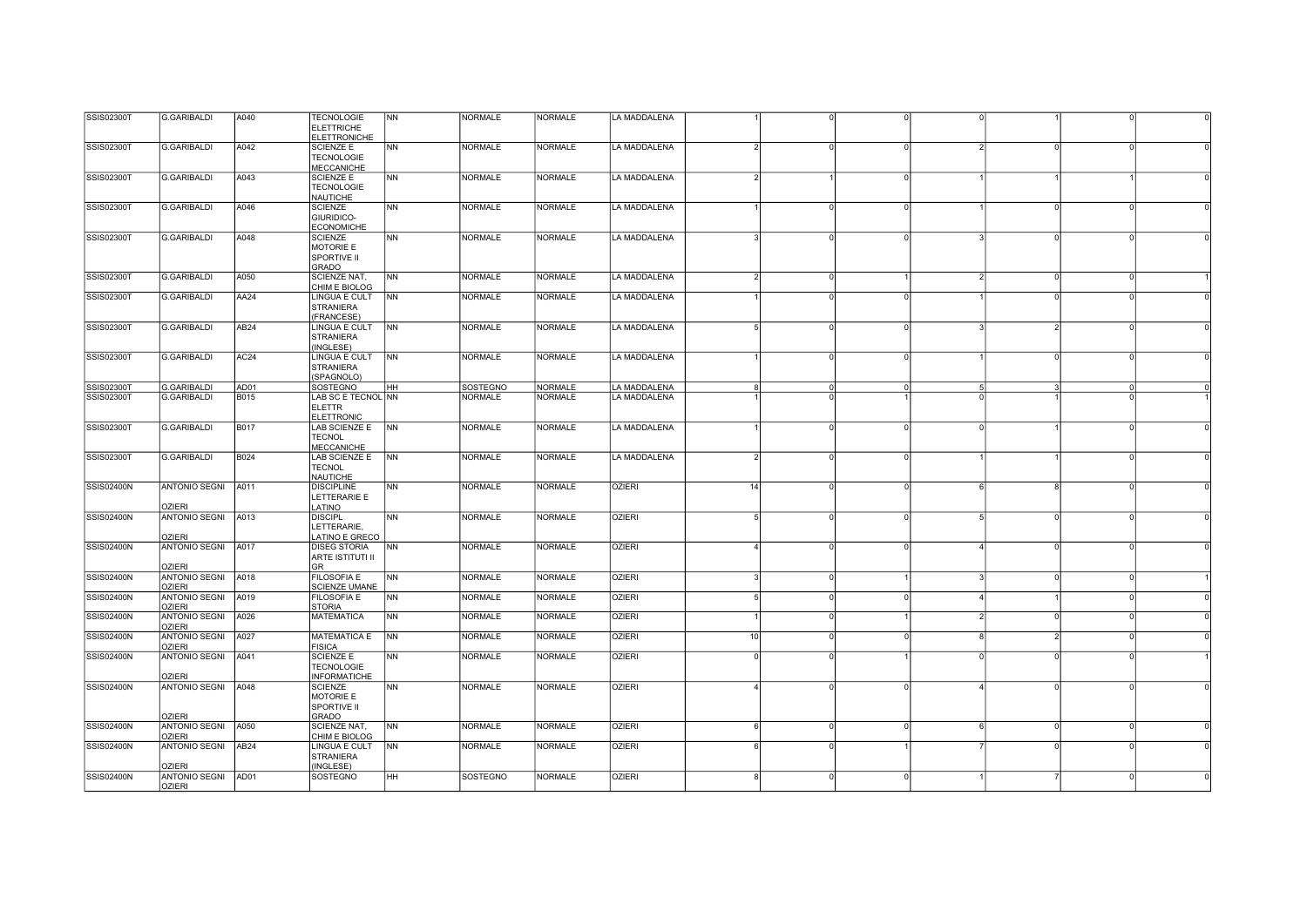| SSIS027005 | <b>ISTITUTO</b>       | A002             | <b>DESIGN</b>                  | <b>NN</b>      | <b>NORMALE</b> | <b>NORMALE</b> | <b>ALGHERO</b> |          |          |          |          |          |          |  |
|------------|-----------------------|------------------|--------------------------------|----------------|----------------|----------------|----------------|----------|----------|----------|----------|----------|----------|--|
|            | <b>ISTRUZI.</b>       |                  | MET.OREF.PIET.D                |                |                |                |                |          |          |          |          |          |          |  |
|            | <b>SUPERIORE</b>      |                  | URE GEMME                      |                |                |                |                |          |          |          |          |          |          |  |
| SSIS027005 | <b>ISTITUTO</b>       | A008             | <b>DISCIP GEOM,</b>            | <b>NN</b>      | <b>NORMALE</b> | <b>NORMALE</b> | <b>ALGHERO</b> |          |          |          |          |          |          |  |
|            | ISTRUZI.              |                  | ARCH, ARRED,                   |                |                |                |                |          |          |          |          |          |          |  |
|            | <b>SUPERIORE</b>      |                  | <b>SCENOTEC</b>                |                |                |                |                |          |          |          |          |          |          |  |
| SSIS027005 | <b>ISTITUTO</b>       | A009             | <b>DISCIP</b>                  | <b>NN</b>      | <b>NORMALE</b> | <b>NORMALE</b> | <b>ALGHERO</b> |          |          |          |          |          |          |  |
|            |                       |                  |                                |                |                |                |                |          |          |          |          |          |          |  |
|            | <b>ISTRUZI.</b>       |                  | <b>GRAFICHE,</b>               |                |                |                |                |          |          |          |          |          |          |  |
|            | <b>SUPERIORE</b>      |                  | PITTORICHE,                    |                |                |                |                |          |          |          |          |          |          |  |
|            | <b>ENRICO FERMI</b>   |                  | <b>SCENOG</b>                  |                |                |                |                |          |          |          |          |          |          |  |
| SSIS027005 | <b>ISTITUTO</b>       | A010             | <b>DISCIPLINE</b>              | <b>NN</b>      | <b>NORMALE</b> | <b>NORMALE</b> | <b>ALGHERO</b> |          | O        | 0        |          | $\Omega$ |          |  |
|            | ISTRUZI.              |                  | <b>GRAFICO-</b>                |                |                |                |                |          |          |          |          |          |          |  |
|            | <b>SUPERIORE</b>      |                  | <b>PUBBLICITARIE</b>           |                |                |                |                |          |          |          |          |          |          |  |
| SSIS027005 | <b>ISTITUTO</b>       | A011             | <b>DISCIPLINE</b>              | <b>NN</b>      | <b>NORMALE</b> | <b>NORMALE</b> | <b>ALGHERO</b> | 16       |          |          | 16       | $\cap$   |          |  |
|            | <b>ISTRUZI.</b>       |                  | LETTERARIE E                   |                |                |                |                |          |          |          |          |          |          |  |
|            | <b>SUPERIORE</b>      |                  | LATINO                         |                |                |                |                |          |          |          |          |          |          |  |
| SSIS027005 | <b>ISTITUTO</b>       | A012             | <b>DISCIPL</b>                 | <b>NN</b>      | <b>NORMALE</b> | <b>NORMALE</b> | <b>ALGHERO</b> |          |          |          |          | $\Omega$ |          |  |
|            | ISTRUZI.              |                  | LETTERARIE                     |                |                |                |                |          |          |          |          |          |          |  |
|            | <b>SUPERIORE</b>      |                  | <b>ISTITUTI II GR</b>          |                |                |                |                |          |          |          |          |          |          |  |
| SSIS027005 | <b>ISTITUTO</b>       | A013             | <b>DISCIPL</b>                 | <b>NN</b>      | <b>NORMALE</b> | <b>NORMALE</b> | <b>ALGHERO</b> |          |          |          |          |          |          |  |
|            |                       |                  |                                |                |                |                |                |          |          |          |          |          |          |  |
|            | <b>ISTRUZI.</b>       |                  | LETTERARIE,                    |                |                |                |                |          |          |          |          |          |          |  |
|            | <b>SUPERIORE</b>      |                  | LATINO E GRECO                 |                |                |                |                |          |          |          |          |          |          |  |
| SSIS027005 | <b>ISTITUTO</b>       | A014             | <b>DISCIP PLAST.</b>           | N <sub>N</sub> | <b>NORMALE</b> | <b>NORMALE</b> | <b>ALGHERO</b> |          | $\Omega$ |          |          | $\Omega$ |          |  |
|            | <b>ISTRUZI.</b>       |                  | SCUL.                          |                |                |                |                |          |          |          |          |          |          |  |
|            | <b>SUPERIORE</b>      |                  | <b>SCENOPLAST</b>              |                |                |                |                |          |          |          |          |          |          |  |
| SSIS027005 | <b>ISTITUTO</b>       | A017             | <b>DISEG STORIA</b>            | <b>NN</b>      | <b>NORMALE</b> | <b>NORMALE</b> | <b>ALGHERO</b> |          | $\Omega$ | $\Omega$ |          | $\circ$  |          |  |
|            | <b>ISTRUZI.</b>       |                  | ARTE ISTITUTI II               |                |                |                |                |          |          |          |          |          |          |  |
|            | <b>SUPERIORE</b>      |                  | <b>GR</b>                      |                |                |                |                |          |          |          |          |          |          |  |
| SSIS027005 | <b>ISTITUTO</b>       | A018             | <b>FILOSOFIA E</b>             | NN             | <b>NORMALE</b> | <b>NORMALE</b> | <b>ALGHERO</b> |          |          |          |          |          |          |  |
|            | <b>ISTRUZI.</b>       |                  |                                |                |                |                |                |          |          |          |          |          |          |  |
|            | <b>SUPERIORE</b>      |                  | <b>SCIENZE UMANE</b>           |                |                |                |                |          |          |          |          |          |          |  |
| SSIS027005 | <b>ISTITUTO</b>       | A019             | <b>FILOSOFIA E</b>             | <b>NN</b>      | <b>NORMALE</b> | <b>NORMALE</b> | <b>ALGHERO</b> |          | $\Omega$ |          | $\Omega$ | $\Omega$ |          |  |
|            | <b>ISTRUZI.</b>       |                  |                                |                |                |                |                |          |          |          |          |          |          |  |
|            | <b>SUPERIORE</b>      |                  | <b>STORIA</b>                  |                |                |                |                |          |          |          |          |          |          |  |
|            |                       |                  |                                |                | <b>NORMALE</b> | <b>NORMALE</b> | <b>ALGHERO</b> |          |          |          |          |          |          |  |
| SSIS027005 | <b>ISTITUTO</b>       | A026             | <b>MATEMATICA</b>              | <b>NN</b>      |                |                |                |          |          |          |          | $\circ$  |          |  |
|            | ISTRUZI.              |                  |                                |                |                |                |                |          |          |          |          |          |          |  |
|            | <b>SUPERIORE</b>      |                  |                                |                |                |                |                |          |          |          |          |          |          |  |
| SSIS027005 | <b>ISTITUTO</b>       | A027             | <b>MATEMATICA E</b>            | N <sub>N</sub> | <b>NORMALE</b> | <b>NORMALE</b> | <b>ALGHERO</b> | 10       |          |          | 11       |          |          |  |
|            | <b>ISTRUZI.</b>       |                  |                                |                |                |                |                |          |          |          |          |          |          |  |
|            | <b>SUPERIORE</b>      |                  | <b>FISICA</b>                  |                |                |                |                |          |          |          |          |          |          |  |
| SSIS027005 | <b>ISTITUTO</b>       | A046             | <b>SCIENZE</b>                 | <b>NN</b>      | <b>NORMALE</b> | <b>NORMALE</b> | <b>ALGHERO</b> |          |          |          |          | $\Omega$ |          |  |
|            | <b>ISTRUZI.</b>       |                  | GIURIDICO-                     |                |                |                |                |          |          |          |          |          |          |  |
|            | <b>SUPERIORE</b>      |                  | <b>ECONOMICHE</b>              |                |                |                |                |          |          |          |          |          |          |  |
| SSIS027005 | <b>ISTITUTO</b>       | A048             | <b>SCIENZE</b>                 | <b>NN</b>      | <b>NORMALE</b> | <b>NORMALE</b> | <b>ALGHERO</b> |          |          |          |          | $\Omega$ |          |  |
|            | <b>ISTRUZI.</b>       |                  | <b>MOTORIE E</b>               |                |                |                |                |          |          |          |          |          |          |  |
|            | <b>SUPERIORE</b>      |                  | SPORTIVE II                    |                |                |                |                |          |          |          |          |          |          |  |
|            | <b>ENRICO FERMI</b>   |                  | <b>GRADO</b>                   |                |                |                |                |          |          |          |          |          |          |  |
| SSIS027005 | <b>ISTITUTO</b>       | A050             | <b>SCIENZE NAT,</b>            | <b>NN</b>      | <b>NORMALE</b> | <b>NORMALE</b> | <b>ALGHERO</b> |          | $\Omega$ | $\Omega$ |          | $\Omega$ |          |  |
|            | <b>ISTRUZI.</b>       |                  |                                |                |                |                |                |          |          |          |          |          |          |  |
|            | <b>SUPERIORE</b>      |                  | CHIM E BIOLOG                  |                |                |                |                |          |          |          |          |          |          |  |
| SSIS027005 | <b>ISTITUTO</b>       | A054             | <b>STORIA</b>                  | <b>NN</b>      | <b>NORMALE</b> | <b>NORMALE</b> | <b>ALGHERO</b> |          |          |          |          | $\Omega$ |          |  |
|            | <b>ISTRUZI.</b>       |                  |                                |                |                |                |                |          |          |          |          |          |          |  |
|            |                       |                  | <b>DELL'ARTE</b>               |                |                |                |                |          |          |          |          |          |          |  |
|            | <b>SUPERIORE</b>      |                  |                                |                |                |                |                |          |          |          |          |          |          |  |
| SSIS027005 | <b>ISTITUTO</b>       | AA24             | LINGUA E CULT                  | N <sub>N</sub> | <b>NORMALE</b> | <b>NORMALE</b> | <b>ALGHERO</b> |          |          |          |          |          |          |  |
|            | <b>ISTRUZI.</b>       |                  | <b>STRANIERA</b>               |                |                |                |                |          |          |          |          |          |          |  |
|            | <b>SUPERIORE</b>      |                  | (FRANCESE)                     |                |                |                |                |          |          |          |          |          |          |  |
| SSIS027005 | <b>ISTITUTO</b>       | AB <sub>24</sub> | LINGUA E CULT                  | <b>NN</b>      | <b>NORMALE</b> | <b>NORMALE</b> | <b>ALGHERO</b> |          | n        |          |          | $\circ$  |          |  |
|            | <b>ISTRUZI.</b>       |                  | <b>STRANIERA</b>               |                |                |                |                |          |          |          |          |          |          |  |
|            | <b>SUPERIORE</b>      |                  | (INGLESE)                      |                |                |                |                |          |          |          |          |          |          |  |
| SSIS027005 | <b>ISTITUTO</b>       | AD01             | <b>SOSTEGNO</b>                | HH             | SOSTEGNO       | <b>NORMALE</b> | <b>ALGHERO</b> | 12       |          |          |          |          |          |  |
|            | <b>ISTRUZI.</b>       |                  |                                |                |                |                |                |          |          |          |          |          |          |  |
|            | <b>SUPERIORE</b>      |                  |                                |                |                |                |                |          |          |          |          |          |          |  |
| SSIS027005 | <b>ISTITUTO</b>       | AD <sub>24</sub> | LINGUA E CULT                  | <b>NN</b>      | <b>NORMALE</b> | <b>NORMALE</b> | <b>ALGHERO</b> |          | O        |          | $\Omega$ | $\Omega$ |          |  |
|            | <b>ISTRUZI.</b>       |                  | <b>STRANIERA</b>               |                |                |                |                |          |          |          |          |          |          |  |
|            | <b>SUPERIORE</b>      |                  | (TEDESCO)                      |                |                |                |                |          |          |          |          |          |          |  |
| SSIS027005 |                       |                  |                                | <b>NN</b>      | <b>NORMALE</b> | <b>NORMALE</b> | <b>ALGHERO</b> |          | $\cap$   |          |          | $\Omega$ | $\Omega$ |  |
|            |                       |                  |                                |                |                |                |                | $\Omega$ |          |          |          |          |          |  |
|            | <b>ISTITUTO</b>       | BA02             | CONV LINGUA                    |                |                |                |                |          |          |          |          |          |          |  |
|            | ISTRUZI.<br>SUPERIORE |                  | <b>STRANIERA</b><br>(FRANCESE) |                |                |                |                |          |          |          |          |          |          |  |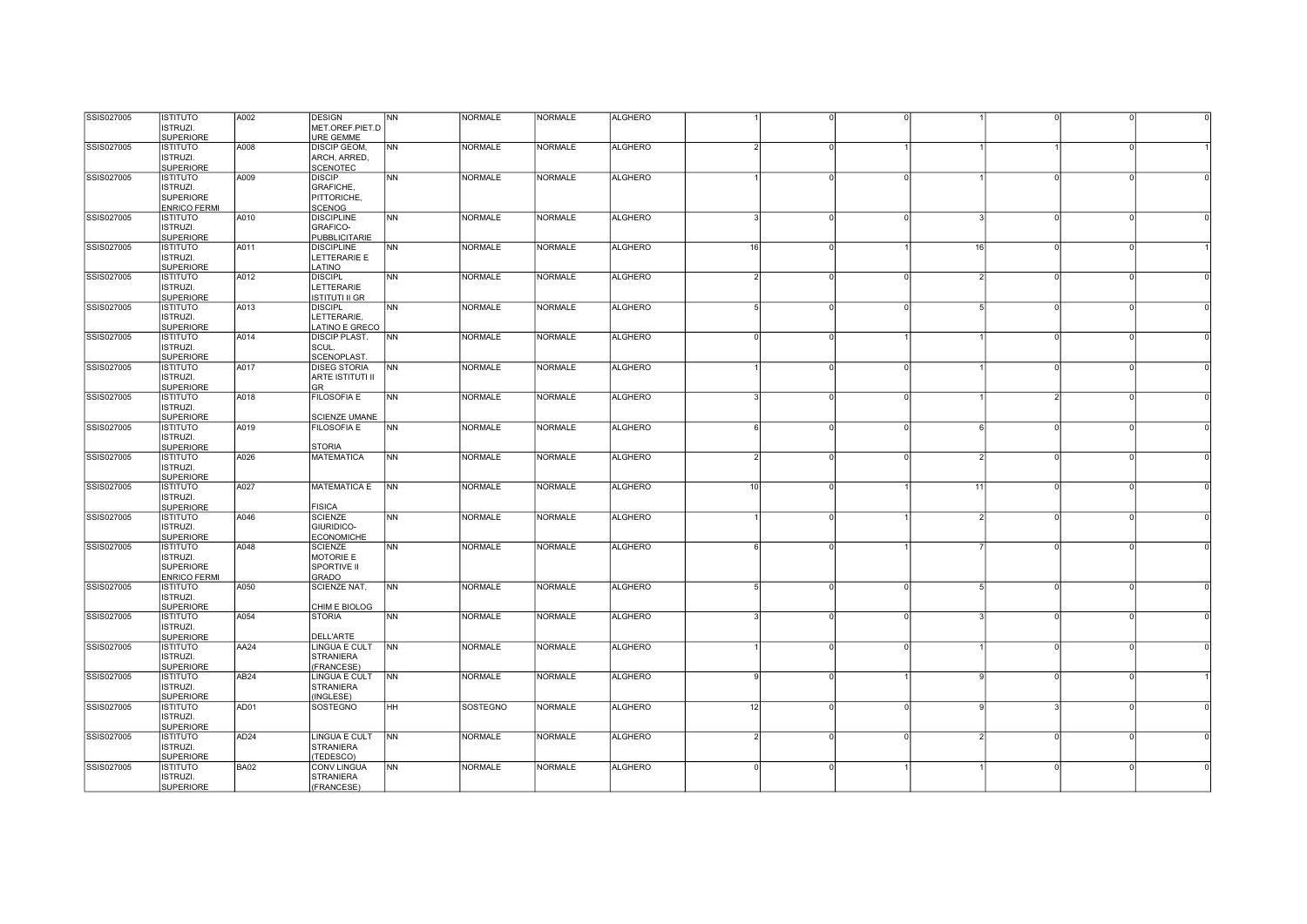| SSIS027005        | <b>ISTITUTO</b>     | BD <sub>02</sub> | <b>CONV LINGUA</b>         | <b>NN</b>      | NORMALE         | <b>NORMALE</b>        | <b>ALGHERO</b> |               |          |              |    |                |          |  |
|-------------------|---------------------|------------------|----------------------------|----------------|-----------------|-----------------------|----------------|---------------|----------|--------------|----|----------------|----------|--|
|                   |                     |                  |                            |                |                 |                       |                |               |          |              |    |                |          |  |
|                   | <b>ISTRUZI.</b>     |                  | <b>STRANIERA</b>           |                |                 |                       |                |               |          |              |    |                |          |  |
|                   | <b>SUPERIORE</b>    |                  | (TEDESCO)                  |                |                 |                       |                |               |          |              |    |                |          |  |
| SSIS02900R        | G.M. DEVILLA        | A012             | <b>DISCIPL</b>             | <b>NN</b>      | <b>NORMALE</b>  | <b>NORMALE</b>        | <b>SASSARI</b> | 14            | $\Omega$ | $\Omega$     | 14 | $\circ$        |          |  |
|                   |                     |                  | LETTERARIE                 |                |                 |                       |                |               |          |              |    |                |          |  |
|                   |                     |                  |                            |                |                 |                       |                |               |          |              |    |                |          |  |
|                   |                     |                  | ISTITUTI II GR             |                |                 |                       |                |               |          |              |    |                |          |  |
| SSIS02900R        | <b>G.M. DEVILLA</b> | A020             | <b>FISICA</b>              | N <sub>N</sub> | <b>NORMALE</b>  | <b>NORMALE</b>        | <b>SASSARI</b> | $\mathcal{D}$ | $\Omega$ | $\Omega$     |    | $\circ$        |          |  |
| SSIS02900R        | G.M. DEVILLA        | A021             | <b>GEOGRAFIA</b>           | N <sub>N</sub> | <b>NORMALE</b>  | <b>NORMALE</b>        | <b>SASSARI</b> |               | $\Omega$ | $\Omega$     |    | $\circ$        | $\Omega$ |  |
|                   | G.M. DEVILLA        |                  | <b>MATEMATICA</b>          |                | <b>NORMALE</b>  | <b>NORMALE</b>        | <b>SASSARI</b> | $\mathbf{A}$  | $\Omega$ | $\mathbf{1}$ |    |                |          |  |
| <b>SSIS02900R</b> |                     | A026             |                            | NN             |                 |                       |                |               |          |              |    | $^{\circ}$     | $\Omega$ |  |
| SSIS02900R        | G.M. DEVILLA        | A034             | <b>SCIENZE E</b>           | <b>INN</b>     | NORMALE         | <b>NORMALE</b>        | <b>SASSARI</b> |               |          | $\Omega$     |    |                |          |  |
|                   |                     |                  | <b>TECNOLOGIE</b>          |                |                 |                       |                |               |          |              |    |                |          |  |
|                   |                     |                  | CHIMICHE                   |                |                 |                       |                |               |          |              |    |                |          |  |
| SSIS02900R        | G.M. DEVILLA        | A037             | COSTRUZ                    | <b>NN</b>      | <b>NORMALE</b>  | <b>NORMALE</b>        | <b>SASSARI</b> | 12            | $\Omega$ | $\Omega$     | 12 | $\Omega$       |          |  |
|                   |                     |                  |                            |                |                 |                       |                |               |          |              |    |                |          |  |
|                   |                     |                  | <b>TECNOL E TECN</b>       |                |                 |                       |                |               |          |              |    |                |          |  |
|                   |                     |                  | RAPPR GRAFICA              |                |                 |                       |                |               |          |              |    |                |          |  |
| <b>SSIS02900R</b> | G.M. DEVILLA        | A038             | TECNOL COSTR               | <b>NN</b>      | <b>NORMALE</b>  | <b>NORMALE</b>        | <b>SASSARI</b> |               | $\Omega$ |              |    | $\mathcal{D}$  |          |  |
|                   |                     |                  | AERONAUTICHE               |                |                 |                       |                |               |          |              |    |                |          |  |
|                   |                     |                  |                            |                |                 |                       |                |               |          |              |    |                |          |  |
| <b>SSIS02900R</b> | G.M. DEVILLA        | A041             | <b>SCIENZE E</b>           | <b>NN</b>      | <b>NORMALE</b>  | <b>NORMALE</b>        | <b>SASSARI</b> |               | $\Omega$ | $\Omega$     |    |                |          |  |
|                   |                     |                  | <b>TECNOLOGIE</b>          |                |                 |                       |                |               |          |              |    |                |          |  |
|                   |                     |                  | <b>INFORMATICHE</b>        |                |                 |                       |                |               |          |              |    |                |          |  |
| SSIS02900R        | G.M. DEVILLA        | A045             | <b>SCIENZE</b>             | <b>NN</b>      | NORMALE         | <b>NORMALE</b>        | <b>SASSARI</b> |               | $\Omega$ | $\Omega$     |    | $\Omega$       |          |  |
|                   |                     |                  |                            |                |                 |                       |                |               |          |              |    |                |          |  |
|                   |                     |                  | ECONOMICO-                 |                |                 |                       |                |               |          |              |    |                |          |  |
|                   |                     |                  | AZIENDALI                  |                |                 |                       |                |               |          |              |    |                |          |  |
| SSIS02900R        | G.M. DEVILLA        | A046             | <b>SCIENZE</b>             | <b>NN</b>      | <b>NORMALE</b>  | <b>NORMALE</b>        | <b>SASSARI</b> |               |          |              |    | $\circ$        |          |  |
|                   |                     |                  | GIURIDICO-                 |                |                 |                       |                |               |          |              |    |                |          |  |
|                   |                     |                  | <b>ECONOMICHE</b>          |                |                 |                       |                |               |          |              |    |                |          |  |
|                   |                     |                  |                            |                |                 |                       |                |               |          |              |    |                |          |  |
| SSIS02900R        | G.M. DEVILLA        | A047             | <b>SCIENZE</b>             | <b>NN</b>      | <b>NORMALE</b>  | <b>NORMALE</b>        | <b>SASSARI</b> |               |          |              |    |                |          |  |
|                   |                     |                  | <b>MATEMATICHE</b>         |                |                 |                       |                |               |          |              |    |                |          |  |
|                   |                     |                  | APPLICATE                  |                |                 |                       |                |               |          |              |    |                |          |  |
| <b>SSIS02900R</b> | G.M. DEVILLA        | A048             | <b>SCIENZE</b>             | N <sub>N</sub> | <b>NORMALE</b>  | <b>NORMALE</b>        | <b>SASSARI</b> |               | $\Omega$ |              |    | $\Omega$       |          |  |
|                   |                     |                  |                            |                |                 |                       |                |               |          |              |    |                |          |  |
|                   |                     |                  | MOTORIE E                  |                |                 |                       |                |               |          |              |    |                |          |  |
|                   |                     |                  | <b>SPORTIVE II</b>         |                |                 |                       |                |               |          |              |    |                |          |  |
|                   |                     |                  | GRADO                      |                |                 |                       |                |               |          |              |    |                |          |  |
| SSIS02900R        | G.M. DEVILLA        | A050             | SCIENZE NAT,               | <b>NN</b>      | <b>NORMALE</b>  | <b>NORMALE</b>        | <b>SASSARI</b> |               | $\Omega$ | $\Omega$     |    | $\circ$        | $\Omega$ |  |
|                   |                     |                  |                            |                |                 |                       |                |               |          |              |    |                |          |  |
|                   |                     |                  | CHIM E BIOLOG              |                |                 |                       |                |               |          |              |    |                |          |  |
| <b>SSIS02900R</b> | G.M. DEVILLA        | A051             | SCIENZE, TECNOL NN         |                | <b>NORMALE</b>  | <b>NORMALE</b>        | <b>SASSARI</b> |               | $\Omega$ | $\Omega$     |    | $\Omega$       |          |  |
|                   |                     |                  |                            |                |                 |                       |                |               |          |              |    |                |          |  |
|                   |                     |                  | E TECN AGR                 |                |                 |                       |                |               |          |              |    |                |          |  |
| <b>SSIS02900R</b> | G.M. DEVILLA        | A066             | <b>TRATT TESTI DATI NN</b> |                | <b>NORMALE</b>  | <b>NORMALE</b>        | <b>SASSARI</b> |               | $\Omega$ | U            |    | $\Omega$       |          |  |
|                   |                     |                  | <b>APPLIC</b>              |                |                 |                       |                |               |          |              |    |                |          |  |
|                   |                     |                  |                            |                |                 |                       |                |               |          |              |    |                |          |  |
|                   |                     |                  | <b>INFORMATICA</b>         |                |                 |                       |                |               |          |              |    |                |          |  |
| SSIS02900R        | G.M. DEVILLA        | AA24             | LINGUA E CULT              | <b>NN</b>      | NORMALE         | <b>NORMALE</b>        | <b>SASSARI</b> |               | $\Omega$ | $\Omega$     |    | $\Omega$       |          |  |
|                   |                     |                  | <b>STRANIERA</b>           |                |                 |                       |                |               |          |              |    |                |          |  |
|                   |                     |                  | (FRANCESE)                 |                |                 |                       |                |               |          |              |    |                |          |  |
|                   |                     |                  |                            |                |                 |                       | <b>SASSARI</b> |               | $\Omega$ |              |    | $\Omega$       |          |  |
| <b>SSIS02900R</b> | G.M. DEVILLA        | AB <sub>24</sub> | LINGUA E CULT              | <b>NN</b>      | <b>NORMALE</b>  | <b>NORMALE</b>        |                |               |          |              |    |                |          |  |
|                   |                     |                  | <b>STRANIERA</b>           |                |                 |                       |                |               |          |              |    |                |          |  |
|                   |                     |                  | (INGLESE)                  |                |                 |                       |                |               |          |              |    |                |          |  |
| <b>SSIS02900R</b> | G.M. DEVILLA        | AC24             | LINGUA E CULT              | <b>NN</b>      | <b>NORMALE</b>  | <b>NORMALE</b>        | <b>SASSARI</b> |               | $\Omega$ |              |    | $\Omega$       |          |  |
|                   |                     |                  | <b>STRANIERA</b>           |                |                 |                       |                |               |          |              |    |                |          |  |
|                   |                     |                  | (SPAGNOLO)                 |                |                 |                       |                |               |          |              |    |                |          |  |
|                   |                     |                  |                            |                |                 |                       |                |               |          |              |    |                |          |  |
| SSIS02900R        | G.M. DEVILLA        | AD01             | <b>SOSTEGNO</b>            | HH             | <b>SOSTEGNO</b> | <b>NORMALE</b>        | <b>SASSARI</b> | 15            | $\Omega$ |              | 13 | $\overline{2}$ |          |  |
| <b>SSIS02900R</b> | G.M. DEVILLA        | <b>B003</b>      | LABORATORI DI              | N <sub>N</sub> | <b>NORMALE</b>  | <b>NORMALE</b>        | <b>SASSARI</b> |               |          | $\Omega$     |    |                |          |  |
|                   |                     |                  | <b>FISICA</b>              |                |                 |                       |                |               |          |              |    |                |          |  |
| SSIS02900R        | G.M. DEVILLA        | <b>B014</b>      | <b>LAB SCIENZE E</b>       | N <sub>N</sub> | <b>NORMALE</b>  | <b>NORMALE</b>        | <b>SASSARI</b> |               |          |              |    |                |          |  |
|                   |                     |                  | <b>TECNOL</b>              |                |                 |                       |                |               |          |              |    |                |          |  |
|                   |                     |                  |                            |                |                 |                       |                |               |          |              |    |                |          |  |
|                   |                     |                  | <b>COSTRUZIONI</b>         |                |                 |                       |                |               |          |              |    |                |          |  |
| <b>SSIS02900R</b> | G.M. DEVILLA        | <b>B016</b>      | LAB SCIENZE E              | <b>NN</b>      | <b>NORMALE</b>  | <b>NORMALE</b>        | <b>SASSARI</b> |               | $\Omega$ | $\Omega$     | 2  | $\Omega$       |          |  |
|                   |                     |                  | <b>TECNOL</b>              |                |                 |                       |                |               |          |              |    |                |          |  |
|                   |                     |                  | <b>INFORMATICHE</b>        |                |                 |                       |                |               |          |              |    |                |          |  |
| SSIS02900R        | G.M. DEVILLA        | <b>B017</b>      | <b>LAB SCIENZE E</b>       | N <sub>N</sub> | <b>NORMALE</b>  | <b>NORMALE</b>        | <b>SASSARI</b> |               |          |              |    | $\Omega$       |          |  |
|                   |                     |                  | <b>TECNOL</b>              |                |                 |                       |                |               |          |              |    |                |          |  |
|                   |                     |                  |                            |                |                 |                       |                |               |          |              |    |                |          |  |
|                   |                     |                  | <b>MECCANICHE</b>          |                |                 |                       |                |               |          |              |    |                |          |  |
| SSPC010002        | L.CLASSICO          | A011             | <b>DISCIPLINE</b>          | <b>NN</b>      | <b>NORMALE</b>  | LICEO EUROPEO SASSARI |                |               | $\Omega$ |              |    | $\Omega$       |          |  |
|                   |                     |                  | LETTERARIE E               |                |                 |                       |                |               |          |              |    |                |          |  |
|                   | CONV.NAZIONALE      |                  | LATINO                     |                |                 |                       |                |               |          |              |    |                |          |  |
| SSPC010002        | L.CLASSICO          | A013             | <b>DISCIPL</b>             | INN.           | NORMALE         | LICEO EUROPEO SASSARI |                | 16            | $\Omega$ | $\Omega$     | 15 |                | $\Omega$ |  |
|                   |                     |                  |                            |                |                 |                       |                |               |          |              |    |                |          |  |
|                   |                     |                  | LETTERARIE,                |                |                 |                       |                |               |          |              |    |                |          |  |
|                   | CONV.NAZIONALE      |                  | LATINO E GRECO             |                |                 |                       |                |               |          |              |    |                |          |  |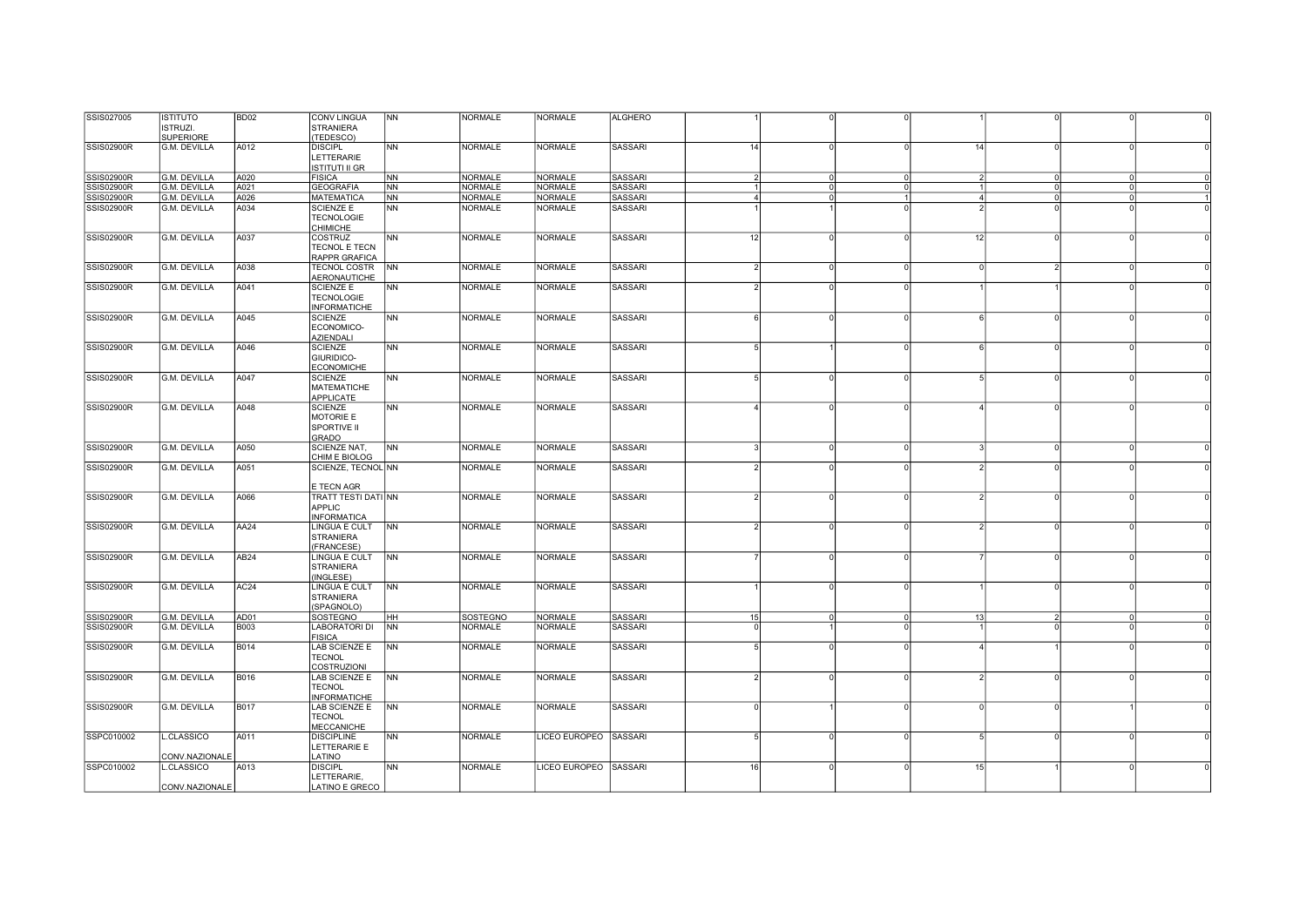| SSPC010002        | .CLASSICO      | A017             | <b>DISEG STORIA</b>                      | N <sub>N</sub> | <b>NORMALE</b> | LICEO EUROPEO SASSARI |                |    |          |          |          |               |          |  |
|-------------------|----------------|------------------|------------------------------------------|----------------|----------------|-----------------------|----------------|----|----------|----------|----------|---------------|----------|--|
|                   |                |                  | <b>ARTE ISTITUTI II</b>                  |                |                |                       |                |    |          |          |          |               |          |  |
|                   | CONV.NAZIONALE |                  | GR                                       |                |                |                       |                |    |          |          |          |               |          |  |
| SSPC010002        | .CLASSICO      | A019             | <b>FILOSOFIA E</b>                       | <b>NN</b>      | <b>NORMALE</b> | LICEO EUROPEO SASSARI |                |    |          |          |          |               |          |  |
|                   |                |                  |                                          |                |                |                       |                |    |          |          |          |               |          |  |
|                   | CONV.NAZIONALE |                  | <b>STORIA</b>                            |                |                |                       |                |    |          |          |          |               |          |  |
| SSPC010002        | L.CLASSICO     | A027             | <b>MATEMATICA E</b>                      | <b>NN</b>      | <b>NORMALE</b> | LICEO EUROPEO SASSARI |                | 12 |          | $\Omega$ |          |               |          |  |
|                   |                |                  |                                          |                |                |                       |                |    |          |          |          |               |          |  |
|                   | CONV.NAZIONALE |                  | <b>FISICA</b>                            |                |                |                       |                |    |          |          |          |               |          |  |
| SSPC010002        | L.CLASSICO     | A046             | <b>SCIENZE</b>                           | <b>NN</b>      | <b>NORMALE</b> | LICEO EUROPEO SASSARI |                |    |          | $\Omega$ |          | $\Omega$      |          |  |
|                   | CONV.NAZIONALE |                  | GIURIDICO-<br><b>ECONOMICHE</b>          |                |                |                       |                |    |          |          |          |               |          |  |
| SSPC010002        | L.CLASSICO     | A048             | <b>SCIENZE</b>                           | <b>NN</b>      | <b>NORMALE</b> | LICEO EUROPEO SASSARI |                |    | $\Omega$ | O        |          | $\Omega$      |          |  |
|                   |                |                  | MOTORIE E                                |                |                |                       |                |    |          |          |          |               |          |  |
|                   |                |                  | <b>SPORTIVE II</b>                       |                |                |                       |                |    |          |          |          |               |          |  |
|                   | CONV.NAZIONALE |                  | <b>GRADO</b>                             |                |                |                       |                |    |          |          |          |               |          |  |
| SSPC010002        | .CLASSICO      | A050             | <b>SCIENZE NAT,</b>                      | <b>NN</b>      | <b>NORMALE</b> | LICEO EUROPEO SASSARI |                |    |          |          |          | $\Omega$      |          |  |
|                   |                |                  |                                          |                |                |                       |                |    |          |          |          |               |          |  |
|                   | CONV.NAZIONALE |                  | CHIM E BIOLOG                            |                |                |                       |                |    |          |          |          |               |          |  |
| SSPC010002        | .CLASSICO      | A054             | <b>STORIA</b>                            | <b>NN</b>      | <b>NORMALE</b> | LICEO EUROPEO SASSARI |                |    |          |          |          |               |          |  |
|                   |                |                  |                                          |                |                |                       |                |    |          |          |          |               |          |  |
|                   | CONV.NAZIONALE |                  | DELL'ARTE                                |                |                |                       |                |    |          |          |          |               |          |  |
| SSPC010002        | L.CLASSICO     | AB <sub>24</sub> | <b>LINGUA E CULT</b>                     | <b>NN</b>      | <b>NORMALE</b> | LICEO EUROPEO SASSARI |                |    |          |          | $\Omega$ | $\Omega$      |          |  |
|                   |                |                  | <b>STRANIERA</b>                         |                |                |                       |                |    |          |          |          |               |          |  |
|                   | CONV.NAZIONALE |                  | (INGLESE)                                |                |                |                       |                |    |          |          |          |               |          |  |
| SSPC010002        | L.CLASSICO     | AC <sub>24</sub> | LINGUA E CULT                            | <b>NN</b>      | <b>NORMALE</b> | LICEO EUROPEO SASSARI |                |    | $\Omega$ | $\Omega$ |          | $\Omega$      |          |  |
|                   |                |                  | <b>STRANIERA</b>                         |                |                |                       |                |    |          |          |          |               |          |  |
|                   | CONV.NAZIONALE |                  | (SPAGNOLO)                               |                |                |                       |                |    |          |          |          |               |          |  |
| SSPC010002        | .CLASSICO      | AD01             | SOSTEGNO                                 | HH             | SOSTEGNO       | LICEO EUROPEO SASSARI |                |    |          | U        |          | $\mathcal{P}$ |          |  |
|                   |                |                  |                                          |                |                |                       |                |    |          |          |          |               |          |  |
|                   | CONV.NAZIONALE |                  |                                          |                |                |                       |                |    |          |          |          |               |          |  |
| SSPC010002        | .CLASSICO      | AD <sub>24</sub> | <b>LINGUA E CULT</b><br><b>STRANIERA</b> | <b>NN</b>      | <b>NORMALE</b> | LICEO EUROPEO SASSARI |                |    |          | $\Omega$ |          | $\Omega$      |          |  |
|                   | CONV.NAZIONALE |                  | (TEDESCO)                                |                |                |                       |                |    |          |          |          |               |          |  |
| SSPC010002        | L.CLASSICO     | AI24             | LINGUA E CULT                            | <b>NN</b>      | <b>NORMALE</b> | LICEO EUROPEO SASSARI |                |    |          | $\Omega$ |          |               | $\Omega$ |  |
|                   |                |                  | <b>STRANIERA</b>                         |                |                |                       |                |    |          |          |          |               |          |  |
|                   | CONV.NAZIONALE |                  | (CINESE)                                 |                |                |                       |                |    |          |          |          |               |          |  |
| SSPC010002        | L.CLASSICO     | <b>BB02</b>      | <b>CONV LINGUA</b>                       | <b>NN</b>      | <b>NORMALE</b> | LICEO EUROPEO SASSARI |                |    | O        | 0        |          |               |          |  |
|                   |                |                  | <b>STRANIERA</b>                         |                |                |                       |                |    |          |          |          |               |          |  |
|                   | CONV.NAZIONALE |                  | (INGLESE)                                |                |                |                       |                |    |          |          |          |               |          |  |
| SSPC010002        | L.CLASSICO     | BC <sub>02</sub> | <b>CONV LINGUA</b>                       | <b>NN</b>      | <b>NORMALE</b> | LICEO EUROPEO SASSARI |                |    | $\Omega$ |          |          | $\Omega$      |          |  |
|                   |                |                  | <b>STRANIERA</b>                         |                |                |                       |                |    |          |          |          |               |          |  |
|                   | CONV.NAZIONALE |                  | (SPAGNOLO)                               |                |                |                       |                |    |          |          |          |               |          |  |
| SSPC010002        | L.CLASSICO     | <b>BI02</b>      | <b>CONV LINGUA</b>                       | <b>NN</b>      | <b>NORMALE</b> | LICEO EUROPEO SASSARI |                |    | n        | $\Omega$ |          |               |          |  |
|                   |                |                  | STRANIERA(CINE                           |                |                |                       |                |    |          |          |          |               |          |  |
|                   | CONV.NAZIONALE |                  | SE)                                      |                |                |                       |                |    |          |          |          |               |          |  |
| <b>SSPC02000L</b> | D. A. AZUNI    | A011             | <b>DISCIPLINE</b>                        | <b>NN</b>      | <b>NORMALE</b> | <b>NORMALE</b>        | <b>SASSARI</b> |    | n        |          |          | $\Omega$      |          |  |
|                   |                |                  | LETTERARIE E                             |                |                |                       |                |    |          |          |          |               |          |  |
|                   |                |                  | LATINO                                   |                |                |                       |                |    |          |          |          |               |          |  |
| SSPC02000L        | D. A. AZUNI    | A013             | <b>DISCIPL</b>                           | <b>NN</b>      | <b>NORMALE</b> | <b>NORMALE</b>        | <b>SASSARI</b> | 20 |          |          | 20       | $\Omega$      |          |  |
|                   |                |                  | LETTERARIE.<br>LATINO E GRECO            |                |                |                       |                |    |          |          |          |               |          |  |
| SSPC02000L        | D. A. AZUNI    | A019             | <b>FILOSOFIA E</b>                       | <b>NN</b>      | <b>NORMALE</b> | <b>NORMALE</b>        | <b>SASSARI</b> |    | $\Omega$ |          |          | $\Omega$      |          |  |
|                   |                |                  | <b>STORIA</b>                            |                |                |                       |                |    |          |          |          |               |          |  |
| SSPC02000L        | D. A. AZUNI    | A027             | <b>MATEMATICA E</b>                      | N <sub>N</sub> | <b>NORMALE</b> | <b>NORMALE</b>        | <b>SASSARI</b> |    |          | $\Omega$ |          |               |          |  |
|                   |                |                  | <b>FISICA</b>                            |                |                |                       |                |    |          |          |          |               |          |  |
| SSPC02000L        | D. A. AZUNI    | A048             | <b>SCIENZE</b>                           | <b>NN</b>      | <b>NORMALE</b> | <b>NORMALE</b>        | SASSARI        |    |          |          |          | $\Omega$      |          |  |
|                   |                |                  | <b>MOTORIE E</b>                         |                |                |                       |                |    |          |          |          |               |          |  |
|                   |                |                  | SPORTIVE II                              |                |                |                       |                |    |          |          |          |               |          |  |
|                   |                |                  | <b>GRADO</b>                             |                |                |                       |                |    |          |          |          |               |          |  |
| SSPC02000L        | D. A. AZUNI    | A050             | SCIENZE NAT,                             | <b>NN</b>      | NORMALE        | <b>NORMALE</b>        | <b>SASSARI</b> |    |          | $\Omega$ |          | $\Omega$      |          |  |
|                   |                |                  | CHIM E BIOLOG                            |                |                |                       |                |    |          |          |          |               |          |  |
| SSPC02000L        | D. A. AZUNI    | A053             | <b>STORIA DELLA</b>                      | N <sub>N</sub> | <b>NORMALE</b> | <b>NORMALE</b>        | <b>SASSARI</b> |    | O        | $\Omega$ |          | $\Omega$      |          |  |
|                   |                |                  | <b>MUSICA</b>                            |                |                |                       |                |    |          |          |          |               |          |  |
| SSPC02000L        | D. A. AZUNI    | A054             | <b>STORIA</b>                            | <b>NN</b>      | <b>NORMALE</b> | <b>NORMALE</b>        | <b>SASSARI</b> |    |          |          |          |               |          |  |
|                   |                |                  | DELL'ARTE                                |                |                |                       |                |    |          |          |          |               |          |  |
| SSPC02000L        | D. A. AZUNI    | A057             | TECNICA DELLA NN                         |                | <b>NORMALE</b> | <b>NORMALE</b>        | SASSARI        |    |          |          |          |               |          |  |
|                   |                |                  |                                          |                |                |                       |                |    |          |          |          |               |          |  |
|                   |                |                  | DANZA CLASSICA                           |                |                |                       |                |    |          |          |          |               |          |  |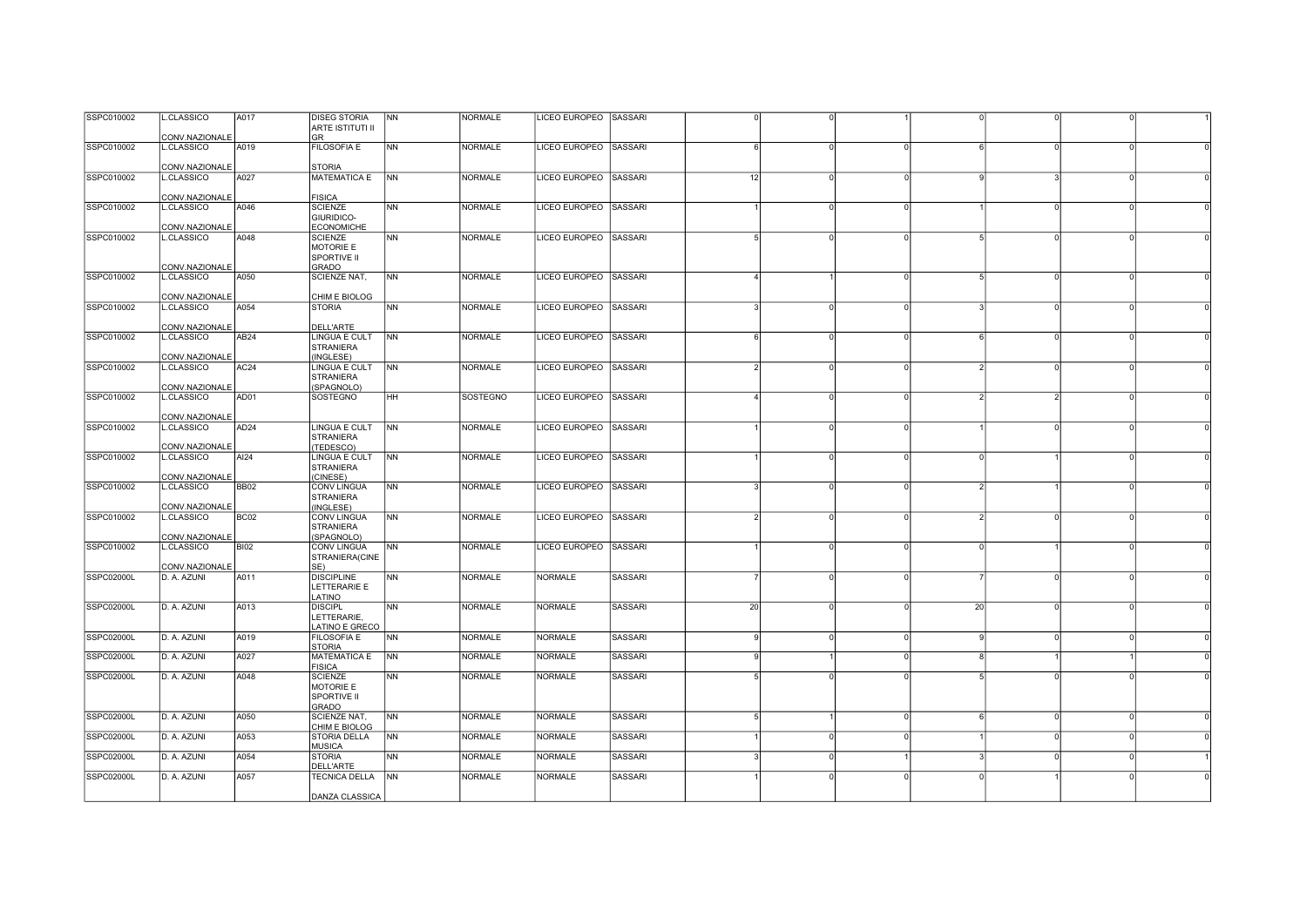| SSPC02000L        | D. A. AZUNI   | A058             | TECNICA DELLA NN     |                | <b>NORMALE</b> | NORMALE        | SASSARI         |                 |          |          |                |                            |  |
|-------------------|---------------|------------------|----------------------|----------------|----------------|----------------|-----------------|-----------------|----------|----------|----------------|----------------------------|--|
|                   |               |                  | DANZA                |                |                |                |                 |                 |          |          |                |                            |  |
|                   |               |                  | CONTEMPORANE         |                |                |                |                 |                 |          |          |                |                            |  |
|                   |               |                  |                      |                |                |                |                 |                 |          |          |                |                            |  |
|                   |               |                  |                      |                |                |                |                 |                 |          |          |                |                            |  |
| SSPC02000L        | D. A. AZUNI   | A059             | <b>TECN ACCOMP</b>   | <b>NN</b>      | <b>NORMALE</b> | <b>NORMALE</b> | SASSARI         |                 |          |          | $\Omega$       |                            |  |
|                   |               |                  | <b>DANZA PRAT</b>    |                |                |                |                 |                 |          |          |                |                            |  |
|                   |               |                  | <b>MUSIC DANZA</b>   |                |                |                |                 |                 |          |          |                |                            |  |
| SSPC02000L        | D. A. AZUNI   | A063             | <b>TECNOLOGIE</b>    | <b>NN</b>      | <b>NORMALE</b> | <b>NORMALE</b> | SASSARI         |                 |          | $\Omega$ |                | $\Omega$<br>$\Omega$       |  |
|                   |               |                  | <b>MUSICALI</b>      |                |                |                |                 |                 |          |          |                |                            |  |
| SSPC02000L        | D. A. AZUNI   | A064             | TEORIA, ANALISI   NN |                | <b>NORMALE</b> | <b>NORMALE</b> | <b>SASSARI</b>  |                 |          |          |                | $\Omega$                   |  |
|                   |               |                  |                      |                |                |                |                 |                 |          |          |                |                            |  |
|                   |               |                  |                      |                |                |                |                 |                 |          |          |                |                            |  |
|                   |               |                  | E COMPOSIZIONE       |                |                |                |                 |                 |          |          |                |                            |  |
| SSPC02000L        | D. A. AZUNI   | AA55             | <b>ARPA</b>          | <b>NN</b>      | <b>NORMALE</b> | <b>NORMALE</b> | <b>SASSARI</b>  |                 |          |          |                | $\Omega$                   |  |
| SSPC02000L        | D. A. AZUNI   | AB24             | LINGUA E CULT        | N <sub>N</sub> | <b>NORMALE</b> | NORMALE        | SASSARI         | 8               |          |          |                |                            |  |
|                   |               |                  | <b>STRANIERA</b>     |                |                |                |                 |                 |          |          |                |                            |  |
|                   |               |                  | (INGLESE)            |                |                |                |                 |                 |          |          |                |                            |  |
| <b>SSPC02000L</b> | D. A. AZUNI   | AB55             | <b>CHITARRA</b>      | <b>NN</b>      | <b>NORMALE</b> | <b>NORMALE</b> | <b>SASSARI</b>  | $5 \frac{1}{2}$ |          |          |                | $\Omega$                   |  |
| SSPC02000L        | D. A. AZUNI   | AC55             | <b>CLARINETTO</b>    | N <sub>N</sub> | <b>NORMALE</b> | <b>NORMALE</b> | SASSARI         | $\mathbf{B}$    | $\Omega$ | $\Omega$ |                | $\Omega$<br>$\Omega$       |  |
|                   |               |                  |                      |                |                |                |                 |                 |          |          |                |                            |  |
| SSPC02000L        | D. A. AZUNI   | AD01             | SOSTEGNO             | HH             | SOSTEGNO       | <b>NORMALE</b> | <b>SASSARI</b>  | 5               | $\Omega$ | $\Omega$ |                | $\circ$<br>$\Omega$        |  |
| <b>SSPC02000L</b> | D. A. AZUNI   | AD55             | CORNO                | NN             | <b>NORMALE</b> | <b>NORMALE</b> | <b>SASSARI</b>  | $\vert$         |          | $\Omega$ |                | $\overline{0}$<br>$\Omega$ |  |
| SSPC02000L        | D. A. AZUNI   | A <sub>155</sub> | PERCUSSIONI          | <b>INN</b>     | NORMALE        | NORMALE        | <b>SASSARI</b>  | $\overline{1}$  | $\Omega$ | $\Omega$ |                | $\Omega$<br>$\Omega$       |  |
| SSPC02000L        | D. A. AZUNI   | AJ55             | <b>PIANOFORTE</b>    | N <sub>N</sub> | <b>NORMALE</b> | <b>NORMALE</b> | <b>SASSARI</b>  | 8               | $\Omega$ | $\Omega$ | $\mathsf{R}$   | $\Omega$<br>$\Omega$       |  |
| SSPC02000L        | D. A. AZUNI   | AK55             | SASSOFONO            | <b>NN</b>      | <b>NORMALE</b> | NORMALE        | <b>SASSARI</b>  | 1               | $\Omega$ | $\Omega$ | $\overline{1}$ | $\Omega$<br>$\Omega$       |  |
| SSPC02000L        | D. A. AZUNI   | AL55             | <b>TROMBA</b>        | N <sub>N</sub> | <b>NORMALE</b> | <b>NORMALE</b> | SASSARI         | $\vert$         | $\Omega$ | $\Omega$ |                | $\Omega$<br>$\Omega$       |  |
|                   |               | AM <sub>55</sub> |                      |                |                |                |                 |                 | $\Omega$ | $\Omega$ |                | $\Omega$                   |  |
| <b>SSPC02000L</b> | D. A. AZUNI   |                  | <b>VIOLINO</b>       | N <sub>N</sub> | <b>NORMALE</b> | <b>NORMALE</b> | SASSARI         | $\overline{3}$  |          |          |                | $\circ$                    |  |
| SSPC02000         | D. A. AZUNI   | <b>AN55</b>      | VIOLONCELLO          | <b>NN</b>      | <b>NORMALE</b> | <b>NORMALE</b> | <b>SASSARI</b>  | -1              | $\Omega$ |          |                | $\Omega$                   |  |
| SSPC02000L        | D. A. AZUNI   | AO55             | CANTO                | <b>NN</b>      | <b>NORMALE</b> | <b>NORMALE</b> | <b>SASSARI</b>  | $\overline{2}$  | $\Omega$ | $\Omega$ | 2              | $\Omega$<br>$\Omega$       |  |
| <b>SSPC02000L</b> | D. A. AZUNI   | AP <sub>55</sub> | CONTRABBASSO NN      |                | <b>NORMALE</b> | <b>NORMALE</b> | <b>SASSARI</b>  | 1               | $\Omega$ | $\Omega$ |                | $\Omega$<br>$\Omega$       |  |
| SSPC02000L        | D. A. AZUNI   | <b>AS55</b>      | <b>VIOLA</b>         | <b>NN</b>      | <b>NORMALE</b> | <b>NORMALE</b> | SASSARI         | $\vert$         | $\Omega$ | $\Omega$ |                | $\Omega$<br>$\Omega$       |  |
| SSPC02000L        | D. A. AZUNI   | AW55             | <b>FLAUTO</b>        | N <sub>N</sub> | NORMALE        | NORMALE        | SASSARI         | 2 <sup>1</sup>  |          |          |                |                            |  |
|                   |               |                  | <b>TRAVERSO</b>      |                |                |                |                 |                 |          |          |                |                            |  |
| SSPC04000T        | "G.M.DETTORI" | A011             | <b>DISCIPLINE</b>    | N <sub>N</sub> | <b>NORMALE</b> | <b>NORMALE</b> | <b>TEMPIO</b>   | 13              |          |          |                | 5                          |  |
|                   |               |                  |                      |                |                |                |                 |                 |          |          |                |                            |  |
|                   |               |                  | LETTERARIE E         |                |                |                |                 |                 |          |          |                |                            |  |
|                   |               |                  | LATINO               |                |                |                | PAUSANIA        |                 |          |          |                |                            |  |
| SSPC04000T        | 'G.M.DETTORI' | A013             | <b>DISCIPL</b>       | ${\sf NN}$     | <b>NORMALE</b> | <b>NORMALE</b> | <b>TEMPIO</b>   | $\Delta$        |          |          |                |                            |  |
|                   |               |                  | LETTERARIE,          |                |                |                |                 |                 |          |          |                |                            |  |
|                   |               |                  | LATINO E GRECO       |                |                |                | PAUSANIA        |                 |          |          |                |                            |  |
| <b>SSPC04000T</b> | "G.M.DETTORI" | A017             | <b>DISEG STORIA</b>  | <b>NN</b>      | <b>NORMALE</b> | <b>NORMALE</b> | <b>TEMPIO</b>   |                 |          |          |                | $\Omega$                   |  |
|                   |               |                  | ARTE ISTITUTI II     |                |                |                |                 |                 |          |          |                |                            |  |
|                   |               |                  |                      |                |                |                |                 |                 |          |          |                |                            |  |
|                   |               |                  | GR                   |                |                |                | PAUSANIA        |                 |          |          |                |                            |  |
| SSPC04000T        | "G.M.DETTORI" | A018             | <b>FILOSOFIA E</b>   | N <sub>N</sub> | <b>NORMALE</b> | <b>NORMALE</b> | <b>TEMPIO</b>   | $\mathcal{P}$   |          | $\Omega$ |                | $\Omega$                   |  |
|                   |               |                  | <b>SCIENZE UMANE</b> |                |                |                | PAUSANIA        |                 |          |          |                |                            |  |
| SSPC04000T        | "G.M.DETTORI" | A019             | <b>FILOSOFIA E</b>   | N <sub>N</sub> | <b>NORMALE</b> | <b>NORMALE</b> | <b>TEMPIO</b>   |                 |          |          |                | $\Omega$                   |  |
|                   |               |                  | <b>STORIA</b>        |                |                |                | PAUSANIA        |                 |          |          |                |                            |  |
| SSPC04000T        | "G.M.DETTORI" | A020             | <b>FISICA</b>        | <b>INN</b>     | <b>NORMALE</b> | <b>NORMALE</b> | TEMPIO          | $\Omega$        |          |          | $\Omega$       | $\Omega$                   |  |
|                   |               |                  |                      |                |                |                | PAUSANIA        |                 |          |          |                |                            |  |
|                   |               |                  |                      |                |                |                |                 |                 |          |          |                | $\mathcal{D}$              |  |
| SSPC04000T        | "G.M.DETTORI" | A026             | <b>MATEMATICA</b>    | <b>NN</b>      | <b>NORMALE</b> | <b>NORMALE</b> | <b>TEMPIO</b>   | 4               |          |          |                |                            |  |
|                   |               |                  |                      |                |                |                | PAUSANIA        |                 |          |          |                |                            |  |
| SSPC04000T        | "G.M.DETTORI" | A027             | <b>MATEMATICA E</b>  | N <sub>N</sub> | <b>NORMALE</b> | <b>NORMALE</b> | <b>TEMPIO</b>   |                 |          | $\Omega$ | 6              |                            |  |
|                   |               |                  | <b>FISICA</b>        |                |                |                | PAUSANIA        |                 |          |          |                |                            |  |
| SSPC04000T        | 'G.M.DETTORI' | A045             | <b>SCIENZE</b>       | N <sub>N</sub> | NORMALE        | <b>NORMALE</b> | <b>TEMPIO</b>   |                 |          |          |                |                            |  |
|                   |               |                  | ECONOMICO-           |                |                |                |                 |                 |          |          |                |                            |  |
|                   |               |                  | <b>AZIENDALI</b>     |                |                |                | <b>PAUSANIA</b> |                 |          |          |                |                            |  |
| SSPC04000T        | "G.M.DETTORI" | A046             | <b>SCIENZE</b>       | N <sub>N</sub> | <b>NORMALE</b> | <b>NORMALE</b> | <b>TEMPIO</b>   |                 |          | $\Omega$ |                | $\Omega$                   |  |
|                   |               |                  |                      |                |                |                |                 |                 |          |          |                |                            |  |
|                   |               |                  | GIURIDICO-           |                |                |                |                 |                 |          |          |                |                            |  |
|                   |               |                  | <b>ECONOMICHE</b>    |                |                |                | PAUSANIA        |                 |          |          |                |                            |  |
| SSPC04000T        | "G.M.DETTORI" | A048             | <b>SCIENZE</b>       | N <sub>N</sub> | <b>NORMALE</b> | <b>NORMALE</b> | <b>TEMPIO</b>   | $\epsilon$      |          |          |                | $\Omega$                   |  |
|                   |               |                  | <b>MOTORIE E</b>     |                |                |                |                 |                 |          |          |                |                            |  |
|                   |               |                  | SPORTIVE II          |                |                |                |                 |                 |          |          |                |                            |  |
|                   |               |                  | GRADO                |                |                |                | PAUSANIA        |                 |          |          |                |                            |  |
| SSPC04000T        | "G.M.DETTORI" | A050             | SCIENZE NAT,         | <b>NN</b>      | NORMALE        | <b>NORMALE</b> | TEMPIO          | $5 \frac{1}{2}$ |          |          |                | $\Omega$                   |  |
|                   |               |                  |                      |                |                |                |                 |                 |          |          |                |                            |  |
|                   |               |                  | CHIM E BIOLOG        |                |                |                | PAUSANIA        |                 |          |          |                |                            |  |
| SSPC04000T        | "G.M.DETTORI" | A054             | <b>STORIA</b>        | <b>NN</b>      | <b>NORMALE</b> | <b>NORMALE</b> | TEMPIO          |                 |          | $\Omega$ |                | $\Omega$                   |  |
|                   |               |                  | <b>DELL'ARTE</b>     |                |                |                | PAUSANIA        |                 |          |          |                |                            |  |
| SSPC04000T        | "G.M.DETTORI" | AA24             | LINGUA E CULT        | N <sub>N</sub> | <b>NORMALE</b> | <b>NORMALE</b> | <b>TEMPIO</b>   |                 |          |          |                |                            |  |
|                   |               |                  |                      |                |                |                |                 |                 |          |          |                |                            |  |
|                   |               |                  | <b>STRANIERA</b>     |                |                |                |                 |                 |          |          |                |                            |  |
|                   |               |                  | (FRANCESE)           |                |                |                | PAUSANIA        |                 |          |          |                |                            |  |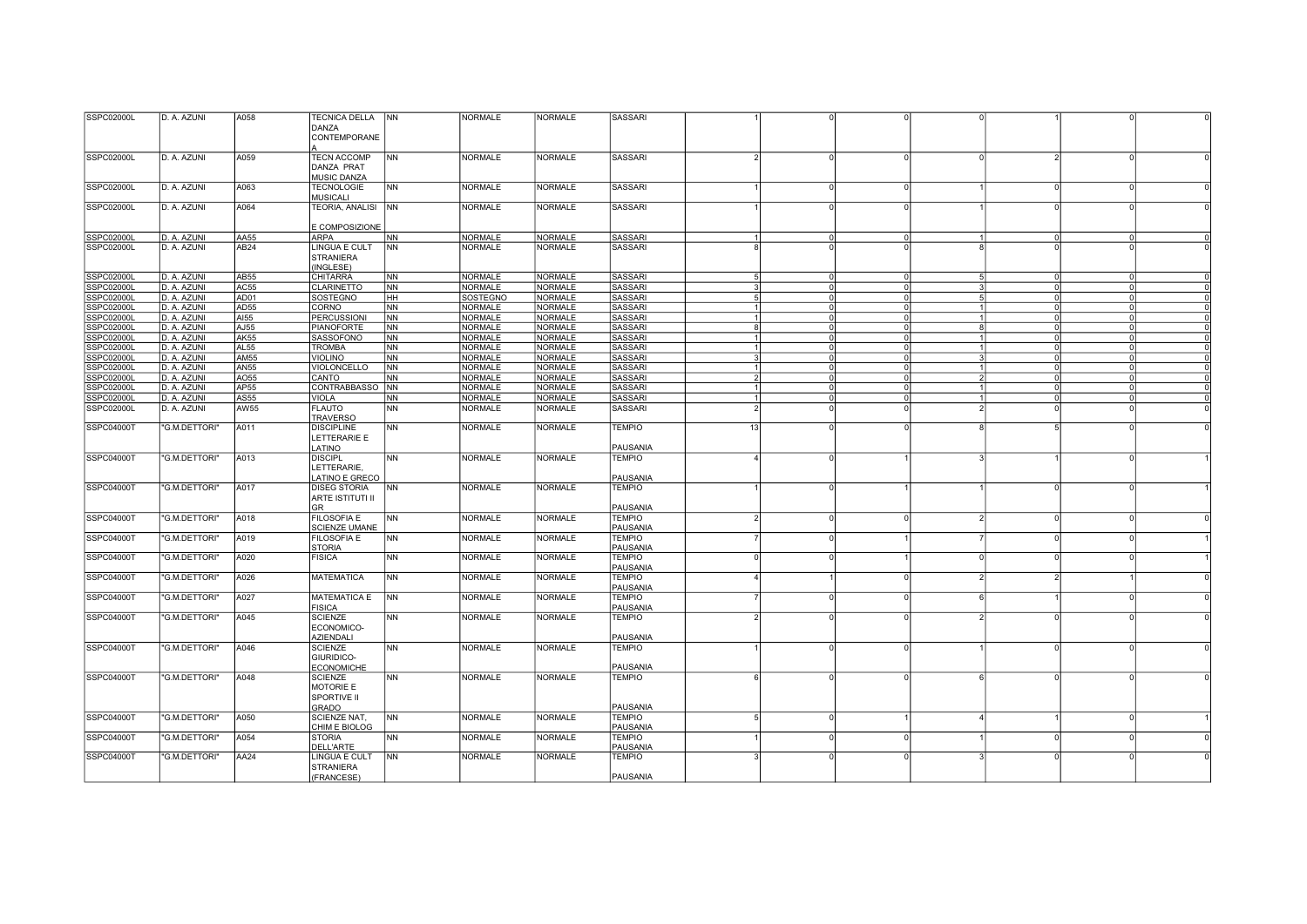| SSPC04000T        | "G.M.DETTORI"                          | AB <sub>24</sub> | <b>LINGUA E CULT</b>                            | <b>NN</b>      | <b>NORMALE</b> | <b>NORMALE</b> | <b>TEMPIO</b>             |                       |          |          |    |                |          |  |
|-------------------|----------------------------------------|------------------|-------------------------------------------------|----------------|----------------|----------------|---------------------------|-----------------------|----------|----------|----|----------------|----------|--|
|                   |                                        |                  | <b>STRANIERA</b><br>(INGLESE)                   |                |                |                | PAUSANIA                  |                       |          |          |    |                |          |  |
| SSPC04000T        | "G.M.DETTORI"                          | AC <sub>24</sub> | <b>LINGUA E CULT</b><br><b>STRANIERA</b>        | <b>NN</b>      | <b>NORMALE</b> | <b>NORMALE</b> | <b>TEMPIO</b>             |                       |          |          |    | $\Omega$       |          |  |
|                   |                                        |                  | (SPAGNOLO)                                      |                |                |                | PAUSANIA                  |                       |          |          |    |                |          |  |
| SSPC04000T        | "G.M.DETTORI"                          | AD01             | <b>SOSTEGNO</b>                                 | <b>IHH</b>     | SOSTEGNO       | <b>NORMALE</b> | <b>TEMPIO</b><br>PAUSANIA |                       |          |          |    |                |          |  |
| SSPC04000T        | "G.M.DETTORI"                          | AD <sub>24</sub> | <b>LINGUA E CULT</b><br><b>STRANIERA</b>        | <b>NN</b>      | <b>NORMALE</b> | <b>NORMALE</b> | <b>TEMPIO</b>             |                       |          | O        |    | $\Omega$       |          |  |
|                   |                                        |                  | (TEDESCO)                                       |                |                |                | PAUSANIA                  |                       |          |          |    |                |          |  |
| SSPC04000T        | "G.M.DETTORI"                          | <b>BA02</b>      | <b>CONV LINGUA</b><br><b>STRANIERA</b>          | N <sub>N</sub> | <b>NORMALE</b> | <b>NORMALE</b> | <b>TEMPIO</b>             |                       |          |          |    | $\Omega$       |          |  |
|                   |                                        |                  | (FRANCESE)                                      |                |                |                | PAUSANIA                  |                       |          |          |    |                |          |  |
| SSPC04000T        | "G.M.DETTORI"                          | <b>BB02</b>      | <b>CONV LINGUA</b><br><b>STRANIERA</b>          | <b>NN</b>      | <b>NORMALE</b> | <b>NORMALE</b> | <b>TEMPIO</b>             |                       |          |          |    | $\Omega$       |          |  |
|                   |                                        |                  | (INGLESE)                                       |                |                |                | PAUSANIA                  |                       |          |          |    |                |          |  |
| SSPC07000N        | LC A. GRAMSCI                          | A011             | <b>DISCIPLINE</b><br>LETTERARIE E<br>LATINO     | <b>NN</b>      | <b>NORMALE</b> | <b>NORMALE</b> | <b>OLBIA</b>              | 11                    |          |          | 10 |                |          |  |
| SSPC07000N        | LC A. GRAMSCI                          | A013             | <b>DISCIPL</b>                                  | <b>NN</b>      | <b>NORMALE</b> | <b>NORMALE</b> | <b>OLBIA</b>              | 10                    | O        |          |    |                |          |  |
|                   |                                        |                  | LETTERARIE,<br>LATINO E GRECO                   |                |                |                |                           |                       |          |          |    |                |          |  |
| SSPC07000N        | LC A. GRAMSCI                          | A019             | <b>FILOSOFIA E</b><br><b>STORIA</b>             | <b>NN</b>      | <b>NORMALE</b> | NORMALE        | <b>OLBIA</b>              | 6                     |          | U        |    | $\Omega$       |          |  |
| SSPC07000N        | LC A. GRAMSCI                          | A027             | <b>MATEMATICA E</b><br><b>FISICA</b>            | N <sub>N</sub> | <b>NORMALE</b> | <b>NORMALE</b> | <b>OLBIA</b>              |                       | n        | 0        |    | $\circ$        |          |  |
| SSPC07000N        | LC A. GRAMSCI                          | A048             | <b>SCIENZE</b>                                  | <b>NN</b>      | <b>NORMALE</b> | <b>NORMALE</b> | <b>OLBIA</b>              |                       |          |          |    |                |          |  |
|                   |                                        |                  | MOTORIE E<br>SPORTIVE II                        |                |                |                |                           |                       |          |          |    |                |          |  |
| SSPC07000N        | LC A. GRAMSCI                          | A050             | <b>GRADO</b><br>SCIENZE NAT,                    | <b>NN</b>      | <b>NORMALE</b> | <b>NORMALE</b> | <b>OLBIA</b>              | 5                     |          | $\Omega$ |    |                |          |  |
| SSPC07000N        | LC A. GRAMSCI                          | A054             | CHIM E BIOLOG<br><b>STORIA</b>                  | <b>NN</b>      | <b>NORMALE</b> | <b>NORMALE</b> | <b>OLBIA</b>              |                       |          |          |    | $\cap$         |          |  |
| SSPC07000N        | LC A. GRAMSCI                          | AA24             | DELL'ARTE<br>LINGUA E CULT                      | <b>NN</b>      | <b>NORMALE</b> | <b>NORMALE</b> | <b>OLBIA</b>              |                       |          |          |    | $\Omega$       |          |  |
|                   |                                        |                  | <b>STRANIERA</b><br>(FRANCESE)                  |                |                |                |                           |                       |          |          |    |                |          |  |
| SSPC07000N        | LC A. GRAMSCI                          | AB <sub>24</sub> | LINGUA E CULT<br><b>STRANIERA</b>               | N <sub>N</sub> | <b>NORMALE</b> | <b>NORMALE</b> | <b>OLBIA</b>              |                       |          |          |    |                |          |  |
|                   |                                        |                  | (INGLESE)                                       |                |                |                |                           |                       |          |          |    |                |          |  |
| <b>SSPC07000N</b> | LC A. GRAMSCI                          | AC24             | LINGUA E CULT<br><b>STRANIERA</b><br>(SPAGNOLO) | <b>NN</b>      | <b>NORMALE</b> | <b>NORMALE</b> | <b>OLBIA</b>              |                       |          |          |    | $\Omega$       |          |  |
| SSPC07000N        | LC A. GRAMSCI                          | AD01             | SOSTEGNO                                        | HH             | SOSTEGNO       | NORMALE        | <b>OLBIA</b>              | 6                     | $\Omega$ | $\Omega$ |    | 5 <sub>1</sub> | $\Omega$ |  |
| SSPC07000N        | LC A. GRAMSCI                          | AD <sub>24</sub> | <b>LINGUA E CULT</b>                            | <b>NN</b>      | <b>NORMALE</b> | <b>NORMALE</b> | <b>OLBIA</b>              |                       |          | n        |    |                |          |  |
|                   |                                        |                  | <b>STRANIERA</b><br>(TEDESCO)                   |                |                |                |                           |                       |          |          |    |                |          |  |
| SSPC07000N        | LC A. GRAMSCI                          | <b>BA02</b>      | <b>CONV LINGUA</b><br><b>STRANIERA</b>          | <b>NN</b>      | <b>NORMALE</b> | <b>NORMALE</b> | <b>OLBIA</b>              |                       |          | $\Omega$ |    | $\Omega$       |          |  |
|                   |                                        |                  | (FRANCESE)                                      |                |                |                |                           |                       |          |          |    |                |          |  |
| SSPC07000N        | LC A. GRAMSCI                          | <b>BB02</b>      | <b>CONV LINGUA</b><br><b>STRANIERA</b>          | <b>NN</b>      | <b>NORMALE</b> | <b>NORMALE</b> | <b>OLBIA</b>              |                       |          | $\Omega$ |    | $\Omega$       |          |  |
| SSPC07000N        | LC A. GRAMSCI                          | BC02             | (INGLESE)<br><b>CONV LINGUA</b>                 | <b>NN</b>      | <b>NORMALE</b> | <b>NORMALE</b> | <b>OLBIA</b>              |                       |          |          |    | $\Omega$       |          |  |
|                   |                                        |                  | <b>STRANIERA</b><br>(SPAGNOLO)                  |                |                |                |                           |                       |          |          |    |                |          |  |
| SSPM010006        | <b>MARGHERITA DI</b>                   | A011             | <b>DISCIPLINE</b>                               | <b>NN</b>      | <b>NORMALE</b> | <b>NORMALE</b> | <b>SASSARI</b>            | 18                    |          |          | 18 | $\Omega$       |          |  |
|                   | <b>CASTELVI'</b>                       |                  | LETTERARIE E<br>LATINO                          |                |                |                |                           |                       |          |          |    |                |          |  |
| SSPM010006        | MARGHERITA DI A012                     |                  | <b>DISCIPL</b><br>LETTERARIE                    | <b>NN</b>      | <b>NORMALE</b> | <b>NORMALE</b> | <b>SASSARI</b>            | 13                    |          |          | 13 |                |          |  |
|                   | <b>CASTELVI'</b>                       |                  | <b>ISTITUTI II GR</b>                           |                |                |                |                           |                       |          |          |    |                |          |  |
| SSPM010006        | MARGHERITA DI A017                     |                  | <b>DISEG STORIA</b><br><b>ARTE ISTITUTI II</b>  | <b>NN</b>      | <b>NORMALE</b> | <b>NORMALE</b> | <b>SASSARI</b>            | $\boldsymbol{\Delta}$ |          |          |    | $\Omega$       |          |  |
|                   | <b>CASTELVI'</b>                       |                  | <b>GR</b>                                       |                |                |                |                           |                       |          |          |    |                |          |  |
| SSPM010006        | MARGHERITA DI A018<br><b>CASTELVI'</b> |                  | FILOSOFIA E<br>SCIENZE UMANE                    | <b>NN</b>      | <b>NORMALE</b> | <b>NORMALE</b> | <b>SASSARI</b>            | 15                    |          |          | 15 | $\Omega$       |          |  |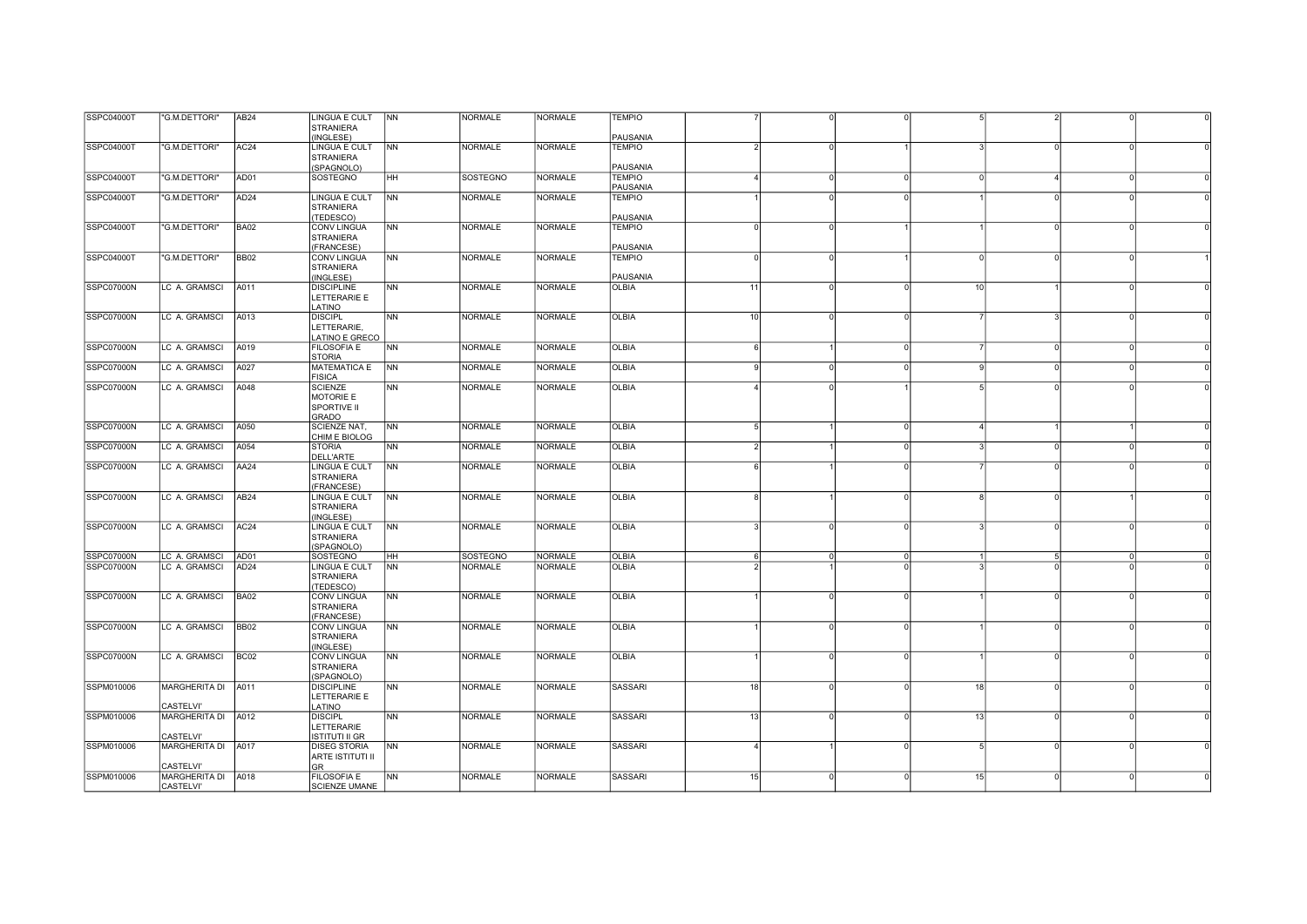| SSPM010006<br>SSPM010006<br>SSPM010006 | MARGHERITA DI A019<br><b>CASTELVI'</b><br><b>MARGHERITA DI</b><br>CASTELVI' | A027             | <b>FILOSOFIA E</b><br><b>STORIA</b><br><b>MATEMATICA E</b>        | <b>NN</b> | <b>NORMALE</b>  | <b>NORMALE</b> | SASSARI        |               |              |          |    |          |  |
|----------------------------------------|-----------------------------------------------------------------------------|------------------|-------------------------------------------------------------------|-----------|-----------------|----------------|----------------|---------------|--------------|----------|----|----------|--|
|                                        |                                                                             |                  |                                                                   |           |                 |                |                |               |              |          |    |          |  |
|                                        |                                                                             |                  | <b>FISICA</b>                                                     | <b>NN</b> | <b>NORMALE</b>  | <b>NORMALE</b> | <b>SASSARI</b> | 13            |              | U        | 13 | $\Omega$ |  |
|                                        | MARGHERITA DI   A029<br>CASTELVI'                                           |                  | MUSICA ISTITUTI   NN<br>II GRADO                                  |           | <b>NORMALE</b>  | <b>NORMALE</b> | SASSARI        |               | <sup>0</sup> | $\Omega$ |    | $\Omega$ |  |
| SSPM010006                             | <b>MARGHERITA DI</b><br><b>CASTELVI'</b>                                    | A046             | <b>SCIENZE</b><br>GIURIDICO-<br><b>ECONOMICHE</b>                 | <b>NN</b> | <b>NORMALE</b>  | <b>NORMALE</b> | <b>SASSARI</b> |               |              |          |    |          |  |
| SSPM010006                             | MARGHERITA DI A048<br><b>CASTELVI'</b>                                      |                  | <b>SCIENZE</b><br>MOTORIE E<br>SPORTIVE II<br><b>GRADO</b>        | <b>NN</b> | <b>NORMALE</b>  | <b>NORMALE</b> | <b>SASSARI</b> |               |              |          |    |          |  |
| SSPM010006                             | MARGHERITA DI A050<br><b>CASTELVI'</b>                                      |                  | SCIENZE NAT,<br>CHIM E BIOLOG                                     | <b>NN</b> | <b>NORMALE</b>  | <b>NORMALE</b> | SASSARI        |               | O            | $\Omega$ |    | $\Omega$ |  |
| SSPM010006                             | MARGHERITA DI<br><b>CASTELVI'</b>                                           | A054             | <b>STORIA</b><br>DELL'ARTE                                        | <b>NN</b> | <b>NORMALE</b>  | <b>NORMALE</b> | <b>SASSARI</b> |               |              |          |    | $\Omega$ |  |
| SSPM010006                             | MARGHERITA DI<br><b>CASTELVI'</b>                                           | AA24             | LINGUA E CULT<br><b>STRANIERA</b><br>(FRANCESE)                   | NN        | <b>NORMALE</b>  | <b>NORMALE</b> | <b>SASSARI</b> |               |              |          |    | $\Omega$ |  |
| SSPM010006                             | <b>MARGHERITA DI</b><br><b>CASTELVI'</b>                                    | AB <sub>24</sub> | <b>LINGUA E CULT</b><br><b>STRANIERA</b><br>INGLESE)              | <b>NN</b> | <b>NORMALE</b>  | <b>NORMALE</b> | <b>SASSARI</b> | 11            | $\Omega$     | $\Omega$ | 11 | $\Omega$ |  |
| SSPM010006                             | MARGHERITA DI<br><b>CASTELVI'</b>                                           | AC <sub>24</sub> | LINGUA E CULT<br><b>STRANIERA</b><br>(SPAGNOLO)                   | <b>NN</b> | <b>NORMALE</b>  | <b>NORMALE</b> | <b>SASSARI</b> |               |              |          |    | $\Omega$ |  |
| SSPM010006                             | MARGHERITA DI AD01<br><b>CASTELVI'</b>                                      |                  | <b>SOSTEGNO</b>                                                   | HH        | <b>SOSTEGNO</b> | <b>NORMALE</b> | <b>SASSARI</b> | 17            |              | $\Omega$ | 17 | $\Omega$ |  |
| SSPM010006                             | MARGHERITA DI AD24<br><b>CASTELVI'</b>                                      |                  | <b>LINGUA E CULT</b><br><b>STRANIERA</b><br>(TEDESCO)             | <b>NN</b> | <b>NORMALE</b>  | <b>NORMALE</b> | <b>SASSARI</b> |               |              | U        |    | $\Omega$ |  |
| SSPM010006                             | MARGHERITA DI BA02<br><b>CASTELVI'</b>                                      |                  | <b>CONV LINGUA</b><br><b>STRANIERA</b><br>(FRANCESE)              | <b>NN</b> | <b>NORMALE</b>  | <b>NORMALE</b> | SASSARI        |               |              |          |    | $\Omega$ |  |
| SSPM010006                             | MARGHERITA DI BB02<br><b>CASTELVI'</b>                                      |                  | <b>CONV LINGUA</b><br><b>STRANIERA</b><br>(INGLESE)               | <b>NN</b> | <b>NORMALE</b>  | <b>NORMALE</b> | <b>SASSARI</b> |               | $\Omega$     | $\Omega$ |    | $\Omega$ |  |
| SSPM010006                             | MARGHERITA DI<br>CASTELVI'                                                  | BC <sub>02</sub> | <b>CONV LINGUA</b><br><b>STRANIERA</b><br>(SPAGNOLO)              | <b>NN</b> | <b>NORMALE</b>  | <b>NORMALE</b> | <b>SASSARI</b> |               | O            | $\Omega$ |    | $\circ$  |  |
| SSPM010006                             | MARGHERITA DI<br>CASTELVI'                                                  | BD <sub>02</sub> | <b>CONV LINGUA</b><br><b>STRANIERA</b><br>(TEDESCO)               | <b>NN</b> | <b>NORMALE</b>  | <b>NORMALE</b> | <b>SASSARI</b> |               |              |          |    |          |  |
| SSPS040001                             | GIOVANNI SPANO A011                                                         |                  | <b>DISCIPLINE</b><br>LETTERARIE E<br>LATINO                       | <b>NN</b> | <b>NORMALE</b>  | <b>NORMALE</b> | <b>SASSARI</b> | 21            |              | $\Omega$ | 22 | $\Omega$ |  |
| SSPS040001                             | GIOVANNI SPANO A017                                                         |                  | <b>DISEG STORIA</b><br><b>ARTE ISTITUTI II</b><br><b>GR</b>       | <b>NN</b> | <b>NORMALE</b>  | <b>NORMALE</b> | <b>SASSARI</b> | 6             | O            | $\Omega$ |    |          |  |
| SSPS040001                             | GIOVANNI SPANO A019                                                         |                  | <b>FILOSOFIA E</b><br><b>STORIA</b>                               | <b>NN</b> | <b>NORMALE</b>  | <b>NORMALE</b> | SASSARI        |               |              |          |    | $\Omega$ |  |
| SSPS040001                             | GIOVANNI SPANO A026                                                         |                  | <b>MATEMATICA</b>                                                 | <b>NN</b> | <b>NORMALE</b>  | <b>NORMALE</b> | <b>SASSARI</b> | $\mathcal{P}$ | $\Omega$     |          |    | $\circ$  |  |
| SSPS040001                             | GIOVANNI SPANO A027                                                         |                  | <b>MATEMATICA E</b><br><b>FISICA</b>                              | <b>NN</b> | NORMALE         | <b>NORMALE</b> | SASSARI        | 20            | O            | $\Omega$ | 20 | $\circ$  |  |
| SSPS040001                             | GIOVANNI SPANO A041                                                         |                  | <b>SCIENZE E</b><br><b>TECNOLOGIE</b><br><b>INFORMATICHE</b>      | <b>NN</b> | <b>NORMALE</b>  | <b>NORMALE</b> | SASSARI        |               |              |          |    |          |  |
| SSPS040001                             | GIOVANNI SPANO A046                                                         |                  | <b>SCIENZE</b><br>GIURIDICO-<br><b>ECONOMICHE</b>                 | <b>NN</b> | <b>NORMALE</b>  | <b>NORMALE</b> | <b>SASSARI</b> |               |              |          |    |          |  |
| SSPS040001                             | GIOVANNI SPANO A048                                                         |                  | <b>SCIENZE</b><br>MOTORIE E<br><b>SPORTIVE II</b><br><b>GRADO</b> | <b>NN</b> | <b>NORMALE</b>  | <b>NORMALE</b> | <b>SASSARI</b> |               |              |          |    |          |  |
| SSPS040001                             | GIOVANNI SPANO A050                                                         |                  | SCIENZE NAT,<br>CHIM E BIOLOG                                     | <b>NN</b> | <b>NORMALE</b>  | <b>NORMALE</b> | <b>SASSARI</b> | 12            |              |          | 12 | $\Omega$ |  |
| SSPS040001                             | GIOVANNI SPANO AB24                                                         |                  | <b>LINGUA E CULT</b><br><b>STRANIERA</b><br>(INGLESE)             | <b>NN</b> | <b>NORMALE</b>  | <b>NORMALE</b> | SASSARI        |               |              |          |    |          |  |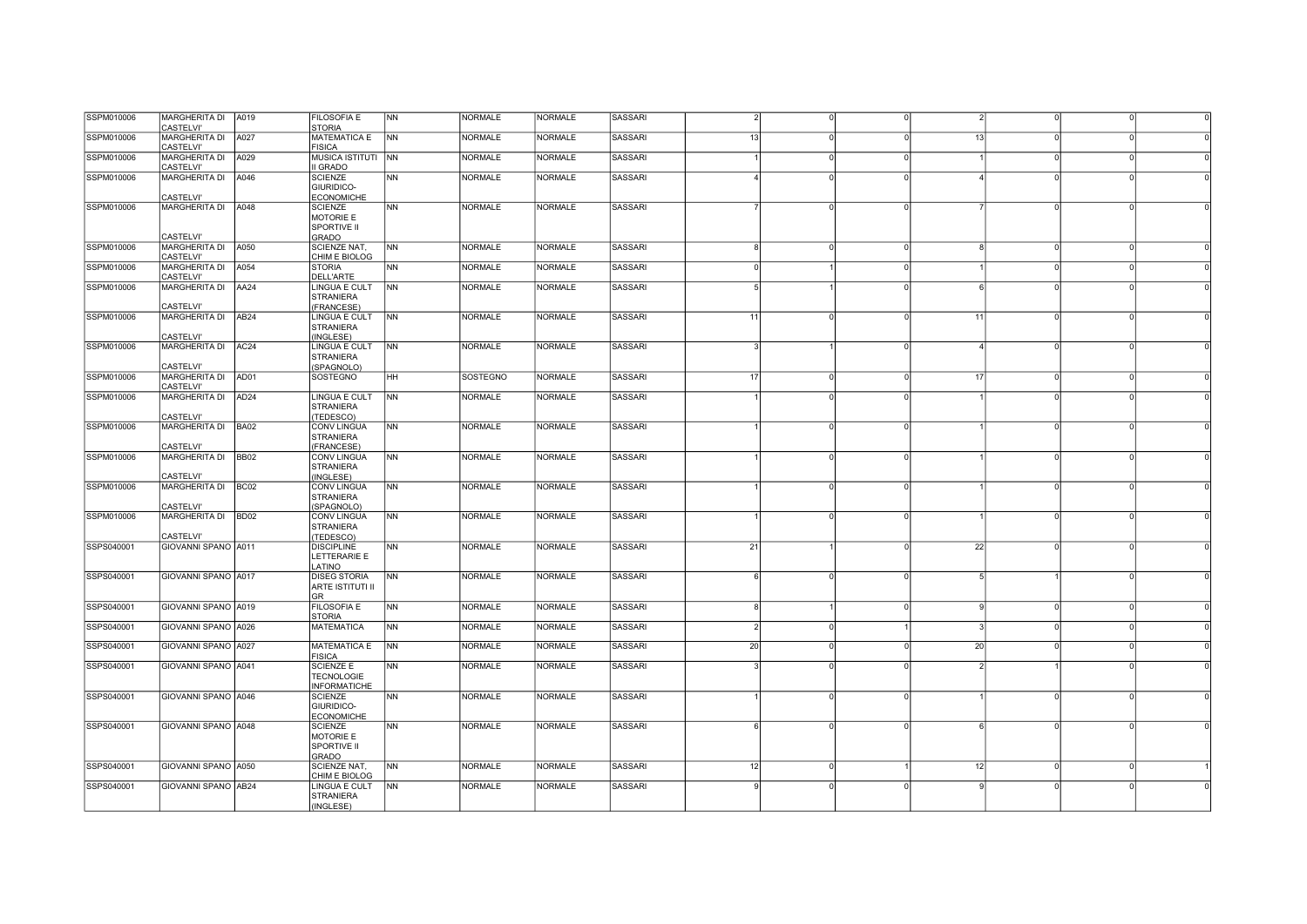| SSPS040001 | GIOVANNI SPANO AD01           |      | <b>SOSTEGNO</b>                       | <b>HH</b>      | <b>SOSTEGNO</b> | <b>NORMALE</b> | <b>SASSARI</b> |    |          |          |                |  |
|------------|-------------------------------|------|---------------------------------------|----------------|-----------------|----------------|----------------|----|----------|----------|----------------|--|
| SSPS05000G | LICEO                         | A011 | <b>DISCIPLINE</b>                     | <b>NN</b>      | <b>NORMALE</b>  | <b>NORMALE</b> | OLBIA          | 21 |          | 14       |                |  |
|            | <b>SCIENTIFICO</b>            |      |                                       |                |                 |                |                |    |          |          |                |  |
|            | STATALE                       |      | LETTERARIE E                          |                |                 |                |                |    |          |          |                |  |
|            | LORENZO MOSSA                 |      | LATINO                                |                |                 |                |                |    |          |          |                |  |
| SSPS05000G | LICEO                         | A017 | <b>DISEG STORIA</b>                   | <b>NN</b>      | <b>NORMALE</b>  | <b>NORMALE</b> | <b>OLBIA</b>   | 5  |          |          | $\Omega$       |  |
|            | <b>SCIENTIFICO</b>            |      |                                       |                |                 |                |                |    |          |          |                |  |
|            | STATALE                       |      | ARTE ISTITUTI II                      |                |                 |                |                |    |          |          |                |  |
|            | LORENZO MOSSA                 |      | GR                                    |                |                 |                |                |    |          |          |                |  |
| SSPS05000G | LICEO                         | A018 | <b>FILOSOFIA E</b>                    | <b>NN</b>      | <b>NORMALE</b>  | <b>NORMALE</b> | <b>OLBIA</b>   |    |          | $\Omega$ | $\overline{2}$ |  |
|            | <b>SCIENTIFICO</b>            |      |                                       |                |                 |                |                |    |          |          |                |  |
|            | STATALE                       |      |                                       |                |                 |                |                |    |          |          |                |  |
|            | LORENZO MOSSA                 |      | SCIENZE UMANE                         |                |                 |                |                |    |          |          |                |  |
| SSPS05000G | <b>LICEO</b>                  | A019 | <b>FILOSOFIA E</b>                    | <b>NN</b>      | <b>NORMALE</b>  | <b>NORMALE</b> | <b>OLBIA</b>   |    |          | U        |                |  |
|            | <b>SCIENTIFICO</b>            |      |                                       |                |                 |                |                |    |          |          |                |  |
|            | STATALE                       |      |                                       |                |                 |                |                |    |          |          |                |  |
|            | LORENZO MOSSA                 |      | <b>STORIA</b>                         |                |                 |                |                |    |          |          |                |  |
| SSPS05000G | LICEO                         | A026 | <b>MATEMATICA</b>                     | <b>NN</b>      | <b>NORMALE</b>  | <b>NORMALE</b> | <b>OLBIA</b>   |    |          | O        | $\Omega$       |  |
|            | SCIENTIFICO                   |      |                                       |                |                 |                |                |    |          |          |                |  |
|            | STATALE                       |      |                                       |                |                 |                |                |    |          |          |                |  |
|            | LORENZO MOSSA                 |      |                                       |                |                 |                |                |    |          |          |                |  |
| SSPS05000G | LICEO                         | A027 | MATEMATICA E NN                       |                | <b>NORMALE</b>  | <b>NORMALE</b> | OLBIA          | 12 | $\Omega$ | 10<br>n  | $\mathcal{D}$  |  |
|            | <b>SCIENTIFICO</b>            |      |                                       |                |                 |                |                |    |          |          |                |  |
|            | STATALE                       |      |                                       |                |                 |                |                |    |          |          |                |  |
|            |                               |      |                                       |                |                 |                |                |    |          |          |                |  |
| SSPS05000G | LORENZO MOSSA<br><b>LICEO</b> | A041 | <b>FISICA</b><br><b>SCIENZE E</b>     | NN             | <b>NORMALE</b>  | NORMALE        | <b>OLBIA</b>   |    |          |          | $\Omega$       |  |
|            | <b>SCIENTIFICO</b>            |      |                                       |                |                 |                |                |    |          |          |                |  |
|            | STATALE                       |      | <b>TECNOLOGIE</b>                     |                |                 |                |                |    |          |          |                |  |
|            |                               |      |                                       |                |                 |                |                |    |          |          |                |  |
| SSPS05000G | LORENZO MOSSA<br><b>LICEO</b> | A046 | <b>INFORMATICHE</b><br><b>SCIENZE</b> | <b>NN</b>      | <b>NORMALE</b>  | <b>NORMALE</b> | <b>OLBIA</b>   |    |          |          |                |  |
|            | <b>SCIENTIFICO</b>            |      |                                       |                |                 |                |                |    |          |          |                |  |
|            | STATALE                       |      | GIURIDICO-                            |                |                 |                |                |    |          |          |                |  |
|            | LORENZO MOSSA                 |      | <b>ECONOMICHE</b>                     |                |                 |                |                |    |          |          |                |  |
| SSPS05000G | <b>LICEO</b>                  | A048 | <b>SCIENZE</b>                        | <b>NN</b>      | <b>NORMALE</b>  | <b>NORMALE</b> | <b>OLBIA</b>   |    |          |          |                |  |
|            | <b>SCIENTIFICO</b>            |      | MOTORIE E                             |                |                 |                |                |    |          |          |                |  |
|            | STATALE                       |      | <b>SPORTIVE II</b>                    |                |                 |                |                |    |          |          |                |  |
|            | LORENZO MOSSA                 |      | GRADO                                 |                |                 |                |                |    |          |          |                |  |
| SSPS05000G | <b>LICEO</b>                  | A050 | SCIENZE NAT,                          | NN             | <b>NORMALE</b>  | <b>NORMALE</b> | <b>OLBIA</b>   |    |          |          |                |  |
|            | <b>SCIENTIFICO</b>            |      |                                       |                |                 |                |                |    |          |          |                |  |
|            | STATALE                       |      |                                       |                |                 |                |                |    |          |          |                |  |
|            | LORENZO MOSSA                 |      | CHIM E BIOLOG                         |                |                 |                |                |    |          |          |                |  |
| SSPS05000G | LICEO                         | AB24 | LINGUA E CULT                         | <b>NN</b>      | <b>NORMALE</b>  | NORMALE        | <b>OLBIA</b>   |    |          |          |                |  |
|            | <b>SCIENTIFICO</b>            |      |                                       |                |                 |                |                |    |          |          |                |  |
|            | STATALE                       |      | <b>STRANIERA</b>                      |                |                 |                |                |    |          |          |                |  |
|            | LORENZO MOSSA                 |      | INGLESE)                              |                |                 |                |                |    |          |          |                |  |
| SSPS05000G | LICEO                         | AD01 | SOSTEGNO                              | HH             | SOSTEGNO        | <b>NORMALE</b> | OLBIA          |    |          |          | $\sqrt{2}$     |  |
|            | <b>SCIENTIFICO</b>            |      |                                       |                |                 |                |                |    |          |          |                |  |
|            | STATALE                       |      |                                       |                |                 |                |                |    |          |          |                |  |
|            | LORENZO MOSSA                 |      |                                       |                |                 |                |                |    |          |          |                |  |
| SSPS060006 | LS G. MARCONI                 | A011 | <b>DISCIPLINE</b>                     | N <sub>N</sub> | <b>NORMALE</b>  | <b>NORMALE</b> | SASSARI        | 14 | $\Omega$ | 14       | $\Omega$       |  |
|            |                               |      | LETTERARIE E                          |                |                 |                |                |    |          |          |                |  |
|            |                               |      | LATINO                                |                |                 |                |                |    |          |          |                |  |
| SSPS060006 | LS G. MARCONI                 | A013 | <b>DISCIPL</b><br>LETTERARIE,         | <b>NN</b>      | <b>NORMALE</b>  | <b>NORMALE</b> | SASSARI        |    |          | U        | $\Omega$       |  |
|            |                               |      | LATINO E GRECO                        |                |                 |                |                |    |          |          |                |  |
|            |                               |      |                                       |                |                 |                |                |    |          |          |                |  |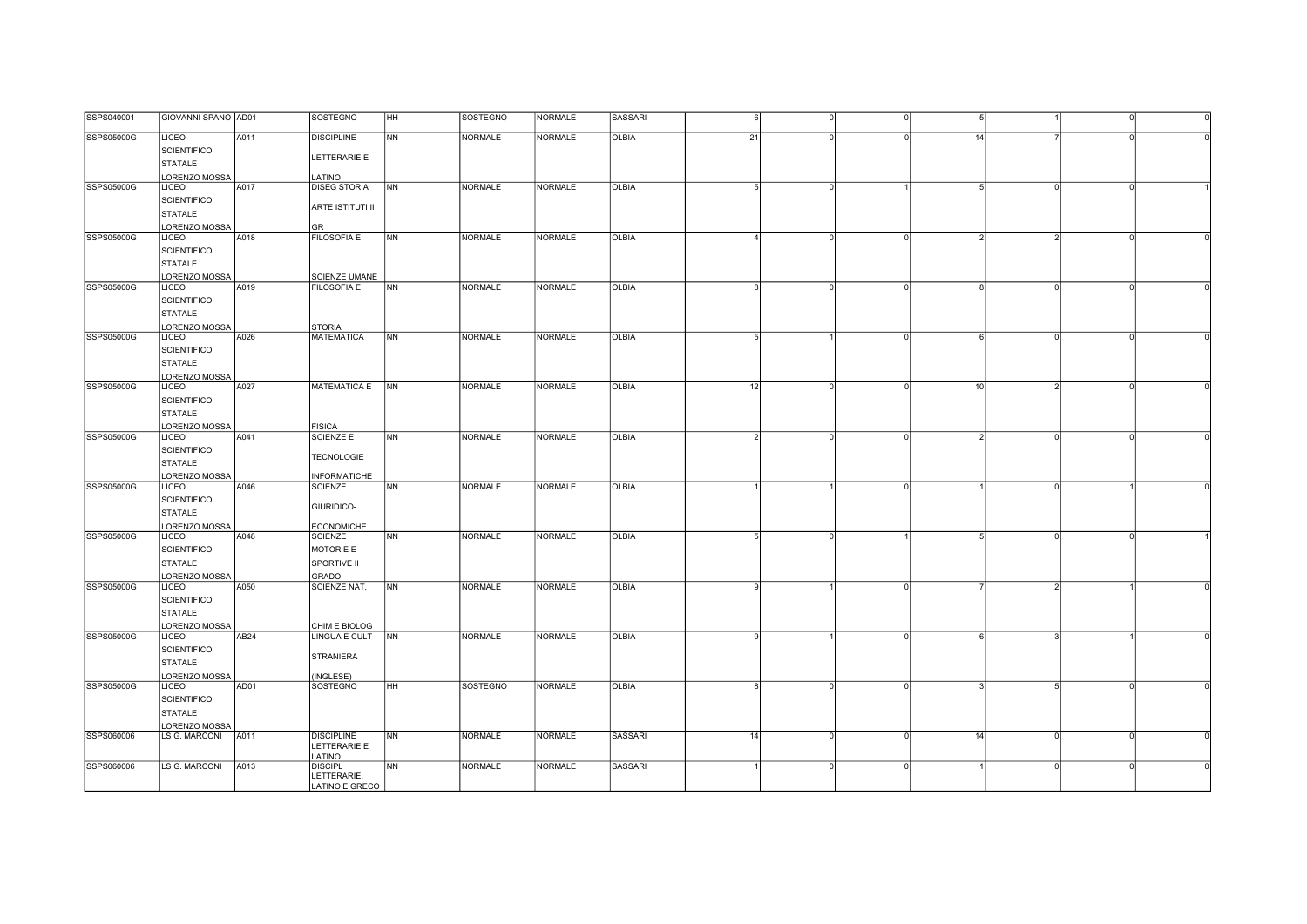| SSPS060006        | LS G. MARCONI                      | A017             | <b>DISEG STORIA</b>                    | N <sub>N</sub>         | <b>NORMALE</b> | <b>NORMALE</b>    | SASSARI        |                              |          |          |            |          |          |  |
|-------------------|------------------------------------|------------------|----------------------------------------|------------------------|----------------|-------------------|----------------|------------------------------|----------|----------|------------|----------|----------|--|
|                   |                                    |                  | ARTE ISTITUTI II                       |                        |                |                   |                |                              |          |          |            |          |          |  |
|                   |                                    |                  | <b>GR</b>                              |                        |                |                   |                |                              |          |          |            |          |          |  |
| SSPS060006        | <b>LS G. MARCONI</b>               | A019             | <b>FILOSOFIA E</b>                     | N <sub>N</sub>         | <b>NORMALE</b> | <b>NORMALE</b>    | <b>SASSARI</b> | $6 \mid$                     | U        | $\Omega$ | $\epsilon$ | $\Omega$ |          |  |
|                   |                                    |                  | <b>STORIA</b>                          |                        |                |                   |                |                              |          |          |            |          |          |  |
| SSPS060006        | <b>LS G. MARCONI</b>               | A026             | <b>MATEMATICA</b>                      | <b>NN</b><br><b>NN</b> | <b>NORMALE</b> | <b>NORMALE</b>    | <b>SASSARI</b> | $3 \cdot$<br>10 <sup>1</sup> | $\Omega$ |          | $\Delta$   | $\circ$  | $\Omega$ |  |
| SSPS060006        | LS G. MARCONI                      | A027             | <b>MATEMATICA E</b><br><b>FISICA</b>   |                        | <b>NORMALE</b> | <b>NORMALE</b>    | <b>SASSARI</b> |                              |          |          |            |          |          |  |
| SSPS060006        | <b>LS G. MARCONI</b>               | A041             | <b>SCIENZE E</b>                       | N <sub>N</sub>         | <b>NORMALE</b> | <b>NORMALE</b>    | <b>SASSARI</b> |                              |          |          |            |          |          |  |
|                   |                                    |                  | <b>TECNOLOGIE</b>                      |                        |                |                   |                |                              |          |          |            |          |          |  |
|                   |                                    |                  | <b>INFORMATICHE</b>                    |                        |                |                   |                |                              |          |          |            |          |          |  |
| SSPS060006        | LS G. MARCONI                      | A046             | <b>SCIENZE</b>                         | N <sub>N</sub>         | <b>NORMALE</b> | <b>NORMALE</b>    | SASSARI        |                              |          | $\Omega$ |            | $\Omega$ |          |  |
|                   |                                    |                  | <b>GIURIDICO-</b>                      |                        |                |                   |                |                              |          |          |            |          |          |  |
|                   |                                    |                  | <b>ECONOMICHE</b>                      |                        |                |                   |                |                              |          |          |            |          |          |  |
| SSPS060006        | LS G. MARCONI                      | A048             | <b>SCIENZE</b>                         | N <sub>N</sub>         | <b>NORMALE</b> | <b>NORMALE</b>    | SASSARI        | $5 \frac{1}{2}$              |          | $\Omega$ | ĥ          | $\Omega$ | $\Omega$ |  |
|                   |                                    |                  | MOTORIE E                              |                        |                |                   |                |                              |          |          |            |          |          |  |
|                   |                                    |                  | SPORTIVE II                            |                        |                |                   |                |                              |          |          |            |          |          |  |
|                   |                                    |                  | <b>GRADO</b>                           |                        |                |                   |                |                              |          |          |            |          |          |  |
| SSPS060006        | LS G. MARCONI                      | A050             | SCIENZE NAT,                           | <b>INN</b>             | <b>NORMALE</b> | <b>NORMALE</b>    | <b>SASSARI</b> |                              |          | $\Omega$ |            | $\Omega$ | $\Omega$ |  |
| SSPS060006        | <b>LS G. MARCONI</b>               | AA24             | CHIM E BIOLOG<br><b>LINGUA E CULT</b>  | <b>NN</b>              | <b>NORMALE</b> | <b>NORMALE</b>    | <b>SASSARI</b> |                              |          |          |            |          |          |  |
|                   |                                    |                  | <b>STRANIERA</b>                       |                        |                |                   |                |                              |          |          |            |          |          |  |
|                   |                                    |                  | (FRANCESE)                             |                        |                |                   |                |                              |          |          |            |          |          |  |
| SSPS060006        | <b>LS G. MARCONI</b>               | AB <sub>24</sub> | LINGUA E CULT                          | N <sub>N</sub>         | <b>NORMALE</b> | <b>NORMALE</b>    | <b>SASSARI</b> |                              |          | $\Omega$ |            | $\Omega$ |          |  |
|                   |                                    |                  | <b>STRANIERA</b>                       |                        |                |                   |                |                              |          |          |            |          |          |  |
|                   |                                    |                  | (INGLESE)                              |                        |                |                   |                |                              |          |          |            |          |          |  |
| SSPS060006        | LS G. MARCONI                      | AC24             | LINGUA E CULT                          | N <sub>N</sub>         | <b>NORMALE</b> | <b>NORMALE</b>    | SASSARI        | $\overline{2}$               |          |          |            | $\Omega$ |          |  |
|                   |                                    |                  | <b>STRANIERA</b>                       |                        |                |                   |                |                              |          |          |            |          |          |  |
|                   |                                    |                  | (SPAGNOLO)                             |                        |                |                   |                |                              |          |          |            |          |          |  |
| SSPS060006        | <b>LS G. MARCONI</b>               | AD01             | SOSTEGNO                               | HH                     | SOSTEGNO       | <b>NORMALE</b>    | SASSARI        | $\overline{7}$               | $\Omega$ | $\Omega$ |            | $\circ$  |          |  |
| SSPS060006        | <b>LS G. MARCONI</b>               | <b>BB02</b>      | <b>CONV LINGUA</b><br><b>STRANIERA</b> | <b>NN</b>              | <b>NORMALE</b> | <b>NORMALE</b>    | SASSARI        | $\Omega$                     | U        |          | $\Omega$   | $\Omega$ |          |  |
|                   |                                    |                  | (INGLESE)                              |                        |                |                   |                |                              |          |          |            |          |          |  |
| SSRA003501        | IPAA S.M. LA                       | A051             | SCIENZE, TECNOL NN                     |                        | <b>NORMALE</b> | <b>SERALE</b>     | <b>ALGHERO</b> | $\Omega$                     |          |          |            |          |          |  |
|                   | PALMA-CORSO                        |                  |                                        |                        |                |                   |                |                              |          |          |            |          |          |  |
|                   | SERALE                             |                  | E TECN AGR                             |                        |                |                   |                |                              |          |          |            |          |          |  |
| SSRA016514        | I.P.A.A "F.COCCO A051              |                  | SCIENZE, TECNOL NN                     |                        | <b>NORMALE</b> | <b>SERALE</b>     | <b>BONO</b>    |                              |          |          |            |          |          |  |
|                   | ORTU" -                            |                  |                                        |                        |                |                   |                |                              |          |          |            |          |          |  |
|                   |                                    |                  |                                        |                        |                |                   |                |                              |          |          |            |          |          |  |
|                   | C.SERALE - BONO                    |                  | E TECN AGR                             |                        |                |                   |                |                              |          |          |            |          |          |  |
| <b>SSRH01801E</b> | CASA                               | A012             | <b>DISCIPL</b><br>LETTERARIE           | NN                     | <b>NORMALE</b> | <b>CARCERARIA</b> | <b>ALGHERO</b> | $\Omega$                     |          | $\Omega$ |            |          |          |  |
|                   | CIRCONDARIALE                      |                  | ISTITUTI II GR                         |                        |                |                   |                |                              |          |          |            |          |          |  |
| SSRH018521        | I.P.S.A.R. P.ZZA                   | A012             | <b>DISCIPL</b>                         | N <sub>N</sub>         | <b>NORMALE</b> | SERALE            | <b>ALGHERO</b> |                              |          |          |            | $\Omega$ |          |  |
|                   | <b>SULIS C.SERALE</b>              |                  | LETTERARIE                             |                        |                |                   |                |                              |          |          |            |          |          |  |
|                   | <b>ALGHERO</b>                     |                  | ISTITUTI II GR                         |                        |                |                   |                |                              |          |          |            |          |          |  |
| SSRH018521        | I.P.S.A.R. P.ZZA                   | A026             | <b>MATEMATICA</b>                      | N <sub>N</sub>         | <b>NORMALE</b> | <b>SERALE</b>     | <b>ALGHERO</b> | $\Omega$                     |          |          |            | $\cap$   |          |  |
|                   | SULIS C.SERALE                     |                  |                                        |                        |                |                   |                |                              |          |          |            |          |          |  |
|                   | <b>ALGHERO</b>                     |                  |                                        |                        |                |                   |                |                              |          |          |            |          |          |  |
| SSRH018521        | I.P.S.A.R. P.ZZA                   | A031             | <b>SCIENZE DEGLI</b>                   | <b>NN</b>              | <b>NORMALE</b> | <b>SERALE</b>     | <b>ALGHERO</b> | $\Omega$                     |          | $\Omega$ |            | $\Omega$ |          |  |
|                   | SULIS C.SERALE                     |                  |                                        |                        |                |                   |                |                              |          |          |            |          |          |  |
| SSRH018521        | <b>ALGHERO</b><br>I.P.S.A.R. P.ZZA | A045             | <b>ALIMENTI</b><br><b>SCIENZE</b>      | NN                     | <b>NORMALE</b> | <b>SERALE</b>     | <b>ALGHERO</b> | $\Omega$                     |          |          |            | $\Omega$ |          |  |
|                   | SULIS C.SERALE                     |                  | ECONOMICO-                             |                        |                |                   |                |                              |          |          |            |          |          |  |
|                   | <b>ALGHERO</b>                     |                  | <b>AZIENDALI</b>                       |                        |                |                   |                |                              |          |          |            |          |          |  |
| SSRH018521        | I.P.S.A.R. P.ZZA                   | AA24             | <b>LINGUA E CULT</b>                   | <b>NN</b>              | <b>NORMALE</b> | <b>SERALE</b>     | <b>ALGHERO</b> | $\Omega$                     |          | $\Omega$ |            | $\Omega$ |          |  |
|                   | SULIS C.SERALE                     |                  | <b>STRANIERA</b>                       |                        |                |                   |                |                              |          |          |            |          |          |  |
|                   | <b>ALGHERO</b>                     |                  | (FRANCESE)                             |                        |                |                   |                |                              |          |          |            |          |          |  |
| SSRH018521        | I.P.S.A.R. P.ZZA                   | <b>B020</b>      | LAB SERV                               | N <sub>N</sub>         | <b>NORMALE</b> | <b>SERALE</b>     | <b>ALGHERO</b> |                              |          |          |            |          |          |  |
|                   | SULIS C.SERALE                     |                  | ENOGASTRON,                            |                        |                |                   |                |                              |          |          |            |          |          |  |
|                   | <b>ALGHERO</b>                     |                  | SETT CUCINA                            |                        |                |                   |                |                              |          |          |            |          |          |  |
| SSRH018521        | I.P.S.A.R. P.ZZA<br>SULIS C.SERALE | B021             | LAB SERV<br><b>ENOGASTRON,</b>         | N <sub>N</sub>         | <b>NORMALE</b> | <b>SERALE</b>     | <b>ALGHERO</b> | $\Omega$                     |          |          |            |          |          |  |
|                   | <b>ALGHERO</b>                     |                  | SETT SALA VEND                         |                        |                |                   |                |                              |          |          |            |          |          |  |
| <b>SSRH02000D</b> | IPSAR-IPSEOA                       | A012             | <b>DISCIPL</b>                         | N <sub>N</sub>         | <b>NORMALE</b> | <b>NORMALE</b>    | SASSARI        | 16                           |          |          | 17         | $\Omega$ |          |  |
|                   |                                    |                  | LETTERARIE                             |                        |                |                   |                |                              |          |          |            |          |          |  |
|                   | SASSARI                            |                  | ISTITUTI II GR                         |                        |                |                   |                |                              |          |          |            |          |          |  |
| <b>SSRH02000D</b> | IPSAR-IPSEOA                       | A018             | <b>FILOSOFIA E</b>                     | <b>NN</b>              | <b>NORMALE</b> | <b>NORMALE</b>    | SASSARI        | $\Omega$                     |          |          |            | $\Omega$ |          |  |
|                   | SASSARI                            |                  | <b>SCIENZE UMANE</b>                   |                        |                |                   |                |                              |          |          |            |          |          |  |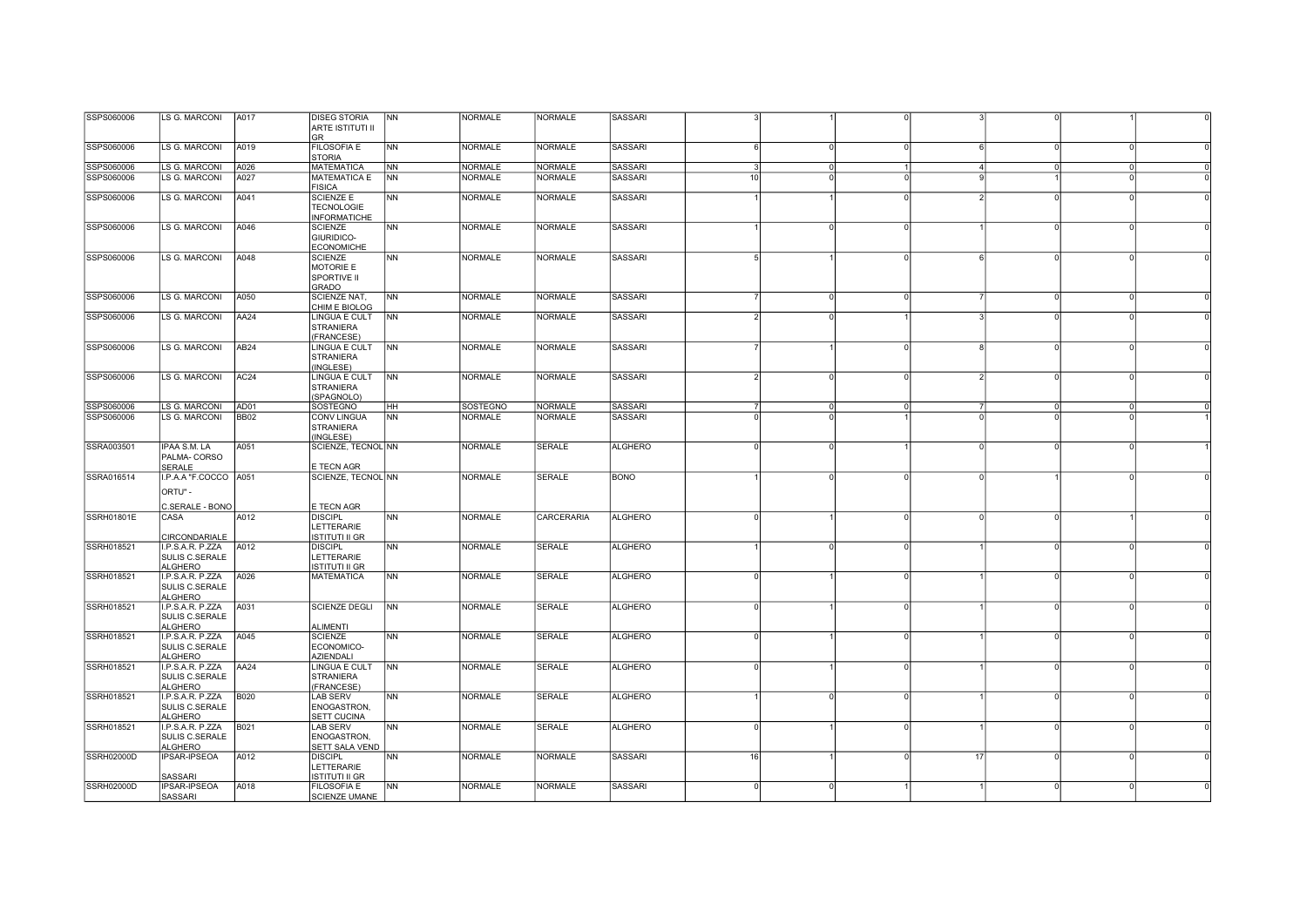| <b>SSRH02000D</b> | <b>IPSAR-IPSEOA</b><br><b>SASSARI</b> | A020             | <b>FISICA</b>                         | NN             | <b>NORMALE</b>  | <b>NORMALE</b> | SASSARI          |    |          |          |    |                        |          |  |
|-------------------|---------------------------------------|------------------|---------------------------------------|----------------|-----------------|----------------|------------------|----|----------|----------|----|------------------------|----------|--|
| <b>SSRH02000D</b> | IPSAR-IPSEOA<br>SASSARI               | A021             | <b>GEOGRAFIA</b>                      | <b>INN</b>     | <b>NORMALE</b>  | <b>NORMALE</b> | <b>SASSARI</b>   |    | $\Omega$ |          |    |                        | $\Omega$ |  |
| <b>SSRH02000D</b> | IPSAR-IPSEOA                          | A026             | <b>MATEMATICA</b>                     | INN.           | <b>NORMALE</b>  | <b>NORMALE</b> | <b>SASSARI</b>   |    | $\Omega$ | $\Omega$ |    | $\Omega$               |          |  |
| <b>SSRH02000D</b> | <b>SASSARI</b><br><b>IPSAR-IPSEOA</b> | A031             | <b>SCIENZE DEGLI</b>                  | <b>NN</b>      | <b>NORMALE</b>  | <b>NORMALE</b> | <b>SASSARI</b>   |    | $\Omega$ | $\Omega$ |    | $\Omega$               |          |  |
| <b>SSRH02000D</b> | SASSARI<br><b>IPSAR-IPSEOA</b>        | A034             | <b>ALIMENTI</b><br><b>SCIENZE E</b>   | N <sub>N</sub> | <b>NORMALE</b>  | <b>NORMALE</b> | <b>SASSARI</b>   |    |          |          |    |                        |          |  |
|                   |                                       |                  | <b>TECNOLOGIE</b>                     |                |                 |                |                  |    |          |          |    |                        |          |  |
|                   | <b>SASSARI</b>                        |                  | CHIMICHE                              |                |                 |                |                  |    |          |          |    |                        |          |  |
| SSRH02000D        | <b>IPSAR-IPSEOA</b>                   | A041             | <b>SCIENZE E</b><br><b>TECNOLOGIE</b> | INN.           | NORMALE         | <b>NORMALE</b> | <b>SASSARI</b>   |    | $\Omega$ | $\Omega$ |    |                        |          |  |
|                   | <b>SASSARI</b>                        |                  | <b>INFORMATICHE</b>                   |                |                 |                |                  |    |          |          |    |                        |          |  |
| <b>SSRH02000D</b> | IPSAR-IPSEOA                          | A045             | <b>SCIENZE</b><br>ECONOMICO-          | <b>NN</b>      | <b>NORMALE</b>  | <b>NORMALE</b> | <b>SASSARI</b>   |    |          |          |    | $\Omega$               |          |  |
| <b>SSRH02000D</b> | <b>SASSARI</b><br><b>IPSAR-IPSEOA</b> | A046             | <b>AZIENDALI</b><br>SCIENZE           | N <sub>N</sub> | <b>NORMALE</b>  | <b>NORMALE</b> | <b>SASSARI</b>   |    | $\Omega$ |          |    | $\Omega$               |          |  |
|                   |                                       |                  | GIURIDICO-                            |                |                 |                |                  |    |          |          |    |                        |          |  |
|                   | <b>SASSARI</b>                        |                  | <b>ECONOMICHE</b>                     |                |                 |                |                  |    |          |          |    |                        |          |  |
| <b>SSRH02000D</b> | IPSAR-IPSEOA                          | A047             | <b>SCIENZE</b>                        | <b>NN</b>      | <b>NORMALE</b>  | <b>NORMALE</b> | <b>SASSARI</b>   |    |          |          |    |                        |          |  |
|                   | <b>SASSARI</b>                        |                  | <b>MATEMATICHE</b><br>APPLICATE       |                |                 |                |                  |    |          |          |    |                        |          |  |
| <b>SSRH02000D</b> | <b>IPSAR-IPSEOA</b>                   | A048             | <b>SCIENZE</b>                        | <b>NN</b>      | <b>NORMALE</b>  | <b>NORMALE</b> | <b>SASSARI</b>   |    |          | $\Omega$ |    | $\Omega$               |          |  |
|                   |                                       |                  | MOTORIE E                             |                |                 |                |                  |    |          |          |    |                        |          |  |
|                   |                                       |                  | <b>SPORTIVE II</b>                    |                |                 |                |                  |    |          |          |    |                        |          |  |
|                   | <b>SASSARI</b>                        |                  | GRADO                                 |                |                 |                |                  |    |          |          |    |                        |          |  |
| <b>SSRH02000D</b> | IPSAR-IPSEOA                          | A050             | SCIENZE NAT,                          | <b>NN</b>      | <b>NORMALE</b>  | <b>NORMALE</b> | <b>SASSARI</b>   |    |          | $\Omega$ |    | $\overline{0}$         | $\Omega$ |  |
|                   | SASSARI                               |                  | CHIM E BIOLOG                         |                |                 |                |                  |    |          |          |    |                        |          |  |
| <b>SSRH02000D</b> | <b>IPSAR-IPSEOA</b>                   | AA24             | LINGUA E CULT<br><b>STRANIERA</b>     | <b>NN</b>      | <b>NORMALE</b>  | <b>NORMALE</b> | <b>SASSARI</b>   |    |          |          |    |                        |          |  |
|                   | SASSARI                               |                  | (FRANCESE)                            |                |                 |                |                  |    |          |          |    |                        |          |  |
| <b>SSRH02000D</b> | <b>IPSAR-IPSEOA</b>                   | AB24             | LINGUA E CULT                         | N <sub>N</sub> | <b>NORMALE</b>  | <b>NORMALE</b> | <b>SASSARI</b>   |    | $\Omega$ | n        |    |                        |          |  |
|                   | <b>SASSARI</b>                        |                  | <b>STRANIERA</b><br>(INGLESE)         |                |                 |                |                  |    |          |          |    |                        |          |  |
| <b>SSRH02000D</b> | <b>IPSAR-IPSEOA</b>                   | AC <sub>24</sub> | LINGUA E CULT                         | <b>NN</b>      | <b>NORMALE</b>  | <b>NORMALE</b> | <b>SASSARI</b>   |    | $\Omega$ |          |    | $\Omega$               |          |  |
|                   |                                       |                  | <b>STRANIERA</b>                      |                |                 |                |                  |    |          |          |    |                        |          |  |
|                   | <b>SASSARI</b>                        |                  | (SPAGNOLO)                            |                |                 |                |                  |    | $\Omega$ |          |    |                        |          |  |
| <b>SSRH02000D</b> | IPSAR-IPSEOA<br><b>SASSARI</b>        | AD01             | <b>SOSTEGNO</b>                       | HH             | <b>SOSTEGNO</b> | <b>NORMALE</b> | <b>SASSARI</b>   | 31 |          |          | 30 |                        |          |  |
| <b>SSRH02000D</b> | IPSAR-IPSEOA                          | AD <sub>24</sub> | LINGUA E CULT                         | <b>NN</b>      | <b>NORMALE</b>  | <b>NORMALE</b> | <b>SASSARI</b>   |    |          |          |    |                        |          |  |
|                   | SASSARI                               |                  | <b>STRANIERA</b><br>(TEDESCO)         |                |                 |                |                  |    |          |          |    |                        |          |  |
| <b>SSRH02000D</b> | <b>IPSAR-IPSEOA</b>                   | <b>B016</b>      | LAB SCIENZE E                         | N <sub>N</sub> | <b>NORMALE</b>  | <b>NORMALE</b> | <b>SASSARI</b>   |    |          |          |    | $\Omega$               |          |  |
|                   |                                       |                  | <b>TECNOL</b>                         |                |                 |                |                  |    |          |          |    |                        |          |  |
|                   | <b>SASSARI</b>                        |                  | <b>INFORMATICHE</b>                   |                |                 |                |                  |    |          |          |    |                        |          |  |
| <b>SSRH02000D</b> | IPSAR-IPSEOA                          | B019             | <b>LAB SERVIZI</b>                    | <b>NN</b>      | <b>NORMALE</b>  | <b>NORMALE</b> | SASSARI          |    | $\Omega$ | $\Omega$ |    | $\Omega$               | $\Omega$ |  |
|                   |                                       |                  | RICETTIVITA'                          |                |                 |                |                  |    |          |          |    |                        |          |  |
|                   | <b>SASSARI</b>                        |                  | <b>ALBERGHIER</b>                     |                |                 |                |                  |    |          |          |    |                        |          |  |
| <b>SSRH02000D</b> | <b>IPSAR-IPSEOA</b>                   | <b>B020</b>      | <b>LAB SERV</b>                       | <b>NN</b>      | <b>NORMALE</b>  | <b>NORMALE</b> | <b>SASSARI</b>   | 13 |          |          | 14 | $\Omega$               |          |  |
|                   |                                       |                  | ENOGASTRON,                           |                |                 |                |                  |    |          |          |    |                        |          |  |
| <b>SSRH02000D</b> | <b>SASSARI</b><br><b>IPSAR-IPSEOA</b> | <b>B021</b>      | SETT CUCINA<br><b>LAB SERV</b>        | N <sub>N</sub> | <b>NORMALE</b>  | <b>NORMALE</b> | <b>SASSARI</b>   |    | $\Omega$ |          |    | $\Omega$               |          |  |
|                   |                                       |                  | ENOGASTRON,                           |                |                 |                |                  |    |          |          |    |                        |          |  |
|                   | <b>SASSARI</b>                        |                  | <b>SETT SALA VEND</b>                 |                |                 |                |                  |    |          |          |    |                        |          |  |
| <b>SSRH07000E</b> | I.P.S.A.R - COSTA A012                |                  | <b>DISCIPL</b>                        | <b>NN</b>      | <b>NORMALE</b>  | <b>NORMALE</b> | <b>ARZACHENA</b> | 10 |          |          |    | $\boldsymbol{\Lambda}$ |          |  |
|                   | SMERALDA DI                           |                  | LETTERARIE                            |                |                 |                |                  |    |          |          |    |                        |          |  |
|                   | ARZACHENA                             |                  | ISTITUTI II GR                        |                |                 |                |                  |    |          |          |    |                        |          |  |
| SSRH07000E        | I.P.S.A.R - COSTA A021                |                  | <b>GEOGRAFIA</b>                      | INN.           | <b>NORMALE</b>  | <b>NORMALE</b> | <b>ARZACHENA</b> |    | $\Omega$ |          |    | $\Omega$               |          |  |
|                   |                                       |                  |                                       |                |                 |                |                  |    |          |          |    |                        |          |  |
|                   | SMERALDA DI<br>ARZACHENA              |                  |                                       |                |                 |                |                  |    |          |          |    |                        |          |  |
| <b>SSRH07000E</b> | I.P.S.A.R - COSTA A026                |                  | <b>MATEMATICA</b>                     | <b>NN</b>      | <b>NORMALE</b>  | <b>NORMALE</b> | <b>ARZACHENA</b> |    | $\Omega$ | $\Omega$ |    |                        |          |  |
|                   |                                       |                  |                                       |                |                 |                |                  |    |          |          |    |                        |          |  |
|                   | SMERALDA DI                           |                  |                                       |                |                 |                |                  |    |          |          |    |                        |          |  |
|                   | ARZACHENA                             |                  |                                       |                |                 |                |                  |    |          |          |    |                        |          |  |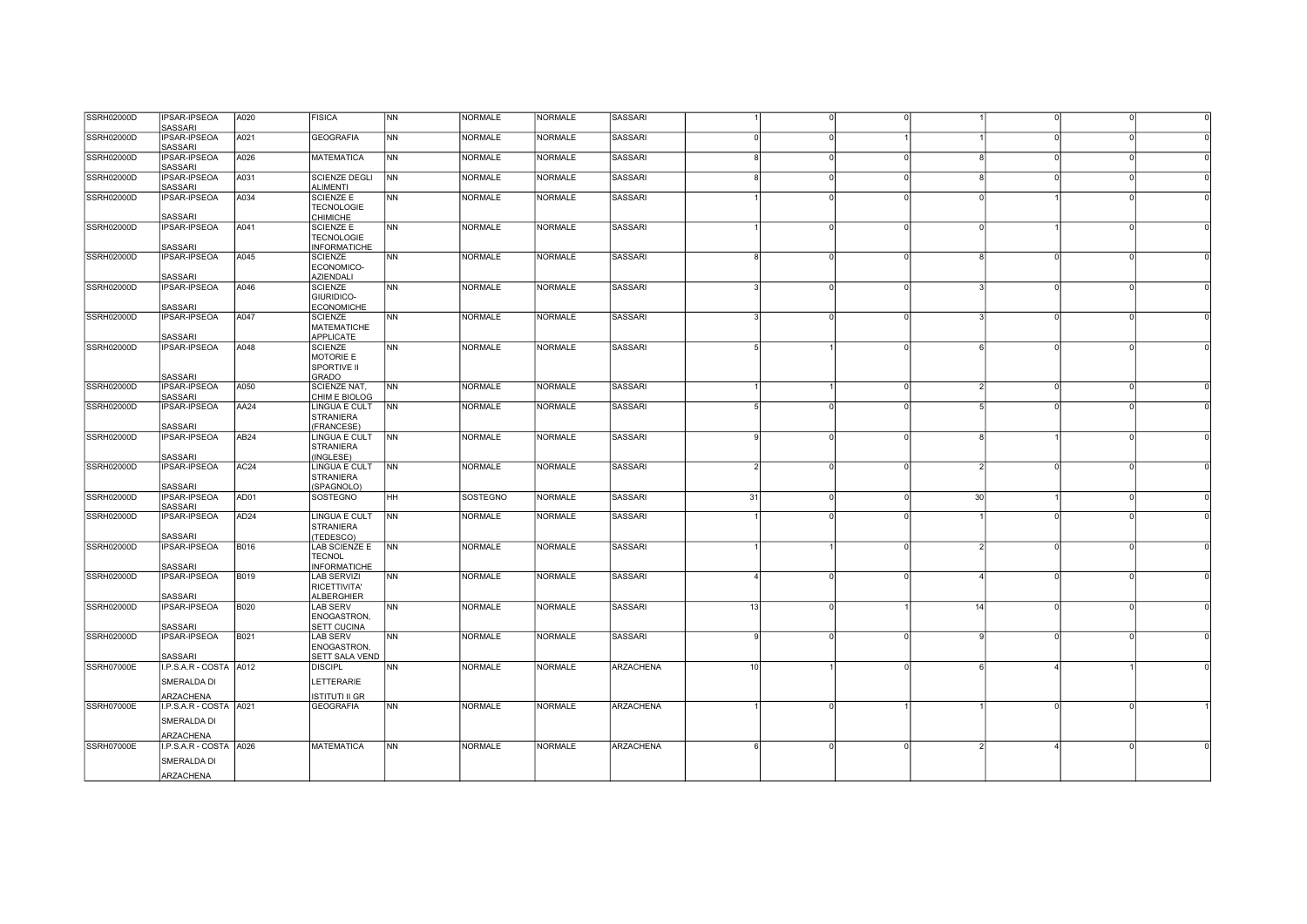| <b>SSRH07000E</b> | I.P.S.A.R - COSTA A031                          |      | <b>SCIENZE DEGLI</b>                  | <b>NN</b>                | <b>NORMALE</b>  | <b>NORMALE</b> | <b>ARZACHENA</b> |                |          |          |               |          |  |
|-------------------|-------------------------------------------------|------|---------------------------------------|--------------------------|-----------------|----------------|------------------|----------------|----------|----------|---------------|----------|--|
|                   | SMERALDA DI                                     |      |                                       |                          |                 |                |                  |                |          |          |               |          |  |
|                   |                                                 |      |                                       |                          |                 |                |                  |                |          |          |               |          |  |
|                   | ARZACHENA                                       |      | <b>ALIMENTI</b>                       |                          |                 |                |                  |                |          |          |               |          |  |
| SSRH07000E        | I.P.S.A.R - COSTA A041                          |      | <b>SCIENZE E</b>                      | <b>INN</b>               | <b>NORMALE</b>  | <b>NORMALE</b> | ARZACHENA        |                |          | $\Omega$ |               |          |  |
|                   | SMERALDA DI                                     |      | <b>TECNOLOGIE</b>                     |                          |                 |                |                  |                |          |          |               |          |  |
|                   | ARZACHENA                                       |      | <b>INFORMATICHE</b>                   |                          |                 |                |                  |                |          |          |               |          |  |
| <b>SSRH07000E</b> | I.P.S.A.R - COSTA A045                          |      | <b>SCIENZE</b>                        | <b>NN</b>                | <b>NORMALE</b>  | <b>NORMALE</b> | <b>ARZACHENA</b> | ĥ              |          |          |               |          |  |
|                   | SMERALDA DI                                     |      | ECONOMICO-                            |                          |                 |                |                  |                |          |          |               |          |  |
|                   |                                                 |      |                                       |                          |                 |                |                  |                |          |          |               |          |  |
| SSRH07000E        | ARZACHENA<br>I.P.S.A.R - COSTA A046             |      | <b>AZIENDALI</b><br><b>SCIENZE</b>    | N <sub>N</sub>           | <b>NORMALE</b>  | <b>NORMALE</b> | ARZACHENA        | $\overline{2}$ |          |          |               | $\Omega$ |  |
|                   |                                                 |      |                                       |                          |                 |                |                  |                |          |          |               |          |  |
|                   | SMERALDA DI                                     |      | GIURIDICO-                            |                          |                 |                |                  |                |          |          |               |          |  |
|                   | ARZACHENA                                       |      | <b>ECONOMICHE</b>                     |                          |                 |                |                  |                |          |          |               |          |  |
| <b>SSRH07000E</b> | I.P.S.A.R - COSTA A047                          |      | <b>SCIENZE</b>                        | <b>NN</b>                | <b>NORMALE</b>  | <b>NORMALE</b> | ARZACHENA        |                |          |          |               |          |  |
|                   | SMERALDA DI                                     |      | <b>MATEMATICHE</b>                    |                          |                 |                |                  |                |          |          |               |          |  |
|                   | ARZACHENA                                       |      | APPLICATE                             |                          |                 |                |                  |                |          |          |               |          |  |
| <b>SSRH07000E</b> | I.P.S.A.R - COSTA A048                          |      | <b>SCIENZE</b>                        | <b>TNN</b>               | <b>NORMALE</b>  | <b>NORMALE</b> | ARZACHENA        |                |          |          |               |          |  |
|                   | SMERALDA DI                                     |      | MOTORIE E                             |                          |                 |                |                  |                |          |          |               |          |  |
|                   | ARZACHENA                                       |      | SPORTIVE II                           |                          |                 |                |                  |                |          |          |               |          |  |
| <b>SSRH07000E</b> | I.P.S.A.R - COSTA A050                          |      | GRADO<br>SCIENZE NAT,                 | <b>NN</b>                | <b>NORMALE</b>  | <b>NORMALE</b> | <b>ARZACHENA</b> | $\Omega$       |          |          | $\Omega$      | $\Omega$ |  |
|                   |                                                 |      |                                       |                          |                 |                |                  |                |          |          |               |          |  |
|                   | SMERALDA DI                                     |      |                                       |                          |                 |                |                  |                |          |          |               |          |  |
|                   | ARZACHENA                                       |      | CHIM E BIOLOG                         |                          |                 |                |                  |                |          |          |               |          |  |
| <b>SSRH07000E</b> | I.P.S.A.R - COSTA AA24                          |      | <b>LINGUA E CULT</b>                  | N <sub>N</sub>           | <b>NORMALE</b>  | <b>NORMALE</b> | <b>ARZACHENA</b> |                |          |          |               |          |  |
|                   | SMERALDA DI                                     |      | <b>STRANIERA</b>                      |                          |                 |                |                  |                |          |          |               |          |  |
|                   | ARZACHENA                                       |      | (FRANCESE)                            |                          |                 |                |                  |                |          |          |               |          |  |
| <b>SSRH07000E</b> | I.P.S.A.R - COSTA AB24                          |      | <b>LINGUA E CULT</b>                  | N <sub>N</sub>           | <b>NORMALE</b>  | <b>NORMALE</b> | ARZACHENA        | 6              |          |          |               |          |  |
|                   | SMERALDA DI                                     |      | <b>STRANIERA</b>                      |                          |                 |                |                  |                |          |          |               |          |  |
|                   | ARZACHENA                                       |      | (INGLESE)                             |                          |                 |                |                  |                |          |          |               |          |  |
| <b>SSRH07000E</b> | I.P.S.A.R - COSTA AD01                          |      | SOSTEGNO                              | HH                       | <b>SOSTEGNO</b> | <b>NORMALE</b> | <b>ARZACHENA</b> | 14             |          |          |               |          |  |
|                   | SMERALDA DI                                     |      |                                       |                          |                 |                |                  |                |          |          |               |          |  |
|                   | ARZACHENA                                       |      |                                       |                          |                 |                |                  |                |          |          |               |          |  |
| <b>SSRH07000E</b> | I.P.S.A.R - COSTA AD24                          |      | <b>LINGUA E CULT</b>                  | $\overline{\mathsf{NN}}$ | <b>NORMALE</b>  | <b>NORMALE</b> | <b>ARZACHENA</b> | $\mathcal{P}$  | $\Omega$ | $\Omega$ | 2             | $\Omega$ |  |
|                   |                                                 |      |                                       |                          |                 |                |                  |                |          |          |               |          |  |
|                   | SMERALDA DI                                     |      | <b>STRANIERA</b>                      |                          |                 |                |                  |                |          |          |               |          |  |
|                   | ARZACHENA                                       |      | (TEDESCO)                             |                          |                 |                |                  |                |          |          |               |          |  |
| SSRH07000E        | I.P.S.A.R - COSTA B019                          |      | <b>LAB SERVIZI</b>                    | <b>NN</b>                | <b>NORMALE</b>  | <b>NORMALE</b> | ARZACHENA        |                |          |          |               |          |  |
|                   | SMERALDA DI                                     |      | RICETTIVITA'                          |                          |                 |                |                  |                |          |          |               |          |  |
|                   | ARZACHENA                                       |      | ALBERGHIER                            |                          |                 |                |                  |                |          |          |               |          |  |
| <b>SSRH07000E</b> | I.P.S.A.R - COSTA B020                          |      | <b>LAB SERV</b>                       | <b>NN</b>                | <b>NORMALE</b>  | <b>NORMALE</b> | <b>ARZACHENA</b> | a              |          |          |               |          |  |
|                   | SMERALDA DI                                     |      | ENOGASTRON,                           |                          |                 |                |                  |                |          |          |               |          |  |
|                   | <b>ARZACHENA</b>                                |      | <b>SETT CUCINA</b>                    |                          |                 |                |                  |                |          |          |               |          |  |
| SSRH07000E        | I.P.S.A.R - COSTA B021                          |      | <b>LAB SERV</b>                       | NN                       | <b>NORMALE</b>  | <b>NORMALE</b> | ARZACHENA        | <b>q</b>       |          |          |               |          |  |
|                   | SMERALDA DI                                     |      | ENOGASTRON,                           |                          |                 |                |                  |                |          |          |               |          |  |
|                   |                                                 |      |                                       |                          |                 |                |                  |                |          |          |               |          |  |
| <b>SSRH07050X</b> | ARZACHENA<br>ARZACHENA                          | A045 | SETT SALA VEND<br><b>SCIENZE</b>      | <b>NN</b>                | <b>NORMALE</b>  | <b>SERALE</b>  | <b>ARZACHENA</b> | $\Omega$       |          |          |               | $\Omega$ |  |
|                   |                                                 |      | ECONOMICO-                            |                          |                 |                |                  |                |          |          |               |          |  |
|                   |                                                 |      | <b>AZIENDALI</b>                      |                          |                 |                |                  |                |          |          |               |          |  |
| SSSD020006        | LICEO ARTISTICO - A002                          |      | <b>DESIGN</b>                         | NN                       | <b>NORMALE</b>  | <b>NORMALE</b> | <b>SASSARI</b>   |                |          |          |               |          |  |
|                   | <b>FILIPPO FIGARI</b>                           |      | MET.OREF.PIET.D                       |                          |                 |                |                  |                |          |          |               |          |  |
|                   | <b>SASSARI</b>                                  |      | <b>URE GEMME</b>                      |                          |                 |                |                  | $\mathcal{P}$  |          |          |               |          |  |
| SSSD020006        | LICEO ARTISTICO - A005<br><b>FILIPPO FIGARI</b> |      | <b>DESIGN DEL</b><br><b>TESSUTO E</b> | <b>NN</b>                | <b>NORMALE</b>  | <b>NORMALE</b> | SASSARI          |                |          |          |               |          |  |
|                   | <b>SASSARI</b>                                  |      | <b>DELLA MODA</b>                     |                          |                 |                |                  |                |          |          |               |          |  |
| SSSD020006        | LICEO ARTISTICO - A007                          |      | <b>DISCIPLINE</b>                     | NN                       | <b>NORMALE</b>  | <b>NORMALE</b> | <b>SASSARI</b>   | $\mathbf{B}$   | n        | $\Omega$ | $\mathcal{P}$ |          |  |
|                   | <b>FILIPPO FIGARI</b>                           |      |                                       |                          |                 |                |                  |                |          |          |               |          |  |
|                   | SASSARI                                         |      | AUDIOVISIVE                           |                          |                 |                |                  |                |          |          |               |          |  |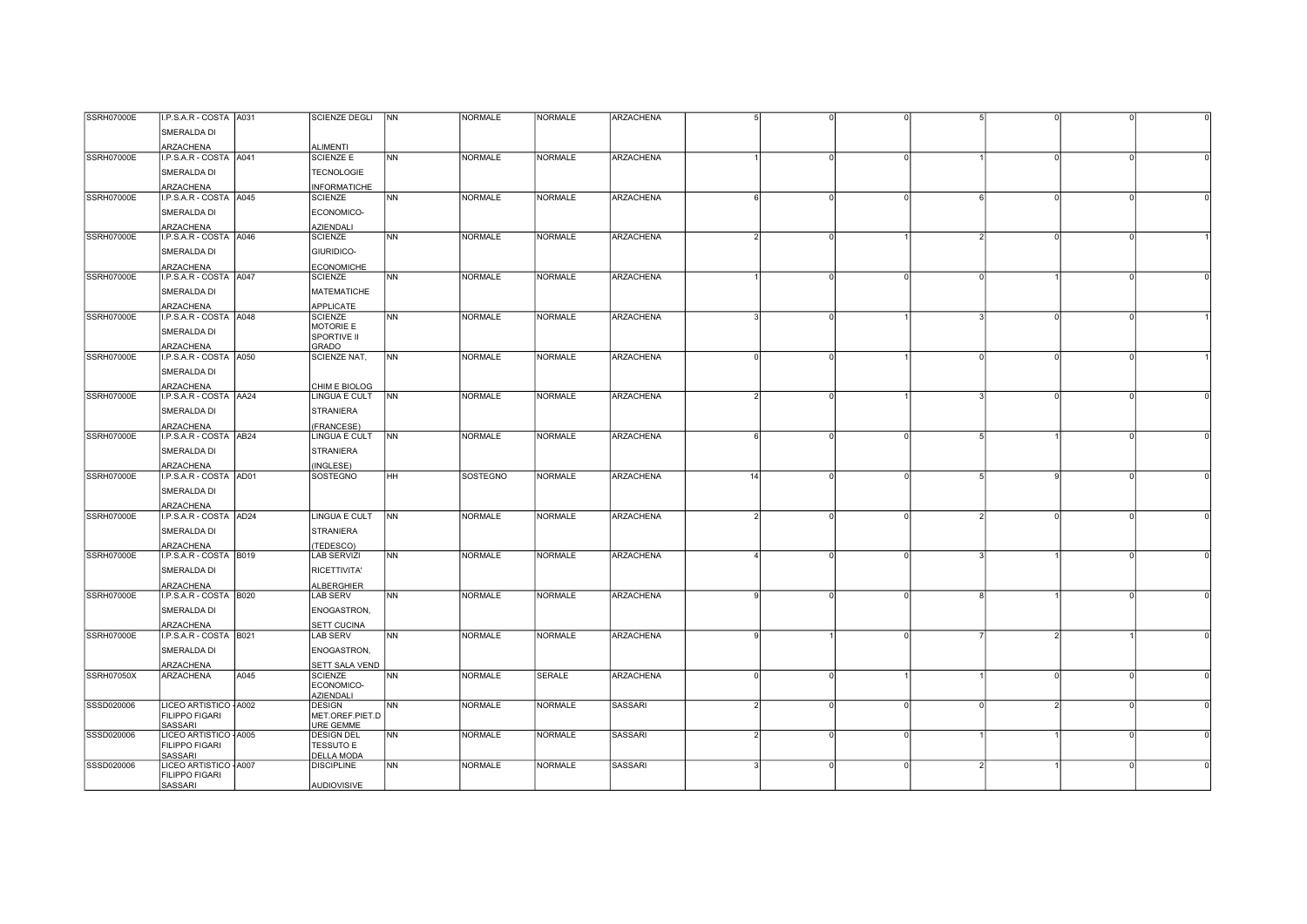| SSSD020006 | LICEO ARTISTICO - A008  |      | <b>DISCIP GEOM,</b>                 | N <sub>N</sub> | <b>NORMALE</b> | <b>NORMALE</b> | <b>SASSARI</b> |                 |          |          |               |          |  |
|------------|-------------------------|------|-------------------------------------|----------------|----------------|----------------|----------------|-----------------|----------|----------|---------------|----------|--|
|            | FILIPPO FIGARI          |      | ARCH, ARRED,                        |                |                |                |                |                 |          |          |               |          |  |
|            | <b>SASSARI</b>          |      | <b>SCENOTEC</b>                     |                |                |                |                |                 |          |          |               |          |  |
|            |                         |      |                                     |                |                |                |                |                 |          |          |               |          |  |
| SSSD020006 | LICEO ARTISTICO - A009  |      | <b>DISCIP</b>                       | N <sub>N</sub> | <b>NORMALE</b> | <b>NORMALE</b> | <b>SASSARI</b> |                 |          |          |               |          |  |
|            | <b>FILIPPO FIGARI</b>   |      | GRAFICHE,                           |                |                |                |                |                 |          |          |               |          |  |
|            |                         |      | PITTORICHE,                         |                |                |                |                |                 |          |          |               |          |  |
|            | <b>SASSARI</b>          |      | <b>SCENOG</b>                       |                |                |                |                |                 |          |          |               |          |  |
| SSSD020006 | LICEO ARTISTICO - A010  |      | <b>DISCIPLINE</b>                   | N <sub>N</sub> | <b>NORMALE</b> | <b>NORMALE</b> | SASSARI        | 2               |          |          |               |          |  |
|            | <b>FILIPPO FIGARI</b>   |      | <b>GRAFICO-</b>                     |                |                |                |                |                 |          |          |               |          |  |
|            | <b>SASSARI</b>          |      | PUBBLICITARIE                       |                |                |                |                |                 |          |          |               |          |  |
|            |                         |      |                                     |                |                |                |                |                 |          |          |               |          |  |
| SSSD020006 | LICEO ARTISTICO - A011  |      | <b>DISCIPLINE</b>                   | <b>NN</b>      | <b>NORMALE</b> | <b>NORMALE</b> | <b>SASSARI</b> |                 |          |          |               | $\Omega$ |  |
|            | <b>FILIPPO FIGARI</b>   |      | LETTERARIE E                        |                |                |                |                |                 |          |          |               |          |  |
|            | <b>SASSARI</b>          |      | LATINO                              |                |                |                |                |                 |          |          |               |          |  |
| SSSD020006 | LICEO ARTISTICO - A012  |      | <b>DISCIPL</b>                      | N <sub>N</sub> | <b>NORMALE</b> | <b>NORMALE</b> | SASSARI        | 12              |          | $\Omega$ | 12            | $\cap$   |  |
|            | <b>FILIPPO FIGARI</b>   |      | LETTERARIE                          |                |                |                |                |                 |          |          |               |          |  |
|            | SASSARI                 |      | <b>ISTITUTI II GR</b>               |                |                |                |                |                 |          |          |               |          |  |
| SSSD020006 | LICEO ARTISTICO - A014  |      | <b>DISCIP PLAST.</b>                | NN             | <b>NORMALE</b> | <b>NORMALE</b> | <b>SASSARI</b> |                 |          |          |               | $\Omega$ |  |
|            |                         |      |                                     |                |                |                |                |                 |          |          |               |          |  |
|            | <b>FILIPPO FIGARI</b>   |      | SCUL.                               |                |                |                |                |                 |          |          |               |          |  |
|            | SASSARI                 |      | <b>SCENOPLAST</b>                   |                |                |                |                |                 |          |          |               |          |  |
| SSSD020006 | LICEO ARTISTICO - A019  |      | FILOSOFIA E                         | <b>NN</b>      | <b>NORMALE</b> | <b>NORMALE</b> | <b>SASSARI</b> |                 |          |          |               |          |  |
|            | FILIPPO FIGARI          |      |                                     |                |                |                |                |                 |          |          |               |          |  |
|            | SASSARI                 |      | <b>STORIA</b>                       |                |                |                |                |                 |          |          |               |          |  |
| SSSD020006 | LICEO ARTISTICO - A027  |      | <b>MATEMATICA E</b>                 | <b>NN</b>      | <b>NORMALE</b> | <b>NORMALE</b> | SASSARI        |                 |          |          |               | 5        |  |
|            | <b>FILIPPO FIGARI</b>   |      |                                     |                |                |                |                |                 |          |          |               |          |  |
|            |                         |      |                                     |                |                |                |                |                 |          |          |               |          |  |
|            | <b>SASSARI</b>          |      | <b>FISICA</b>                       |                |                |                |                |                 |          |          |               |          |  |
| SSSD020006 | LICEO ARTISTICO - A034  |      | <b>SCIENZE E</b>                    | N <sub>N</sub> | <b>NORMALE</b> | <b>NORMALE</b> | <b>SASSARI</b> |                 |          |          |               | $\cap$   |  |
|            | <b>FILIPPO FIGARI</b>   |      | <b>TECNOLOGIE</b>                   |                |                |                |                |                 |          |          |               |          |  |
|            | SASSARI                 |      | <b>CHIMICHE</b>                     |                |                |                |                |                 |          |          |               |          |  |
| SSSD020006 | LICEO ARTISTICO - A045  |      | <b>SCIENZE</b>                      | NN             | <b>NORMALE</b> | <b>NORMALE</b> | SASSARI        |                 |          |          |               | $\Omega$ |  |
|            | <b>FILIPPO FIGARI</b>   |      | ECONOMICO-                          |                |                |                |                |                 |          |          |               |          |  |
|            | SASSARI                 |      | <b>AZIENDALI</b>                    |                |                |                |                |                 |          |          |               |          |  |
| SSSD020006 | LICEO ARTISTICO - A048  |      | <b>SCIENZE</b>                      | NN             | <b>NORMALE</b> | <b>NORMALE</b> | <b>SASSARI</b> |                 |          |          |               |          |  |
|            |                         |      | MOTORIE E                           |                |                |                |                |                 |          |          |               |          |  |
|            | <b>FILIPPO FIGARI</b>   |      |                                     |                |                |                |                |                 |          |          |               |          |  |
|            |                         |      | SPORTIVE II                         |                |                |                |                |                 |          |          |               |          |  |
|            | <b>SASSARI</b>          |      | GRADO                               |                |                |                |                |                 |          |          |               |          |  |
| SSSD020006 | LICEO ARTISTICO - A050  |      | SCIENZE NAT,                        | N <sub>N</sub> | <b>NORMALE</b> | <b>NORMALE</b> | <b>SASSARI</b> | $\overline{2}$  | $\Omega$ | U        | $\mathcal{P}$ | $\Omega$ |  |
|            | <b>FILIPPO FIGARI</b>   |      |                                     |                |                |                |                |                 |          |          |               |          |  |
|            | SASSARI                 |      | CHIM E BIOLOG                       |                |                |                |                |                 |          |          |               |          |  |
| SSSD020006 | LICEO ARTISTICO - A054  |      | <b>STORIA</b>                       | N <sub>N</sub> | <b>NORMALE</b> | <b>NORMALE</b> | SASSARI        | 6               |          | $\Omega$ |               | $\cap$   |  |
|            | <b>FILIPPO FIGARI</b>   |      |                                     |                |                |                |                |                 |          |          |               |          |  |
|            | <b>SASSARI</b>          |      | <b>DELL'ARTE</b>                    |                |                |                |                |                 |          |          |               |          |  |
|            |                         |      |                                     |                |                |                |                |                 |          |          |               |          |  |
| SSSD020006 | LICEO ARTISTICO - AB24  |      | LINGUA E CULT                       | <b>NN</b>      | <b>NORMALE</b> | <b>NORMALE</b> | <b>SASSARI</b> | 6               |          |          |               | $\cap$   |  |
|            | <b>FILIPPO FIGARI</b>   |      | <b>STRANIERA</b>                    |                |                |                |                |                 |          |          |               |          |  |
|            | <b>SASSARI</b>          |      | (INGLESE)                           |                |                |                |                |                 |          |          |               |          |  |
| SSSD020006 | LICEO ARTISTICO - AD01  |      | SOSTEGNO                            | HH             | SOSTEGNO       | <b>NORMALE</b> | SASSARI        | 18              |          |          | 16            |          |  |
|            | <b>FILIPPO FIGARI</b>   |      |                                     |                |                |                |                |                 |          |          |               |          |  |
|            | <b>SASSARI</b>          |      |                                     |                |                |                |                |                 |          |          |               |          |  |
| SSSD02051L | <b>FILIPPO FIGARI</b>   | A002 | <b>DESIGN</b>                       | N <sub>N</sub> | <b>NORMALE</b> | <b>SERALE</b>  | <b>SASSARI</b> |                 |          |          | $\Omega$      |          |  |
|            |                         |      |                                     |                |                |                |                |                 |          |          |               |          |  |
|            | (ISTRUZIONE PER         |      | MET.OREF.PIET.D                     |                |                |                |                |                 |          |          |               |          |  |
|            | ADULTI)                 |      | URE GEMME                           |                |                |                |                |                 |          |          |               |          |  |
| SSSD02051L | FILIPPO FIGARI          | A008 | <b>DISCIP GEOM,</b>                 | <b>NN</b>      | <b>NORMALE</b> | <b>SERALE</b>  | SASSARI        |                 |          |          |               | $\cap$   |  |
|            | (ISTRUZIONE PER         |      | ARCH, ARRED,                        |                |                |                |                |                 |          |          |               |          |  |
|            | ADULTI)                 |      | <b>SCENOTEC</b>                     |                |                |                |                |                 |          |          |               |          |  |
| SSSD02051L | <b>FILIPPO FIGARI</b>   | A012 | <b>DISCIPL</b>                      | N <sub>N</sub> | <b>NORMALE</b> | SERALE         | <b>SASSARI</b> | n               |          |          |               | $\Omega$ |  |
|            | (ISTRUZIONE PER         |      | LETTERARIE                          |                |                |                |                |                 |          |          |               |          |  |
|            | ADULTI)                 |      | <b>ISTITUTI II GR</b>               |                |                |                |                |                 |          |          |               |          |  |
|            |                         |      |                                     |                |                |                |                |                 |          |          |               |          |  |
| SSSL030007 | LICEO ARTISTICO - A008  |      | <b>DISCIP GEOM,</b>                 | NN             | <b>NORMALE</b> | <b>NORMALE</b> | <b>TEMPIO</b>  |                 |          |          |               |          |  |
|            | "FABRIZIO DE            |      | ARCH, ARRED,                        |                |                |                |                |                 |          |          |               |          |  |
|            | ANDRE'"                 |      | <b>SCENOTEC</b>                     |                |                |                | PAUSANIA       |                 |          |          |               |          |  |
| SSSL030007 | LICEO ARTISTICO - A009  |      | <b>DISCIP</b>                       | <b>NN</b>      | <b>NORMALE</b> | <b>NORMALE</b> | <b>TEMPIO</b>  |                 |          |          |               |          |  |
|            |                         |      | GRAFICHE,                           |                |                |                |                |                 |          |          |               |          |  |
|            | "FABRIZIO DE            |      | PITTORICHE,                         |                |                |                |                |                 |          |          |               |          |  |
|            | ANDRE'"                 |      | <b>SCENOG</b>                       |                |                |                | PAUSANIA       |                 |          |          |               |          |  |
| SSSL030007 | LICEO ARTISTICO - A010  |      | <b>DISCIPLINE</b>                   | N <sub>N</sub> | <b>NORMALE</b> | <b>NORMALE</b> | <b>TEMPIO</b>  | $5 \frac{1}{2}$ |          |          |               |          |  |
|            |                         |      |                                     |                |                |                |                |                 |          |          |               |          |  |
|            | "FABRIZIO DE            |      | GRAFICO-                            |                |                |                |                |                 |          |          |               |          |  |
|            | ANDRE'"                 |      | <b>PUBBLICITARIE</b>                |                |                |                | PAUSANIA       |                 |          |          |               |          |  |
| SSSL030007 |                         |      | <b>DISCIPL</b>                      | <b>NN</b>      | <b>NORMALE</b> | <b>NORMALE</b> | <b>TEMPIO</b>  | 9               | $\Omega$ | $\Omega$ | $\mathbf{Q}$  | $\Omega$ |  |
|            | LICEO ARTISTICO - A012  |      |                                     |                |                |                |                |                 |          |          |               |          |  |
|            | "FABRIZIO DE<br>ANDRE'" |      | LETTERARIE<br><b>ISTITUTI II GR</b> |                |                |                | PAUSANIA       |                 |          |          |               |          |  |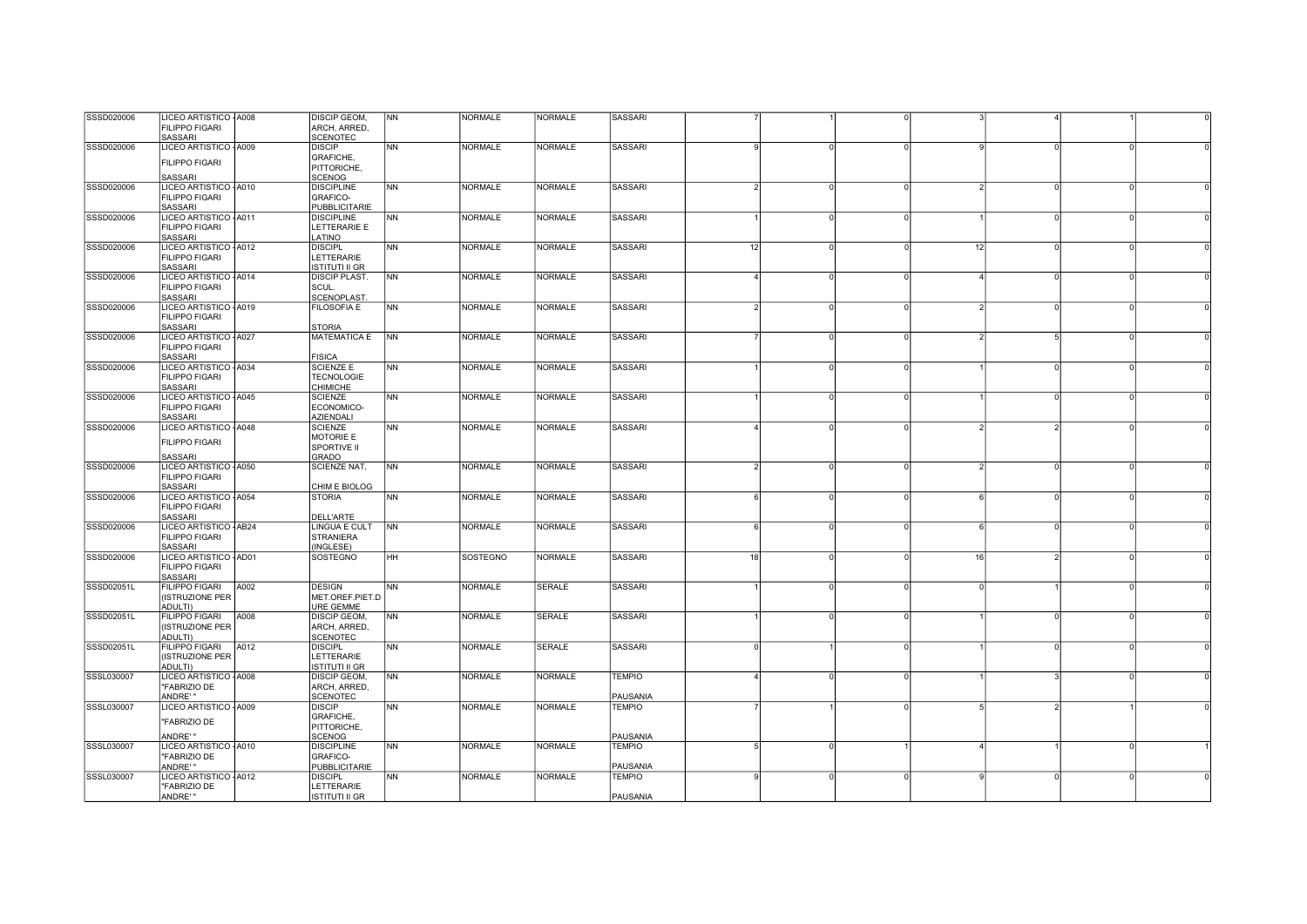| SSSL030007 | LICEO ARTISTICO - A014 |      | <b>DISCIP PLAST.</b>   | <b>NN</b>                | <b>NORMALE</b>  | <b>NORMALE</b>    | <b>TEMPIO</b> |                          |   |          |          |                |          |  |
|------------|------------------------|------|------------------------|--------------------------|-----------------|-------------------|---------------|--------------------------|---|----------|----------|----------------|----------|--|
|            |                        |      |                        |                          |                 |                   |               |                          |   |          |          |                |          |  |
|            | "FABRIZIO DE           |      | SCUL.                  |                          |                 |                   |               |                          |   |          |          |                |          |  |
|            | ANDRE'"                |      | <b>SCENOPLAST</b>      |                          |                 |                   | PAUSANIA      |                          |   |          |          |                |          |  |
| SSSL030007 | LICEO ARTISTICO - A019 |      | <b>FILOSOFIA E</b>     | N <sub>N</sub>           | <b>NORMALE</b>  | <b>NORMALE</b>    | <b>TEMPIO</b> | $\overline{4}$           |   | $\Omega$ |          | $\overline{2}$ |          |  |
|            |                        |      |                        |                          |                 |                   |               |                          |   |          |          |                |          |  |
|            | "FABRIZIO DE           |      |                        |                          |                 |                   |               |                          |   |          |          |                |          |  |
|            | ANDRE'"                |      | <b>STORIA</b>          |                          |                 |                   | PAUSANIA      |                          |   |          |          |                |          |  |
| SSSL030007 | LICEO ARTISTICO - A027 |      | <b>MATEMATICA E</b>    | $\overline{\mathsf{NN}}$ | <b>NORMALE</b>  | <b>NORMALE</b>    | <b>TEMPIO</b> | $5 \frac{1}{2}$          |   | $\Omega$ |          |                |          |  |
|            | "FABRIZIO DE           |      |                        |                          |                 |                   |               |                          |   |          |          |                |          |  |
|            |                        |      |                        |                          |                 |                   |               |                          |   |          |          |                |          |  |
|            | ANDRE'"                |      | <b>FISICA</b>          |                          |                 |                   | PAUSANIA      |                          |   |          |          |                |          |  |
| SSSL030007 | LICEO ARTISTICO - A034 |      | <b>SCIENZE E</b>       | N <sub>N</sub>           | <b>NORMALE</b>  | <b>NORMALE</b>    | <b>TEMPIO</b> | $\Omega$                 |   |          |          | $\Omega$       |          |  |
|            | "FABRIZIO DE           |      | <b>TECNOLOGIE</b>      |                          |                 |                   |               |                          |   |          |          |                |          |  |
|            | ANDRE'"                |      | <b>CHIMICHE</b>        |                          |                 |                   | PAUSANIA      |                          |   |          |          |                |          |  |
|            |                        |      |                        |                          |                 |                   |               |                          |   |          |          |                |          |  |
| SSSL030007 | LICEO ARTISTICO - A048 |      | <b>SCIENZE</b>         | NN                       | <b>NORMALE</b>  | <b>NORMALE</b>    | <b>TEMPIO</b> |                          |   |          |          | $\mathcal{P}$  |          |  |
|            |                        |      | <b>MOTORIE E</b>       |                          |                 |                   |               |                          |   |          |          |                |          |  |
|            | "FABRIZIO DE           |      | SPORTIVE II            |                          |                 |                   |               |                          |   |          |          |                |          |  |
|            |                        |      |                        |                          |                 |                   |               |                          |   |          |          |                |          |  |
|            | ANDRE'"                |      | GRADO                  |                          |                 |                   | PAUSANIA      |                          |   |          |          |                |          |  |
| SSSL030007 | LICEO ARTISTICO - A050 |      | SCIENZE NAT,           | N <sub>N</sub>           | <b>NORMALE</b>  | <b>NORMALE</b>    | <b>TEMPIO</b> | $\mathcal{P}$            |   | $\Omega$ |          |                |          |  |
|            | "FABRIZIO DE           |      |                        |                          |                 |                   |               |                          |   |          |          |                |          |  |
|            | ANDRE'"                |      | CHIM E BIOLOG          |                          |                 |                   | PAUSANIA      |                          |   |          |          |                |          |  |
|            |                        |      |                        |                          |                 |                   |               |                          |   |          |          |                |          |  |
| SSSL030007 | LICEO ARTISTICO - A054 |      | <b>STORIA</b>          | <b>NN</b>                | <b>NORMALE</b>  | <b>NORMALE</b>    | <b>TEMPIO</b> | $\overline{a}$           |   | $\Omega$ |          | $\Omega$       |          |  |
|            | "FABRIZIO DE           |      |                        |                          |                 |                   |               |                          |   |          |          |                |          |  |
|            | ANDRE'"                |      | <b>DELL'ARTE</b>       |                          |                 |                   | PAUSANIA      |                          |   |          |          |                |          |  |
| SSSL030007 | LICEO ARTISTICO - AB24 |      | LINGUA E CULT          | <b>NN</b>                | <b>NORMALE</b>  | <b>NORMALE</b>    | <b>TEMPIO</b> | 5                        |   | $\Omega$ |          | $\mathcal{D}$  |          |  |
|            |                        |      |                        |                          |                 |                   |               |                          |   |          |          |                |          |  |
|            | "FABRIZIO DE           |      | <b>STRANIERA</b>       |                          |                 |                   |               |                          |   |          |          |                |          |  |
|            | ANDRE'"                |      | (INGLESE)              |                          |                 |                   | PAUSANIA      |                          |   |          |          |                |          |  |
| SSSL030007 | LICEO ARTISTICO - AB55 |      | <b>CHITARRA</b>        | <b>NN</b>                | <b>NORMALE</b>  | <b>NORMALE</b>    | <b>TEMPIO</b> |                          |   |          |          |                |          |  |
|            | "FABRIZIO DE           |      |                        |                          |                 |                   |               |                          |   |          |          |                |          |  |
|            |                        |      |                        |                          |                 |                   |               |                          |   |          |          |                |          |  |
|            | ANDRE'"                |      |                        |                          |                 |                   | PAUSANIA      |                          |   |          |          |                |          |  |
| SSSL030007 | LICEO ARTISTICO - AD01 |      | <b>SOSTEGNO</b>        | HH                       | <b>SOSTEGNO</b> | <b>NORMALE</b>    | <b>TEMPIO</b> | 12                       |   |          |          |                |          |  |
|            | "FABRIZIO DE           |      |                        |                          |                 |                   |               |                          |   |          |          |                |          |  |
|            | ANDRE' "               |      |                        |                          |                 |                   | PAUSANIA      |                          |   |          |          |                |          |  |
|            |                        |      |                        |                          |                 |                   |               |                          |   |          |          |                |          |  |
| SSSL030007 | LICEO ARTISTICO - AI55 |      | <b>PERCUSSIONI</b>     | <b>NN</b>                | <b>NORMALE</b>  | <b>NORMALE</b>    | <b>TEMPIO</b> |                          |   |          |          |                |          |  |
|            | "FABRIZIO DE           |      |                        |                          |                 |                   |               |                          |   |          |          |                |          |  |
|            | ANDRE'"                |      |                        |                          |                 |                   | PAUSANIA      |                          |   |          |          |                |          |  |
|            |                        |      | <b>PIANOFORTE</b>      |                          | <b>NORMALE</b>  | <b>NORMALE</b>    |               |                          |   | $\Omega$ |          |                |          |  |
| SSSL030007 | LICEO ARTISTICO - AJ55 |      |                        | N <sub>N</sub>           |                 |                   | <b>TEMPIO</b> | $\overline{\phantom{a}}$ |   |          |          |                |          |  |
|            |                        |      |                        |                          |                 |                   |               |                          |   |          |          |                |          |  |
|            | "FABRIZIO DE           |      |                        |                          |                 |                   |               |                          |   |          |          |                |          |  |
|            |                        |      |                        |                          |                 |                   |               |                          |   |          |          |                |          |  |
|            | ANDRE'"                |      |                        |                          |                 |                   | PAUSANIA      |                          |   | $\Omega$ |          | $\Omega$       | $\Omega$ |  |
| SSSL030007 | LICEO ARTISTICO - AL55 |      | <b>TROMBA</b>          | <b>NN</b>                | <b>NORMALE</b>  | <b>NORMALE</b>    | <b>TEMPIO</b> |                          |   |          |          |                |          |  |
|            | "FABRIZIO DE           |      |                        |                          |                 |                   |               |                          |   |          |          |                |          |  |
|            | ANDRE'"                |      |                        |                          |                 |                   | PAUSANIA      |                          |   |          |          |                |          |  |
|            |                        |      |                        |                          | <b>NORMALE</b>  | <b>NORMALE</b>    | <b>TEMPIO</b> |                          |   |          |          |                |          |  |
| SSSL030007 | LICEO ARTISTICO - AM55 |      | <b>VIOLINO</b>         | <b>NN</b>                |                 |                   |               |                          |   |          |          |                |          |  |
|            | "FABRIZIO DE           |      |                        |                          |                 |                   |               |                          |   |          |          |                |          |  |
|            | ANDRE'"                |      |                        |                          |                 |                   | PAUSANIA      |                          |   |          |          |                |          |  |
| SSSL030007 | LICEO ARTISTICO - AO55 |      | CANTO                  | <b>NN</b>                | <b>NORMALE</b>  | <b>NORMALE</b>    | <b>TEMPIO</b> |                          |   |          |          |                |          |  |
|            |                        |      |                        |                          |                 |                   |               |                          |   |          |          |                |          |  |
|            | "FABRIZIO DE           |      |                        |                          |                 |                   |               |                          |   |          |          |                |          |  |
|            | ANDRE'"                |      |                        |                          |                 |                   | PAUSANIA      |                          |   |          |          |                |          |  |
| SSSL030007 | LICEO ARTISTICO - AW55 |      | <b>FLAUTO</b>          | <b>INN</b>               | <b>NORMALE</b>  | <b>NORMALE</b>    | <b>TEMPIO</b> |                          |   |          |          |                |          |  |
|            | "FABRIZIO DE           |      |                        |                          |                 |                   |               |                          |   |          |          |                |          |  |
|            | ANDRE'"                |      | <b>TRAVERSO</b>        |                          |                 |                   | PAUSANIA      |                          |   |          |          |                |          |  |
|            |                        |      |                        |                          |                 |                   |               | $\Omega$                 |   |          | $\Omega$ |                |          |  |
| SSSL030029 | LICEO ARTISTICO - A014 |      | <b>DISCIP PLAST.</b>   | NN                       | <b>NORMALE</b>  | <b>CARCERARIA</b> | <b>TEMPIO</b> |                          |   |          |          |                |          |  |
|            | <b>C.RECLUSIONE</b>    |      | SCUL.                  |                          |                 |                   |               |                          |   |          |          |                |          |  |
|            | <b>NUCHIS</b>          |      | SCENOPLAST.            |                          |                 |                   | PAUSANIA      |                          |   |          |          |                |          |  |
| SSSL03051N | L.A. DE ANDRE'         | A009 | <b>DISCIP</b>          | N <sub>N</sub>           | <b>NORMALE</b>  | <b>SERALE</b>     | <b>OLBIA</b>  |                          |   |          |          |                |          |  |
|            |                        |      |                        |                          |                 |                   |               |                          |   |          |          |                |          |  |
|            | OLBIA. - CORSO         |      | GRAFICHE,              |                          |                 |                   |               |                          |   |          |          |                |          |  |
|            |                        |      | PITTORICHE,            |                          |                 |                   |               |                          |   |          |          |                |          |  |
|            | <b>SERALE</b>          |      | <b>SCENOG</b>          |                          |                 |                   |               |                          |   |          |          |                |          |  |
| SSSL03051N | L.A. DE ANDRE'         | A012 | <b>DISCIPL</b>         | N <sub>N</sub>           | <b>NORMALE</b>  | SERALE            | <b>OLBIA</b>  | $\Omega$                 |   |          |          | $\Omega$       |          |  |
|            |                        |      |                        |                          |                 |                   |               |                          |   |          |          |                |          |  |
|            | OLBIA. - CORSO         |      | LETTERARIE             |                          |                 |                   |               |                          |   |          |          |                |          |  |
|            | <b>SERALE</b>          |      | ISTITUTI II GR         |                          |                 |                   |               |                          |   |          |          |                |          |  |
| SSSL03051N | L.A. DE ANDRE'         | A027 | <b>MATEMATICA E</b>    | <b>NN</b>                | <b>NORMALE</b>  | <b>SERALE</b>     | <b>OLBIA</b>  | $\Omega$                 |   |          |          |                |          |  |
|            | OLBIA. - CORSO         |      |                        |                          |                 |                   |               |                          |   |          |          |                |          |  |
|            |                        |      |                        |                          |                 |                   |               |                          |   |          |          |                |          |  |
|            | <b>SERALE</b>          |      | <b>FISICA</b>          |                          |                 |                   |               |                          |   |          |          |                |          |  |
| SSTD010001 | ATTILIO DEFFENU A012   |      | <b>DISCIPL</b>         | N <sub>N</sub>           | <b>NORMALE</b>  | <b>NORMALE</b>    | <b>OLBIA</b>  | 14                       |   |          |          | <b>6</b>       |          |  |
|            |                        |      | LETTERARIE             |                          |                 |                   |               |                          |   |          |          |                |          |  |
|            |                        |      | ISTITUTI II GR         |                          |                 |                   |               |                          |   |          |          |                |          |  |
|            |                        |      |                        |                          |                 |                   |               |                          | n | $\Omega$ |          | $\Omega$       |          |  |
| SSTD010001 | ATTILIO DEFFENU A017   |      | <b>DISEG STORIA</b>    | NN                       | <b>NORMALE</b>  | <b>NORMALE</b>    | <b>OLBIA</b>  |                          |   |          |          |                |          |  |
|            |                        |      | ARTE ISTITUTI II<br>GR |                          |                 |                   |               |                          |   |          |          |                |          |  |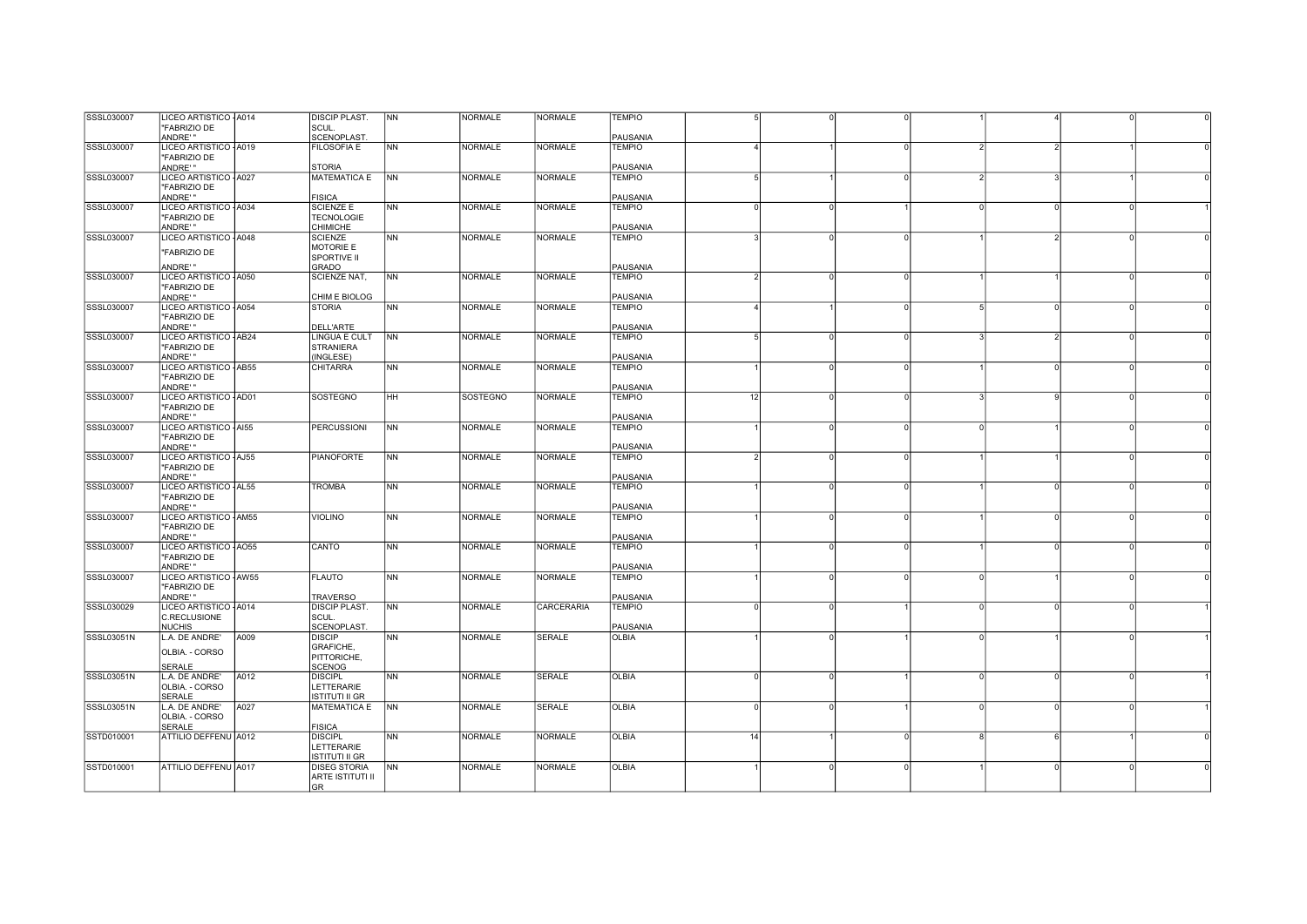| SSTD010001 | ATTILIO DEFFENU A020 | <b>FISICA</b>                                                 | <b>NN</b>      | <b>NORMALE</b>  | <b>NORMALE</b> | <b>OLBIA</b> |          |          |                |               |                |          |  |
|------------|----------------------|---------------------------------------------------------------|----------------|-----------------|----------------|--------------|----------|----------|----------------|---------------|----------------|----------|--|
| SSTD010001 | ATTILIO DEFFENU A026 | <b>MATEMATICA</b>                                             | <b>NN</b>      | <b>NORMALE</b>  | <b>NORMALE</b> | <b>OLBIA</b> |          | $\Omega$ | U              |               |                |          |  |
| SSTD010001 | ATTILIO DEFFENU A033 | <b>SCIENZE E</b><br><b>TECNOLOGIE</b><br><b>AERONAUTICHE</b>  | <b>NN</b>      | <b>NORMALE</b>  | <b>NORMALE</b> | <b>OLBIA</b> |          |          |                |               |                |          |  |
| SSTD010001 | ATTILIO DEFFENU A034 | <b>SCIENZE E</b><br><b>TECNOLOGIE</b><br><b>CHIMICHE</b>      | <b>NN</b>      | <b>NORMALE</b>  | <b>NORMALE</b> | <b>OLBIA</b> |          |          |                |               |                |          |  |
| SSTD010001 | ATTILIO DEFFENU A037 | COSTRUZ<br>TECNOL E TECN<br><b>RAPPR GRAFICA</b>              | N <sub>N</sub> | <b>NORMALE</b>  | <b>NORMALE</b> | <b>OLBIA</b> |          |          | O              |               | $\Omega$       |          |  |
| SSTD010001 | ATTILIO DEFFENU A038 | TECNOL COSTR<br>AERONAUTICHE                                  | <b>NN</b>      | <b>NORMALE</b>  | <b>NORMALE</b> | <b>OLBIA</b> |          | $\Omega$ | $\Omega$       |               | $\circ$        |          |  |
| SSTD010001 | ATTILIO DEFFENU A039 | <b>TECNOL COSTR</b><br>NAVALI                                 | <b>NN</b>      | <b>NORMALE</b>  | <b>NORMALE</b> | OLBIA        |          | O        | $\Omega$       |               |                |          |  |
| SSTD010001 | ATTILIO DEFFENU A040 | <b>TECNOLOGIE</b><br><b>ELETTRICHE</b><br><b>ELETTRONICHE</b> | N <sub>N</sub> | <b>NORMALE</b>  | <b>NORMALE</b> | <b>OLBIA</b> |          |          |                |               |                |          |  |
| SSTD010001 | ATTILIO DEFFENU A041 | <b>SCIENZE E</b><br><b>TECNOLOGIE</b><br><b>INFORMATICHE</b>  | <b>NN</b>      | <b>NORMALE</b>  | <b>NORMALE</b> | <b>OLBIA</b> |          |          | O              |               |                |          |  |
| SSTD010001 | ATTILIO DEFFENU A043 | <b>SCIENZE E</b><br><b>TECNOLOGIE</b><br><b>NAUTICHE</b>      | <b>NN</b>      | NORMALE         | NORMALE        | <b>OLBIA</b> |          |          | $\Omega$       |               | $\overline{2}$ |          |  |
| SSTD010001 | ATTILIO DEFFENU A045 | <b>SCIENZE</b><br>ECONOMICO-<br><b>AZIENDALI</b>              | <b>NN</b>      | <b>NORMALE</b>  | <b>NORMALE</b> | <b>OLBIA</b> |          | $\Omega$ | $\Omega$       |               | $\Omega$       |          |  |
| SSTD010001 | ATTILIO DEFFENU A046 | <b>SCIENZE</b><br>GIURIDICO-<br><b>ECONOMICHE</b>             | <b>NN</b>      | <b>NORMALE</b>  | <b>NORMALE</b> | <b>OLBIA</b> |          | $\Omega$ | $\Omega$       |               |                |          |  |
| SSTD010001 | ATTILIO DEFFENU A047 | <b>SCIENZE</b><br><b>MATEMATICHE</b><br>APPLICATE             | <b>NN</b>      | <b>NORMALE</b>  | <b>NORMALE</b> | <b>OLBIA</b> |          |          | U              |               |                |          |  |
| SSTD010001 | ATTILIO DEFFENU A048 | <b>SCIENZE</b><br>MOTORIE E<br>SPORTIVE II<br><b>GRADO</b>    | <b>NN</b>      | <b>NORMALE</b>  | <b>NORMALE</b> | <b>OLBIA</b> |          |          |                |               |                |          |  |
| SSTD010001 | ATTILIO DEFFENU A050 | <b>SCIENZE NAT,</b><br>CHIM E BIOLOG                          | <b>NN</b>      | <b>NORMALE</b>  | <b>NORMALE</b> | <b>OLBIA</b> | 5        | $\Omega$ | $\overline{0}$ | $\mathcal{P}$ | $\mathbf{B}$   | $\Omega$ |  |
| SSTD010001 | ATTILIO DEFFENU AA24 | LINGUA E CULT<br><b>STRANIERA</b><br>(FRANCESE)               | <b>NN</b>      | NORMALE         | <b>NORMALE</b> | OLBIA        |          |          |                |               |                |          |  |
| SSTD010001 | ATTILIO DEFFENU AB24 | LINGUA E CULT<br>STRANIERA<br>(INGLESE)                       | <b>NN</b>      | <b>NORMALE</b>  | <b>NORMALE</b> | OLBIA        |          |          |                |               |                |          |  |
| SSTD010001 | ATTILIO DEFFENU AD01 | <b>SOSTEGNO</b>                                               | <b>HH</b>      | <b>SOSTEGNO</b> | <b>NORMALE</b> | <b>OLBIA</b> | 13       |          | <sub>0</sub>   |               | 12             |          |  |
| SSTD010001 | ATTILIO DEFFENU B003 | <b>LABORATORI DI</b><br><b>FISICA</b>                         | N <sub>N</sub> | <b>NORMALE</b>  | <b>NORMALE</b> | <b>OLBIA</b> | $\Omega$ | $\Omega$ |                |               | $\circ$        |          |  |
| SSTD010001 | ATTILIO DEFFENU B009 | LAB SCIENZE E<br><b>TECNOL</b><br><b>AERONAUTICHE</b>         | N <sub>N</sub> | <b>NORMALE</b>  | <b>NORMALE</b> | <b>OLBIA</b> |          |          |                |               |                |          |  |
| SSTD010001 | ATTILIO DEFFENU B012 | LAB SCIENZE E<br><b>TECNOL CHIM</b><br><b>MICROBIOL</b>       | <b>NN</b>      | <b>NORMALE</b>  | <b>NORMALE</b> | <b>OLBIA</b> |          |          | O              |               | $\Omega$       |          |  |
| SSTD010001 | ATTILIO DEFFENU B014 | LAB SCIENZE E<br><b>TECNOL</b><br><b>COSTRUZIONI</b>          | <b>NN</b>      | <b>NORMALE</b>  | <b>NORMALE</b> | <b>OLBIA</b> |          |          |                |               |                |          |  |
| SSTD010001 | ATTILIO DEFFENU B015 | LAB SC E TECNOL NN<br><b>ELETTR</b><br><b>ELETTRONIC</b>      |                | <b>NORMALE</b>  | <b>NORMALE</b> | <b>OLBIA</b> |          |          |                |               |                |          |  |
| SSTD010001 | ATTILIO DEFFENU B016 | LAB SCIENZE E<br><b>TECNOL</b><br><b>INFORMATICHE</b>         | <b>NN</b>      | <b>NORMALE</b>  | <b>NORMALE</b> | OLBIA        |          |          | $\Omega$       |               | $\mathcal{P}$  |          |  |
| SSTD010001 | ATTILIO DEFFENU B017 | LAB SCIENZE E<br><b>TECNOL</b><br><b>MECCANICHE</b>           | <b>NN</b>      | <b>NORMALE</b>  | <b>NORMALE</b> | <b>OLBIA</b> |          | O        | $\Omega$       |               | $\circ$        |          |  |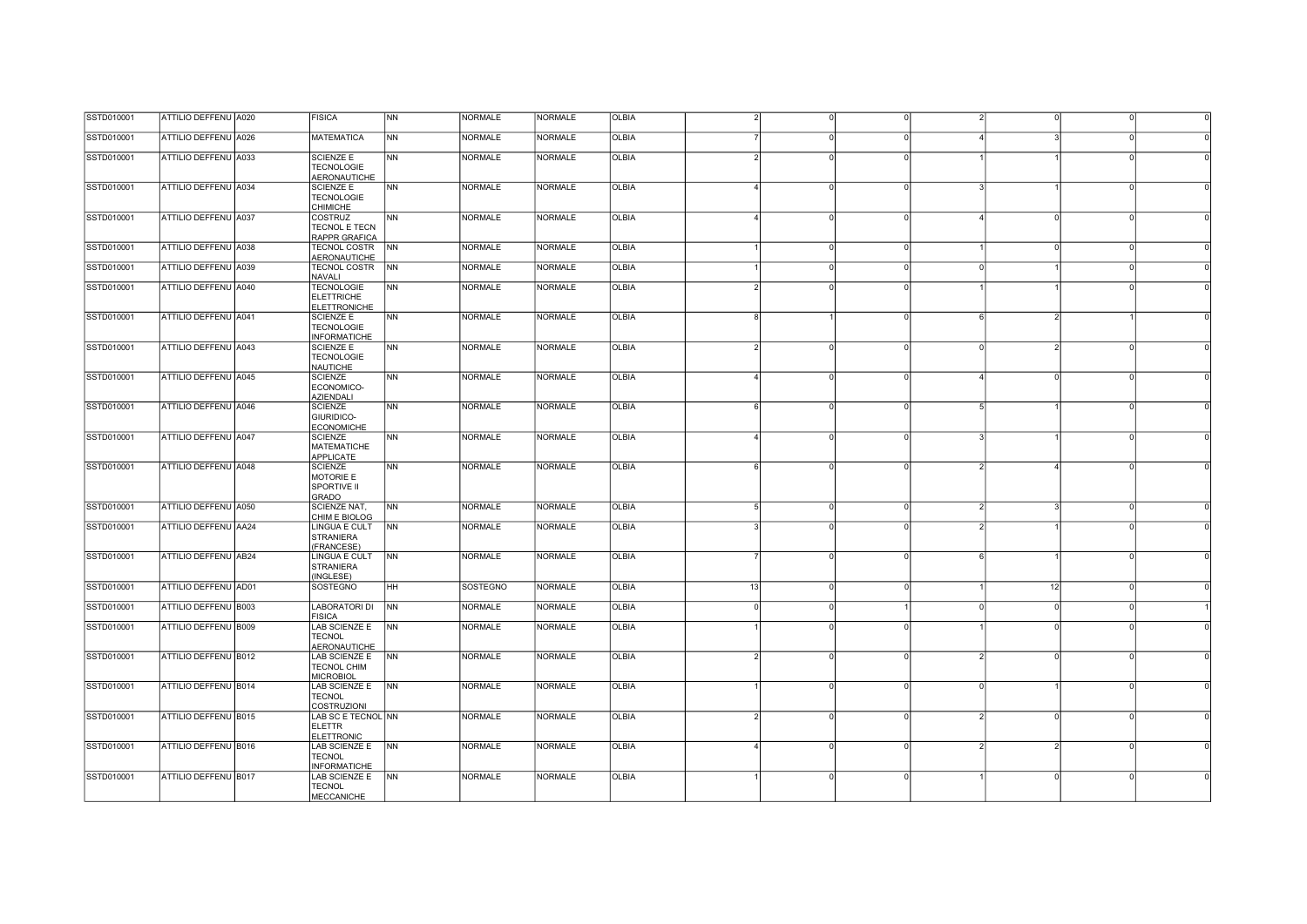| SSTD010001        | ATTILIO DEFFENU B024 |                  | LAB SCIENZE E         | <b>NN</b>      | <b>NORMALE</b> | <b>NORMALE</b> | <b>OLBIA</b>   |          |          |          |  |
|-------------------|----------------------|------------------|-----------------------|----------------|----------------|----------------|----------------|----------|----------|----------|--|
|                   |                      |                  |                       |                |                |                |                |          |          |          |  |
|                   |                      |                  | <b>TECNOL</b>         |                |                |                |                |          |          |          |  |
|                   |                      |                  | <b>NAUTICHE</b>       |                |                |                |                |          |          |          |  |
| <b>SSTD01050A</b> | A. DEFFENU           | A037             | COSTRUZ               | <b>NN</b>      | <b>NORMALE</b> | <b>SERALE</b>  | <b>OLBIA</b>   | O        | U        | $\Omega$ |  |
|                   |                      |                  |                       |                |                |                |                |          |          |          |  |
|                   |                      |                  | TECNOL E TECN         |                |                |                |                |          |          |          |  |
|                   |                      |                  | RAPPR GRAFICA         |                |                |                |                |          |          |          |  |
| SSTD01050A        | A. DEFFENU           | <b>B014</b>      | LAB SCIENZE E NN      |                | <b>NORMALE</b> | <b>SERALE</b>  | <b>OLBIA</b>   |          |          |          |  |
|                   |                      |                  | <b>TECNOL</b>         |                |                |                |                |          |          |          |  |
|                   |                      |                  | <b>COSTRUZIONI</b>    |                |                |                |                |          |          |          |  |
|                   |                      |                  |                       |                |                |                |                |          |          |          |  |
| SSTD01654D        | <b>THIESI</b>        | A012             | <b>DISCIPL</b>        | <b>NN</b>      | <b>NORMALE</b> | <b>SERALE</b>  | <b>THIESI</b>  | $\Omega$ |          | $\Omega$ |  |
|                   |                      |                  | <b>LETTERARIE</b>     |                |                |                |                |          |          |          |  |
|                   |                      |                  | <b>ISTITUTI II GR</b> |                |                |                |                |          |          |          |  |
| <b>SSTD01950R</b> | AMM.NE FINANZA A012  |                  | <b>DISCIPL</b>        | <b>NN</b>      | <b>NORMALE</b> | <b>SERALE</b>  | <b>ALGHERO</b> |          |          | $\Omega$ |  |
|                   |                      |                  |                       |                |                |                |                |          |          |          |  |
|                   | E MARKETING-         |                  | LETTERARIE            |                |                |                |                |          |          |          |  |
|                   |                      |                  |                       |                |                |                |                |          |          |          |  |
|                   | CORSO SERALE         |                  | <b>ISTITUTI II GR</b> |                |                |                |                |          |          |          |  |
| <b>SSTD01950R</b> | AMM.NE FINANZA A045  |                  | <b>SCIENZE</b>        | NN             | <b>NORMALE</b> | <b>SERALE</b>  | <b>ALGHERO</b> |          | U        | $\Omega$ |  |
|                   |                      |                  |                       |                |                |                |                |          |          |          |  |
|                   | E MARKETING-         |                  | ECONOMICO-            |                |                |                |                |          |          |          |  |
|                   |                      |                  |                       |                |                |                |                |          |          |          |  |
|                   | CORSO SERALE         |                  | <b>AZIENDALI</b>      |                |                |                |                |          |          |          |  |
| SSTD02251N        | <b>TEMPIO</b>        | A012             | <b>DISCIPL</b>        | <b>NN</b>      | <b>NORMALE</b> | SERALE         | <b>TEMPIO</b>  |          | $\Omega$ | $\Omega$ |  |
|                   |                      |                  | LETTERARIE            |                |                |                |                |          |          |          |  |
|                   |                      |                  |                       |                |                |                |                |          |          |          |  |
|                   | PAUSANIA             |                  | <b>ISTITUTI II GR</b> |                |                |                | PAUSANIA       |          |          |          |  |
| SSTD02251N        | <b>TEMPIO</b>        | A037             | COSTRUZ               | <b>NN</b>      | <b>NORMALE</b> | <b>SERALE</b>  | <b>TEMPIO</b>  |          | n.       | $\Omega$ |  |
|                   |                      |                  | TECNOL E TECN         |                |                |                |                |          |          |          |  |
|                   | PAUSANIA             |                  | RAPPR GRAFICA         |                |                |                | PAUSANIA       |          |          |          |  |
| SSTD02251N        | <b>TEMPIO</b>        | AB <sub>24</sub> | <b>LINGUA E CULT</b>  | NN             | <b>NORMALE</b> | <b>SERALE</b>  | <b>TEMPIO</b>  |          |          | $\Omega$ |  |
|                   |                      |                  |                       |                |                |                |                |          |          |          |  |
|                   |                      |                  | <b>STRANIERA</b>      |                |                |                |                |          |          |          |  |
|                   | PAUSANIA             |                  | (INGLESE)             |                |                |                | PAUSANIA       |          |          |          |  |
| SSTD02251N        | <b>TEMPIO</b>        | <b>B014</b>      | LAB SCIENZE E         | N <sub>N</sub> | <b>NORMALE</b> | <b>SERALE</b>  | <b>TEMPIO</b>  | $\Omega$ |          | $\Omega$ |  |
|                   |                      |                  | <b>TECNOL</b>         |                |                |                |                |          |          |          |  |
|                   | PAUSANIA             |                  |                       |                |                |                | PAUSANIA       |          |          |          |  |
|                   |                      |                  | <b>COSTRUZIONI</b>    |                |                |                |                |          |          |          |  |
| SSTD02951C        | "DESSI - LA          | A045             | <b>SCIENZE</b>        | <b>NN</b>      | <b>NORMALE</b> | <b>SERALE</b>  | <b>SASSARI</b> |          |          |          |  |
|                   |                      |                  |                       |                |                |                |                |          |          |          |  |
|                   | <b>MARMORA</b> "     |                  | ECONOMICO-            |                |                |                |                |          |          |          |  |
|                   | (CORSO SERALE)       |                  | <b>AZIENDALI</b>      |                |                |                |                |          |          |          |  |
|                   |                      |                  |                       |                |                |                |                |          |          |          |  |
| SSTD09000T        | AMM/VO PER IL        | A012             | <b>DISCIPL</b>        | <b>NN</b>      | <b>NORMALE</b> | <b>NORMALE</b> | <b>OLBIA</b>   |          | n        | $\Omega$ |  |
|                   | TURISMO D.           |                  | LETTERARIE            |                |                |                |                |          |          |          |  |
|                   | PANEDDA              |                  | <b>ISTITUTI II GR</b> |                |                |                |                |          |          |          |  |
| <b>SSTD09000T</b> | AMM/VO PER IL        | A017             | <b>DISEG STORIA</b>   | <b>NN</b>      | <b>NORMALE</b> | <b>NORMALE</b> | <b>OLBIA</b>   |          |          | $\Omega$ |  |
|                   |                      |                  |                       |                |                |                |                |          |          |          |  |
|                   | TURISMO D.           |                  | ARTE ISTITUTI II      |                |                |                |                |          |          |          |  |
|                   | PANEDDA              |                  | GR                    |                |                |                |                |          |          |          |  |
| SSTD09000T        | AMM/VO PER IL        | A020             | <b>FISICA</b>         | <b>NN</b>      | <b>NORMALE</b> | <b>NORMALE</b> | OLBIA          |          | $\Omega$ | $\Omega$ |  |
|                   | TURISMO D.           |                  |                       |                |                |                |                |          |          |          |  |
|                   | PANEDDA              |                  |                       |                |                |                |                |          |          |          |  |
|                   |                      |                  |                       |                |                |                |                |          |          |          |  |
| <b>SSTD09000T</b> | AMM/VO PER IL        | A021             | <b>GEOGRAFIA</b>      | <b>NN</b>      | <b>NORMALE</b> | <b>NORMALE</b> | <b>OLBIA</b>   |          | $\Omega$ |          |  |
|                   | TURISMO D.           |                  |                       |                |                |                |                |          |          |          |  |
|                   | PANEDDA              |                  |                       |                |                |                |                |          |          |          |  |
| SSTD09000T        | AMM/VO PER IL        | A045             | <b>SCIENZE</b>        | <b>NN</b>      | <b>NORMALE</b> | <b>NORMALE</b> | <b>OLBIA</b>   |          |          | $\Omega$ |  |
|                   |                      |                  |                       |                |                |                |                |          |          |          |  |
|                   | TURISMO D.           |                  | ECONOMICO-            |                |                |                |                |          |          |          |  |
|                   | PANEDDA              |                  | <b>AZIENDALI</b>      |                |                |                |                |          |          |          |  |
| <b>SSTD09000T</b> | AMM/VO PER IL        | A046             | <b>SCIENZE</b>        | <b>NN</b>      | <b>NORMALE</b> | <b>NORMALE</b> | <b>OLBIA</b>   | $\Omega$ | $\Omega$ | $\Omega$ |  |
|                   | TURISMO D.           |                  | GIURIDICO-            |                |                |                |                |          |          |          |  |
|                   | PANEDDA              |                  | <b>ECONOMICHE</b>     |                |                |                |                |          |          |          |  |
|                   |                      |                  |                       |                |                |                |                |          |          |          |  |
| SSTD09000T        | AMM/VO PER IL        | A047             | <b>SCIENZE</b>        | <b>NN</b>      | <b>NORMALE</b> | <b>NORMALE</b> | OLBIA          |          |          | $\Omega$ |  |
|                   | TURISMO D.           |                  | <b>MATEMATICHE</b>    |                |                |                |                |          |          |          |  |
|                   | PANEDDA              |                  | APPLICATE             |                |                |                |                |          |          |          |  |
| SSTD09000T        | AMM/VO PER IL        | A048             | <b>SCIENZE</b>        | <b>NN</b>      | <b>NORMALE</b> | <b>NORMALE</b> | <b>OLBIA</b>   |          |          |          |  |
|                   |                      |                  |                       |                |                |                |                |          |          |          |  |
|                   | TURISMO D.           |                  | <b>MOTORIE E</b>      |                |                |                |                |          |          |          |  |
|                   |                      |                  | SPORTIVE II           |                |                |                |                |          |          |          |  |
|                   | PANEDDA              |                  | <b>GRADO</b>          |                |                |                |                |          |          |          |  |
| <b>SSTD09000T</b> | AMM/VO PER IL        | A050             | SCIENZE NAT,          | N <sub>N</sub> | <b>NORMALE</b> | <b>NORMALE</b> | OLBIA          |          |          |          |  |
|                   | TURISMO D.           |                  |                       |                |                |                |                |          |          |          |  |
|                   |                      |                  |                       |                |                |                |                |          |          |          |  |
|                   | PANEDDA              |                  | CHIM E BIOLOG         |                |                |                |                |          |          |          |  |
| SSTD09000T        | AMM/VO PER IL        | A054             | <b>STORIA</b>         | <b>NN</b>      | <b>NORMALE</b> | <b>NORMALE</b> | <b>OLBIA</b>   |          | $\Omega$ |          |  |
|                   | TURISMO D.           |                  |                       |                |                |                |                |          |          |          |  |
|                   | PANEDDA              |                  | DELL'ARTE             |                |                |                |                |          |          |          |  |
|                   |                      |                  |                       |                |                |                |                |          |          |          |  |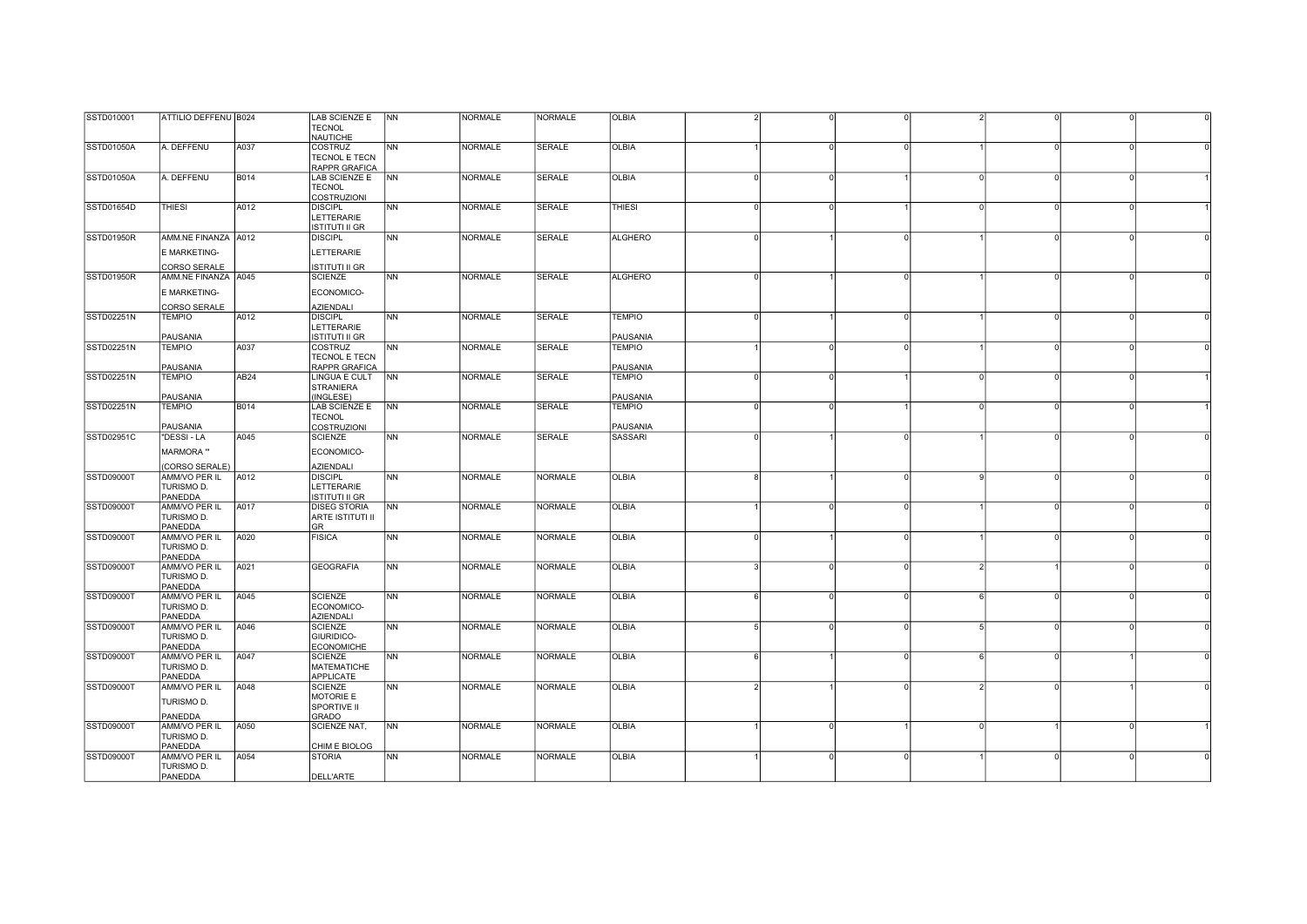| SSTD09000T        | AMM/VO PER IL        | A066             | TRATT TESTI DATI NN                    |                | <b>NORMALE</b> | <b>NORMALE</b> | <b>OLBIA</b>   |                |   |          |               |            |          |  |
|-------------------|----------------------|------------------|----------------------------------------|----------------|----------------|----------------|----------------|----------------|---|----------|---------------|------------|----------|--|
|                   | TURISMO D.           |                  | <b>APPLIC</b>                          |                |                |                |                |                |   |          |               |            |          |  |
|                   | PANEDDA              |                  | <b>INFORMATICA</b>                     |                |                |                |                |                |   |          |               |            |          |  |
| SSTD09000T        | <b>AMM/VO PER IL</b> | AA24             | <b>LINGUA E CULT</b>                   | <b>NN</b>      | <b>NORMALE</b> | <b>NORMALE</b> | <b>OLBIA</b>   |                |   |          |               |            |          |  |
|                   |                      |                  |                                        |                |                |                |                |                |   |          |               |            |          |  |
|                   | TURISMO D.           |                  | <b>STRANIERA</b>                       |                |                |                |                |                |   |          |               |            |          |  |
|                   | PANEDDA              |                  | (FRANCESE)                             |                |                |                |                |                |   |          |               |            |          |  |
| <b>SSTD09000T</b> | AMM/VO PER IL        | AB24             | LINGUA E CULT                          | N <sub>N</sub> | <b>NORMALE</b> | <b>NORMALE</b> | <b>OLBIA</b>   |                |   |          |               |            |          |  |
|                   | TURISMO D.           |                  | <b>STRANIERA</b>                       |                |                |                |                |                |   |          |               |            |          |  |
|                   | PANEDDA              |                  | (INGLESE)                              |                |                |                |                |                |   |          |               |            |          |  |
| SSTD09000T        | AMM/VO PER IL        | AC <sub>24</sub> | LINGUA E CULT                          | <b>NN</b>      | NORMALE        | <b>NORMALE</b> | <b>OLBIA</b>   |                |   |          | $\mathcal{D}$ | $\cap$     | $\Omega$ |  |
|                   | TURISMO D.           |                  | <b>STRANIERA</b>                       |                |                |                |                |                |   |          |               |            |          |  |
|                   |                      |                  |                                        |                |                |                |                |                |   |          |               |            |          |  |
|                   | PANEDDA              |                  | (SPAGNOLO)                             |                |                |                |                |                |   |          |               |            |          |  |
| <b>SSTD09000T</b> | AMM/VO PER IL        | AD01             | SOSTEGNO                               | Інн            | SOSTEGNO       | <b>NORMALE</b> | <b>OLBIA</b>   |                |   |          |               | $\sqrt{2}$ |          |  |
|                   | TURISMO D.           |                  |                                        |                |                |                |                |                |   |          |               |            |          |  |
|                   | PANEDDA              |                  |                                        |                |                |                |                |                |   |          |               |            |          |  |
| <b>SSTD09000T</b> | AMM/VO PER IL        | AD <sub>24</sub> | <b>LINGUA E CULT</b>                   | N <sub>N</sub> | <b>NORMALE</b> | <b>NORMALE</b> | <b>OLBIA</b>   |                |   |          |               |            |          |  |
|                   | TURISMO D.           |                  | <b>STRANIERA</b>                       |                |                |                |                |                |   |          |               |            |          |  |
|                   |                      |                  |                                        |                |                |                |                |                |   |          |               |            |          |  |
|                   | PANEDDA              |                  | (TEDESCO)                              |                |                |                |                |                |   |          |               |            |          |  |
| SSTD090507        | "PANEDDA"            | A012             | <b>DISCIPL</b>                         | N <sub>N</sub> | <b>NORMALE</b> | <b>SERALE</b>  | <b>OLBIA</b>   |                |   | $\Omega$ |               | $\Omega$   |          |  |
|                   |                      |                  | LETTERARIE                             |                |                |                |                |                |   |          |               |            |          |  |
|                   | (CORSO SERALE)       |                  | <b>ISTITUTI II GR</b>                  |                |                |                |                |                |   |          |               |            |          |  |
| SSTD090507        | "PANEDDA"            | A041             | <b>SCIENZE E</b>                       | N <sub>N</sub> | <b>NORMALE</b> | <b>SERALE</b>  | <b>OLBIA</b>   | $\Omega$       |   |          |               |            |          |  |
|                   |                      |                  | <b>TECNOLOGIE</b>                      |                |                |                |                |                |   |          |               |            |          |  |
|                   |                      |                  |                                        |                |                |                |                |                |   |          |               |            |          |  |
|                   | (CORSO SERALE)       |                  | <b>INFORMATICHE</b>                    |                |                |                |                |                |   |          |               |            |          |  |
| SSTD090507        | "PANEDDA"            | A045             | <b>SCIENZE</b>                         | <b>NN</b>      | <b>NORMALE</b> | <b>SERALE</b>  | <b>OLBIA</b>   | $\Omega$       |   |          |               |            |          |  |
|                   |                      |                  | ECONOMICO-                             |                |                |                |                |                |   |          |               |            |          |  |
|                   | (CORSO SERALE)       |                  | <b>AZIENDALI</b>                       |                |                |                |                |                |   |          |               |            |          |  |
| SSTD090507        | "PANEDDA"            | A046             | <b>SCIENZE</b>                         | NN             | <b>NORMALE</b> | <b>SERALE</b>  | <b>OLBIA</b>   | $\Omega$       |   |          |               |            |          |  |
|                   |                      |                  | GIURIDICO-                             |                |                |                |                |                |   |          |               |            |          |  |
|                   |                      |                  |                                        |                |                |                |                |                |   |          |               |            |          |  |
|                   | (CORSO SERALE)       |                  | <b>ECONOMICHE</b>                      |                |                |                |                |                |   |          |               |            |          |  |
| SSTD090507        | "PANEDDA"            | A047             | <b>SCIENZE</b>                         | N <sub>N</sub> | <b>NORMALE</b> | <b>SERALE</b>  | <b>OLBIA</b>   | $\Omega$       |   |          | $\cap$        | $\Omega$   |          |  |
|                   |                      |                  | <b>MATEMATICHE</b>                     |                |                |                |                |                |   |          |               |            |          |  |
|                   |                      |                  | <b>APPLICATE</b>                       |                |                |                |                |                |   |          |               |            |          |  |
|                   | (CORSO SERALE)       |                  |                                        |                |                |                |                |                |   |          |               |            |          |  |
|                   |                      |                  |                                        |                |                |                |                | ∩              |   |          | $\cap$        | $\cap$     |          |  |
| SSTD090507        | 'PANEDDA"            | AB <sub>24</sub> | LINGUA E CULT                          | <b>NN</b>      | <b>NORMALE</b> | SERALE         | <b>OLBIA</b>   |                |   |          |               |            |          |  |
|                   |                      |                  | <b>STRANIERA</b>                       |                |                |                |                |                |   |          |               |            |          |  |
|                   | (CORSO SERALE)       |                  | (INGLESE)                              |                |                |                |                |                |   |          |               |            |          |  |
| <b>SSTE01000C</b> | SALVATOR RUIU   A012 |                  | <b>DISCIPL</b>                         | <b>NN</b>      | <b>NORMALE</b> | <b>NORMALE</b> | <b>SASSARI</b> | 8              |   |          |               |            |          |  |
|                   |                      |                  | LETTERARIE                             |                |                |                |                |                |   |          |               |            |          |  |
|                   |                      |                  | <b>ISTITUTI II GR</b>                  |                |                |                |                |                |   |          |               |            |          |  |
|                   |                      |                  |                                        |                |                |                |                | $\overline{2}$ |   |          |               | $\Omega$   |          |  |
| <b>SSTE01000C</b> | <b>SALVATOR RUIU</b> | A015             | <b>DISCIPLINE</b>                      | N <sub>N</sub> | <b>NORMALE</b> | NORMALE        | <b>SASSARI</b> |                |   |          |               |            |          |  |
|                   |                      |                  | SANITARIE                              |                |                |                |                |                |   |          |               |            |          |  |
| SSTE01000C        | SALVATOR RUIU A018   |                  | <b>FILOSOFIA E</b>                     | NN             | <b>NORMALE</b> | <b>NORMALE</b> | <b>SASSARI</b> | $\Delta$       |   |          |               | $\Omega$   |          |  |
|                   |                      |                  | <b>SCIENZE UMANE</b>                   |                |                |                |                |                |   |          |               |            |          |  |
| SSTE01000C        | SALVATOR RUIU A020   |                  | <b>FISICA</b>                          | <b>NN</b>      | <b>NORMALE</b> | <b>NORMALE</b> | <b>SASSARI</b> | $\Omega$       |   |          |               | $\Omega$   |          |  |
| SSTE01000C        | <b>SALVATOR RUIU</b> | A027             | <b>MATEMATICA E</b>                    | <b>INN</b>     | <b>NORMALE</b> | <b>NORMALE</b> | SASSARI        |                |   |          |               |            |          |  |
|                   |                      |                  | <b>FISICA</b>                          |                |                |                |                |                |   |          |               |            |          |  |
|                   |                      |                  |                                        |                |                |                |                |                |   |          |               |            |          |  |
| <b>SSTE01000C</b> | <b>SALVATOR RUIU</b> | A031             | <b>SCIENZE DEGLI</b>                   | N <sub>N</sub> | <b>NORMALE</b> | <b>NORMALE</b> | SASSARI        |                |   |          |               |            |          |  |
|                   |                      |                  | <b>ALIMENTI</b>                        |                |                |                |                |                |   |          |               |            |          |  |
| <b>SSTE01000C</b> | <b>SALVATOR RUIU</b> | A034             | <b>SCIENZE E</b>                       | N <sub>N</sub> | <b>NORMALE</b> | <b>NORMALE</b> | <b>SASSARI</b> |                |   |          |               |            |          |  |
|                   |                      |                  | <b>TECNOLOGIE</b>                      |                |                |                |                |                |   |          |               |            |          |  |
|                   |                      |                  | <b>CHIMICHE</b>                        |                |                |                |                |                |   |          |               |            |          |  |
| <b>SSTE01000C</b> | <b>SALVATOR RUIU</b> | A037             | COSTRUZ                                | N <sub>N</sub> | <b>NORMALE</b> | <b>NORMALE</b> | <b>SASSARI</b> | $\Omega$       |   |          |               |            |          |  |
|                   |                      |                  |                                        |                |                |                |                |                |   |          |               |            |          |  |
|                   |                      |                  | TECNOL E TECN                          |                |                |                |                |                |   |          |               |            |          |  |
|                   |                      |                  | RAPPR GRAFICA                          |                |                |                |                |                |   |          |               |            |          |  |
| SSTE01000C        | <b>SALVATOR RUIU</b> | A041             | <b>SCIENZE E</b>                       | <b>NN</b>      | <b>NORMALE</b> | <b>NORMALE</b> | SASSARI        | $\Omega$       |   |          |               |            |          |  |
|                   |                      |                  | <b>TECNOLOGIE</b>                      |                |                |                |                |                |   |          |               |            |          |  |
|                   |                      |                  | <b>INFORMATICHE</b>                    |                |                |                |                |                |   |          |               |            |          |  |
| <b>SSTE01000C</b> | SALVATOR RUIU A045   |                  | <b>SCIENZE</b>                         | <b>INN</b>     | <b>NORMALE</b> | <b>NORMALE</b> | <b>SASSARI</b> |                |   | $\Omega$ |               | $\Omega$   |          |  |
|                   |                      |                  |                                        |                |                |                |                |                |   |          |               |            |          |  |
|                   |                      |                  | ECONOMICO-                             |                |                |                |                |                |   |          |               |            |          |  |
|                   |                      |                  | <b>AZIENDALI</b>                       |                |                |                |                |                |   |          |               |            |          |  |
| <b>SSTE01000C</b> | SALVATOR RUIU A046   |                  | <b>SCIENZE</b>                         | <b>NN</b>      | <b>NORMALE</b> | <b>NORMALE</b> | <b>SASSARI</b> | ર              | U | U        |               | $\Omega$   |          |  |
|                   |                      |                  | GIURIDICO-                             |                |                |                |                |                |   |          |               |            |          |  |
|                   |                      |                  | <b>ECONOMICHE</b>                      |                |                |                |                |                |   |          |               |            |          |  |
| SSTE01000C        | SALVATOR RUIU   A047 |                  | <b>SCIENZE</b>                         | <b>NN</b>      | <b>NORMALE</b> | <b>NORMALE</b> | SASSARI        |                |   |          |               | $\Omega$   |          |  |
|                   |                      |                  |                                        |                |                |                |                |                |   |          |               |            |          |  |
|                   |                      |                  | <b>MATEMATICHE</b><br><b>APPLICATE</b> |                |                |                |                |                |   |          |               |            |          |  |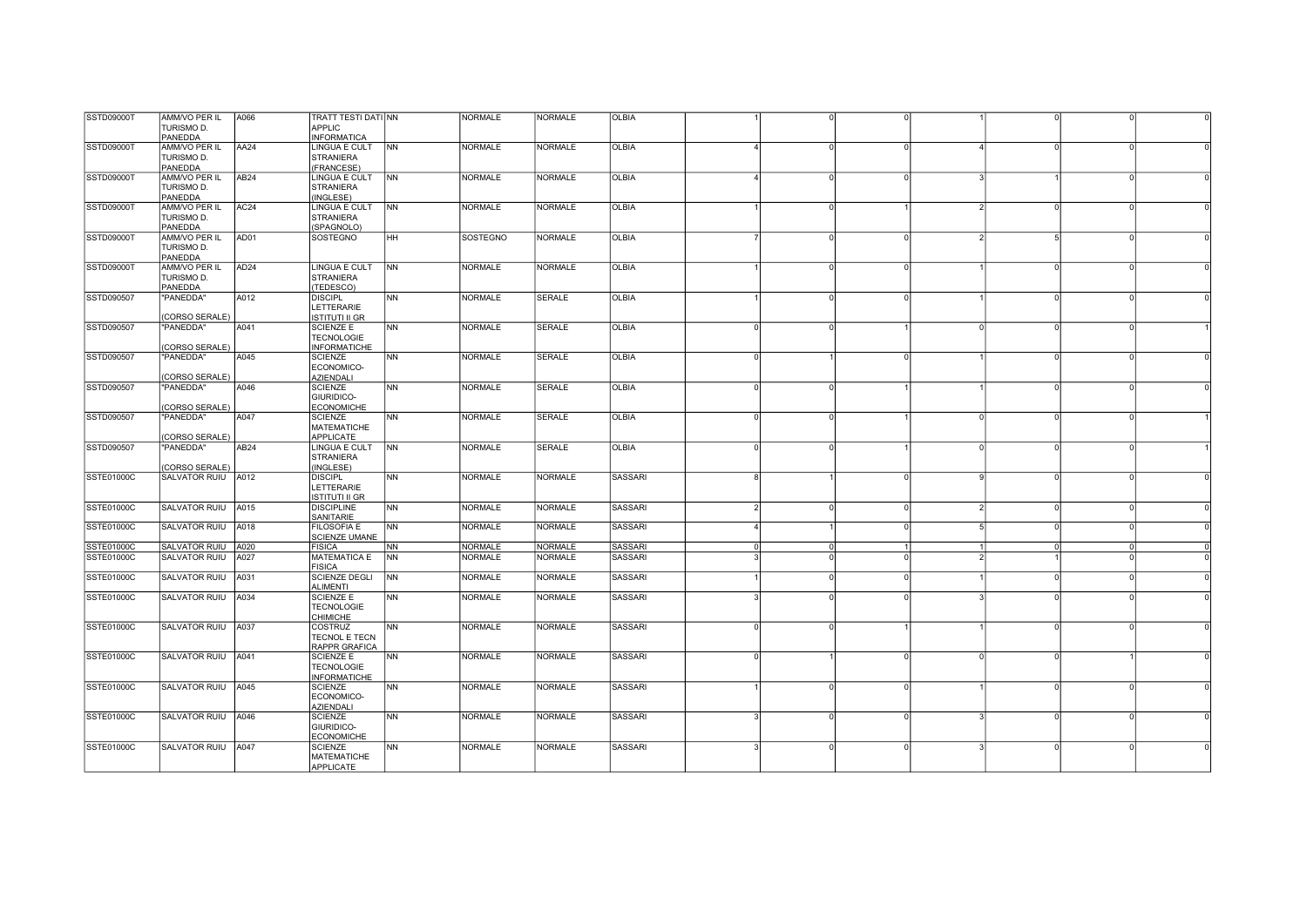| SSTE01000C        | SALVATOR RUIU A048      |                  | <b>SCIENZE</b>        | <b>NN</b>      | <b>NORMALE</b>  | <b>NORMALE</b> | SASSARI        |            |              |                      |          |          |  |
|-------------------|-------------------------|------------------|-----------------------|----------------|-----------------|----------------|----------------|------------|--------------|----------------------|----------|----------|--|
|                   |                         |                  | MOTORIE E             |                |                 |                |                |            |              |                      |          |          |  |
|                   |                         |                  | SPORTIVE II           |                |                 |                |                |            |              |                      |          |          |  |
|                   |                         |                  | <b>GRADO</b>          |                |                 |                |                |            |              |                      |          |          |  |
| <b>SSTE01000C</b> | SALVATOR RUIU A050      |                  | SCIENZE NAT,          | <b>NN</b>      | <b>NORMALE</b>  | <b>NORMALE</b> | <b>SASSARI</b> |            | $\Omega$     | $\Omega$             | $\Omega$ | $\Omega$ |  |
|                   |                         |                  | CHIM E BIOLOG         |                |                 |                |                |            |              |                      |          |          |  |
| <b>SSTE01000C</b> | SALVATOR RUIU AA24      |                  | <b>LINGUA E CULT</b>  | <b>NN</b>      | <b>NORMALE</b>  | <b>NORMALE</b> | <b>SASSARI</b> |            |              |                      | $\Omega$ |          |  |
|                   |                         |                  | <b>STRANIERA</b>      |                |                 |                |                |            |              |                      |          |          |  |
|                   |                         |                  | (FRANCESE)            |                |                 |                |                |            |              |                      |          |          |  |
| SSTE01000C        | SALVATOR RUIU           | AB <sub>24</sub> | LINGUA E CULT         | N <sub>N</sub> | <b>NORMALE</b>  | <b>NORMALE</b> | <b>SASSARI</b> |            |              |                      |          |          |  |
|                   |                         |                  | <b>STRANIERA</b>      |                |                 |                |                |            |              |                      |          |          |  |
|                   |                         |                  | (INGLESE)             |                |                 |                |                |            |              |                      |          |          |  |
| SSTE01000C        | SALVATOR RUIU AD01      |                  | <b>SOSTEGNO</b>       | HH             | <b>SOSTEGNO</b> | <b>NORMALE</b> | <b>SASSARI</b> | 11         |              | 10                   |          |          |  |
| SSTE01000C        | SALVATOR RUIU           | <b>B012</b>      | LAB SCIENZE E         | <b>NN</b>      | <b>NORMALE</b>  | <b>NORMALE</b> | <b>SASSARI</b> |            |              |                      |          |          |  |
|                   |                         |                  | TECNOL CHIM           |                |                 |                |                |            |              |                      |          |          |  |
|                   |                         |                  | <b>MICROBIOL</b>      |                |                 |                |                |            |              |                      |          |          |  |
| <b>SSTE01000C</b> | SALVATOR RUIU B016      |                  | <b>LAB SCIENZE E</b>  | <b>NN</b>      | <b>NORMALE</b>  | <b>NORMALE</b> | <b>SASSARI</b> |            |              |                      | $\Omega$ |          |  |
|                   |                         |                  | <b>TECNOL</b>         |                |                 |                |                |            |              |                      |          |          |  |
|                   |                         |                  | <b>INFORMATICHE</b>   |                |                 |                |                |            |              |                      |          |          |  |
| <b>SSTE01000C</b> | SALVATOR RUIU   B023    |                  | <b>LAB SERVIZI</b>    | <b>NN</b>      | <b>NORMALE</b>  | <b>NORMALE</b> | SASSARI        |            | $\Omega$     | $\Omega$             | $\circ$  |          |  |
|                   |                         |                  | SOCIO-SANITARI        |                |                 |                |                |            |              |                      |          |          |  |
| <b>SSTE01050T</b> | SALVATOR RUIU A012      |                  | <b>DISCIPL</b>        | <b>NN</b>      | <b>NORMALE</b>  | <b>SERALE</b>  | SASSARI        |            |              |                      | $\Omega$ |          |  |
|                   |                         |                  | LETTERARIE            |                |                 |                |                |            |              |                      |          |          |  |
|                   |                         |                  | <b>ISTITUTI II GR</b> |                |                 |                |                |            |              |                      |          |          |  |
| <b>SSTE01050T</b> | SALVATOR RUIU A015      |                  | <b>DISCIPLINE</b>     | <b>NN</b>      | <b>NORMALE</b>  | <b>SERALE</b>  | <b>SASSARI</b> |            |              | $\Omega$             | $\Omega$ |          |  |
|                   |                         |                  | SANITARIE             |                |                 |                |                |            |              |                      |          |          |  |
| <b>SSTE01050T</b> | SALVATOR RUIU A018      |                  | <b>FILOSOFIA E</b>    | <b>NN</b>      | <b>NORMALE</b>  | <b>SERALE</b>  | <b>SASSARI</b> |            |              |                      |          |          |  |
|                   |                         |                  | <b>SCIENZE UMANE</b>  |                |                 |                |                |            |              |                      |          |          |  |
| <b>SSTE01050T</b> | SALVATOR RUIU A027      |                  | <b>MATEMATICA E</b>   | <b>NN</b>      | <b>NORMALE</b>  | <b>SERALE</b>  | <b>SASSARI</b> |            |              | $\Omega$             | $\Omega$ |          |  |
|                   |                         |                  | <b>FISICA</b>         |                |                 |                |                |            |              |                      |          |          |  |
| <b>SSTE01050T</b> | SALVATOR RUIU A045      |                  | <b>SCIENZE</b>        | <b>NN</b>      | <b>NORMALE</b>  | <b>SERALE</b>  | <b>SASSARI</b> |            |              |                      | $\Omega$ |          |  |
|                   |                         |                  | ECONOMICO-            |                |                 |                |                |            |              |                      |          |          |  |
|                   |                         |                  | <b>AZIENDALI</b>      |                |                 |                |                |            |              |                      |          |          |  |
| <b>SSTE01050T</b> | SALVATOR RUIU           | A046             | <b>SCIENZE</b>        | <b>NN</b>      | <b>NORMALE</b>  | <b>SERALE</b>  | <b>SASSARI</b> |            |              |                      | $\Omega$ |          |  |
|                   |                         |                  | GIURIDICO-            |                |                 |                |                |            |              |                      |          |          |  |
|                   |                         |                  | <b>ECONOMICHE</b>     |                |                 |                |                |            |              |                      |          |          |  |
| <b>SSTE01050T</b> | SALVATOR RUIU   AA24    |                  | LINGUA E CULT         | <b>NN</b>      | <b>NORMALE</b>  | <b>SERALE</b>  | <b>SASSARI</b> |            |              | O                    | $\Omega$ |          |  |
|                   |                         |                  | <b>STRANIERA</b>      |                |                 |                |                |            |              |                      |          |          |  |
|                   |                         |                  | (FRANCESE)            |                |                 |                |                |            |              |                      |          |          |  |
| <b>SSTE01050T</b> | SALVATOR RUIU AB24      |                  | LINGUA E CULT         | <b>NN</b>      | <b>NORMALE</b>  | SERALE         | SASSARI        |            | O            | $\Omega$             | $\circ$  |          |  |
|                   |                         |                  | <b>STRANIERA</b>      |                |                 |                |                |            |              |                      |          |          |  |
|                   |                         |                  | (INGLESE)             |                |                 |                |                |            |              |                      |          |          |  |
| <b>SSTE01050T</b> | <b>SALVATOR RUIU</b>    | <b>B023</b>      | <b>LAB SERVIZI</b>    | <b>NN</b>      | <b>NORMALE</b>  | <b>SERALE</b>  | <b>SASSARI</b> | $\sqrt{ }$ |              | U                    | $\cap$   |          |  |
|                   |                         |                  | SOCIO-SANITARI        |                |                 |                |                |            |              |                      |          |          |  |
| SSTF010007        | G. M. ANGIOY            | A012             | <b>DISCIPL</b>        | <b>NN</b>      | <b>NORMALE</b>  | <b>NORMALE</b> | <b>SASSARI</b> | 18         |              | 18                   |          |          |  |
|                   |                         |                  | LETTERARIE            |                |                 |                |                |            |              |                      |          |          |  |
|                   | SASSARI                 |                  | <b>ISTITUTI II GR</b> |                |                 |                |                |            |              |                      |          |          |  |
| SSTF010007        | G. M. ANGIOY            | A019             | <b>FILOSOFIA E</b>    | <b>NN</b>      | <b>NORMALE</b>  | <b>NORMALE</b> | SASSARI        |            | <sup>0</sup> | $\Omega$<br>$\Omega$ |          | $\Omega$ |  |
|                   | SASSARI                 |                  | <b>STORIA</b>         |                | <b>NORMALE</b>  | <b>NORMALE</b> |                | 5          | $\Omega$     |                      | $\Omega$ |          |  |
| SSTF010007        | G. M. ANGIOY            | A020             | <b>FISICA</b>         | <b>NN</b>      |                 |                | <b>SASSARI</b> |            |              |                      |          |          |  |
|                   | SASSARI                 |                  |                       |                |                 | <b>NORMALE</b> |                |            | $\Omega$     |                      |          |          |  |
| SSTF010007        | G. M. ANGIOY<br>SASSARI | A026             | <b>MATEMATICA</b>     | <b>NN</b>      | <b>NORMALE</b>  |                | SASSARI        | 11         |              | 11<br>$\Omega$       | $\circ$  |          |  |
| SSTF010007        | G. M. ANGIOY            | A027             | <b>MATEMATICA E</b>   | <b>NN</b>      | <b>NORMALE</b>  | <b>NORMALE</b> | SASSARI        |            | $\Omega$     | U                    | $\circ$  |          |  |
|                   | SASSARI                 |                  | <b>FISICA</b>         |                |                 |                |                |            |              |                      |          |          |  |
| SSTF010007        | G. M. ANGIOY            | A034             | <b>SCIENZE E</b>      | <b>NN</b>      | <b>NORMALE</b>  | <b>NORMALE</b> | SASSARI        |            |              |                      | $\Omega$ |          |  |
|                   |                         |                  | <b>TECNOLOGIE</b>     |                |                 |                |                |            |              |                      |          |          |  |
|                   | SASSARI                 |                  | <b>CHIMICHE</b>       |                |                 |                |                |            |              |                      |          |          |  |
| SSTF010007        | G. M. ANGIOY            | A037             | COSTRUZ               | <b>NN</b>      | <b>NORMALE</b>  | <b>NORMALE</b> | <b>SASSARI</b> |            |              |                      | $\Omega$ |          |  |
|                   |                         |                  | <b>TECNOL E TECN</b>  |                |                 |                |                |            |              |                      |          |          |  |
|                   | <b>SASSARI</b>          |                  | <b>RAPPR GRAFICA</b>  |                |                 |                |                |            |              |                      |          |          |  |
| SSTF010007        | G. M. ANGIOY            | A040             | <b>TECNOLOGIE</b>     | <b>NN</b>      | <b>NORMALE</b>  | <b>NORMALE</b> | <b>SASSARI</b> |            |              |                      |          |          |  |
|                   |                         |                  | <b>ELETTRICHE</b>     |                |                 |                |                |            |              |                      |          |          |  |
|                   | SASSARI                 |                  | <b>ELETTRONICHE</b>   |                |                 |                |                |            |              |                      |          |          |  |
| SSTF010007        | G. M. ANGIOY            | A041             | SCIENZE E             | <b>NN</b>      | <b>NORMALE</b>  | <b>NORMALE</b> | SASSARI        | 13         |              | 12                   |          |          |  |
|                   |                         |                  | <b>TECNOLOGIE</b>     |                |                 |                |                |            |              |                      |          |          |  |
|                   | SASSARI                 |                  | <b>INFORMATICHE</b>   |                |                 |                |                |            |              |                      |          |          |  |
| SSTF010007        | G. M. ANGIOY            | A042             | <b>SCIENZE E</b>      | <b>NN</b>      | <b>NORMALE</b>  | <b>NORMALE</b> | SASSARI        | $\epsilon$ |              | $\Omega$             | $\Omega$ | $\Omega$ |  |
|                   |                         |                  | <b>TECNOLOGIE</b>     |                |                 |                |                |            |              |                      |          |          |  |
|                   | SASSARI                 |                  | <b>MECCANICHE</b>     |                |                 |                |                |            |              |                      |          |          |  |
|                   |                         |                  |                       |                |                 |                |                |            |              |                      |          |          |  |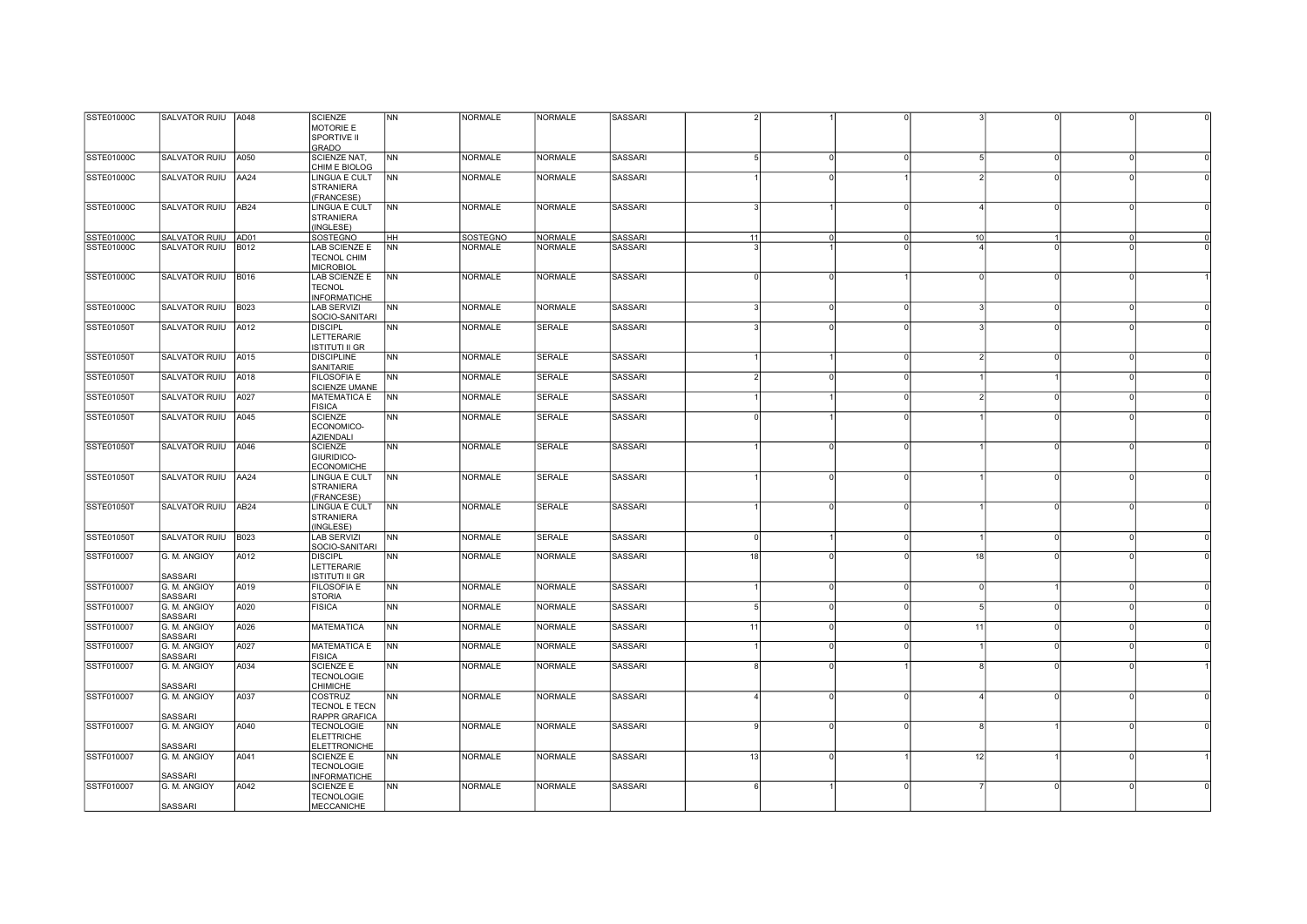| SSTF010007        | G. M. ANGIOY            | A045             | <b>SCIENZE</b>        | <b>NN</b>      | <b>NORMALE</b> | <b>NORMALE</b> | SASSARI        |          |          |          |    |          |          |  |
|-------------------|-------------------------|------------------|-----------------------|----------------|----------------|----------------|----------------|----------|----------|----------|----|----------|----------|--|
|                   |                         |                  | ECONOMICO-            |                |                |                |                |          |          |          |    |          |          |  |
|                   | SASSARI                 |                  | <b>AZIENDALI</b>      |                |                |                |                |          |          |          |    |          |          |  |
| SSTF010007        | G. M. ANGIOY            | A046             | <b>SCIENZE</b>        | <b>NN</b>      | <b>NORMALE</b> | <b>NORMALE</b> | <b>SASSARI</b> |          |          |          |    |          |          |  |
|                   |                         |                  | GIURIDICO-            |                |                |                |                |          |          |          |    |          |          |  |
|                   | SASSARI                 |                  | <b>ECONOMICHE</b>     |                |                |                |                |          |          |          |    |          |          |  |
| SSTF010007        | G. M. ANGIOY            | A048             | <b>SCIENZE</b>        | <b>NN</b>      | <b>NORMALE</b> | <b>NORMALE</b> | <b>SASSARI</b> |          |          |          |    | $\Omega$ |          |  |
|                   |                         |                  |                       |                |                |                |                |          |          |          |    |          |          |  |
|                   |                         |                  | MOTORIE E             |                |                |                |                |          |          |          |    |          |          |  |
|                   |                         |                  | SPORTIVE II           |                |                |                |                |          |          |          |    |          |          |  |
|                   | SASSARI                 |                  | <b>GRADO</b>          |                |                |                |                |          |          |          |    |          |          |  |
| <b>SSTF010007</b> | G. M. ANGIOY            | A050             | SCIENZE NAT.          | <b>NN</b>      | <b>NORMALE</b> | <b>NORMALE</b> | <b>SASSARI</b> | $\Delta$ | O        | $\Omega$ |    | $\Omega$ |          |  |
|                   | SASSARI                 |                  | CHIM E BIOLOG         |                |                |                |                |          |          |          |    |          |          |  |
| SSTF010007        | G. M. ANGIOY            | AB <sub>24</sub> | LINGUA E CULT         | N <sub>N</sub> | <b>NORMALE</b> | <b>NORMALE</b> | <b>SASSARI</b> |          |          |          |    |          |          |  |
|                   |                         |                  | <b>STRANIERA</b>      |                |                |                |                |          |          |          |    |          |          |  |
|                   | SASSARI                 |                  | (INGLESE)             |                |                |                |                |          |          |          |    |          |          |  |
| SSTF010007        | G. M. ANGIOY            | AD01             | SOSTEGNO              | HH             | SOSTEGNO       | <b>NORMALE</b> | SASSARI        | 16       | $\Omega$ | $\Omega$ | 11 | -51      | $\Omega$ |  |
|                   | SASSARI                 |                  |                       |                |                |                |                |          |          |          |    |          |          |  |
| SSTF010007        | G. M. ANGIOY            | <b>B003</b>      | <b>LABORATORI DI</b>  | NN             | <b>NORMALE</b> | <b>NORMALE</b> | <b>SASSARI</b> |          |          |          |    | $\Omega$ |          |  |
|                   | SASSARI                 |                  | <b>FISICA</b>         |                |                |                |                |          |          |          |    |          |          |  |
|                   |                         |                  |                       | <b>NN</b>      |                | <b>NORMALE</b> | <b>SASSARI</b> |          |          |          |    |          |          |  |
| SSTF010007        | G. M. ANGIOY            | <b>B012</b>      | <b>LAB SCIENZE E</b>  |                | <b>NORMALE</b> |                |                |          |          |          |    |          |          |  |
|                   |                         |                  | <b>TECNOL CHIM</b>    |                |                |                |                |          |          |          |    |          |          |  |
|                   | SASSARI                 |                  | <b>MICROBIOL</b>      |                |                |                |                |          |          |          |    |          |          |  |
| SSTF010007        | G. M. ANGIOY            | <b>B015</b>      | LAB SC E TECNOL NN    |                | <b>NORMALE</b> | <b>NORMALE</b> | <b>SASSARI</b> |          | $\Omega$ |          |    | $\Omega$ |          |  |
|                   |                         |                  | <b>ELETTR</b>         |                |                |                |                |          |          |          |    |          |          |  |
|                   | SASSARI                 |                  | <b>ELETTRONIC</b>     |                |                |                |                |          |          |          |    |          |          |  |
| SSTF010007        | G. M. ANGIOY            | <b>B016</b>      | LAB SCIENZE E         | <b>NN</b>      | <b>NORMALE</b> | <b>NORMALE</b> | <b>SASSARI</b> |          |          | U        |    | $\Omega$ |          |  |
|                   |                         |                  | <b>TECNOL</b>         |                |                |                |                |          |          |          |    |          |          |  |
|                   | SASSARI                 |                  | <b>INFORMATICHE</b>   |                |                |                |                |          |          |          |    |          |          |  |
| SSTF010007        | G. M. ANGIOY            | <b>B017</b>      | LAB SCIENZE E         | N <sub>N</sub> | <b>NORMALE</b> | <b>NORMALE</b> | <b>SASSARI</b> |          |          |          |    |          |          |  |
|                   |                         |                  | <b>TECNOL</b>         |                |                |                |                |          |          |          |    |          |          |  |
|                   | SASSARI                 |                  | <b>MECCANICHE</b>     |                |                |                |                |          |          |          |    |          |          |  |
| <b>SSTF01050L</b> | G. M. ANGIOY            | A012             | <b>DISCIPL</b>        | <b>NN</b>      | <b>NORMALE</b> | <b>SERALE</b>  | SASSARI        |          |          | $\Omega$ |    | $\circ$  | $\Omega$ |  |
|                   |                         |                  |                       |                |                |                |                |          |          |          |    |          |          |  |
|                   |                         |                  | LETTERARIE            |                |                |                |                |          |          |          |    |          |          |  |
|                   | CORSO SERALE)           |                  | <b>ISTITUTI II GR</b> |                |                |                |                |          |          |          |    |          |          |  |
| <b>SSTF01050L</b> | G. M. ANGIOY            | A026             | <b>MATEMATICA</b>     | <b>NN</b>      | <b>NORMALE</b> | <b>SERALE</b>  | SASSARI        |          |          | $\Omega$ |    | $\Omega$ |          |  |
|                   |                         |                  |                       |                |                |                |                |          |          |          |    |          |          |  |
|                   | CORSO SERALE)           |                  |                       |                |                |                |                |          |          |          |    |          |          |  |
| <b>SSTF01050L</b> | G. M. ANGIOY            | A040             | <b>TECNOLOGIE</b>     | <b>NN</b>      | <b>NORMALE</b> | <b>SERALE</b>  | SASSARI        |          |          |          |    |          |          |  |
|                   |                         |                  | <b>ELETTRICHE</b>     |                |                |                |                |          |          |          |    |          |          |  |
|                   | CORSO SERALE)           |                  | <b>ELETTRONICHE</b>   |                |                |                |                |          |          |          |    |          |          |  |
| <b>SSTF01050L</b> | G. M. ANGIOY            | A041             | <b>SCIENZE E</b>      | <b>NN</b>      | <b>NORMALE</b> | <b>SERALE</b>  | SASSARI        |          |          |          |    | $\Omega$ |          |  |
|                   |                         |                  | <b>TECNOLOGIE</b>     |                |                |                |                |          |          |          |    |          |          |  |
|                   | (CORSO SERALE)          |                  | <b>INFORMATICHE</b>   |                |                |                |                |          |          |          |    |          |          |  |
| <b>SSTF01050L</b> | G. M. ANGIOY            | AB <sub>24</sub> | LINGUA E CULT         | <b>NN</b>      | <b>NORMALE</b> | <b>SERALE</b>  | <b>SASSARI</b> |          |          |          |    | $\cap$   |          |  |
|                   |                         |                  | <b>STRANIERA</b>      |                |                |                |                |          |          |          |    |          |          |  |
|                   |                         |                  |                       |                |                |                |                |          |          |          |    |          |          |  |
|                   | CORSO SERALE)           |                  | (INGLESE)             |                | <b>NORMALE</b> |                |                |          |          |          |    |          |          |  |
| <b>SSTF01050L</b> | G. M. ANGIOY            | <b>B015</b>      | LAB SC E TECNOL NN    |                |                | SERALE         | SASSARI        |          |          | $\Omega$ |    | $\Omega$ |          |  |
|                   |                         |                  | <b>ELETTR</b>         |                |                |                |                |          |          |          |    |          |          |  |
|                   | (CORSO SERALE)          |                  | <b>ELETTRONIC</b>     |                |                |                |                |          |          |          |    |          |          |  |
| <b>SSTF01050L</b> | G. M. ANGIOY            | <b>B016</b>      | LAB SCIENZE E         | <b>NN</b>      | <b>NORMALE</b> | <b>SERALE</b>  | <b>SASSARI</b> |          |          | n        |    | $\Omega$ |          |  |
|                   |                         |                  | <b>TECNOL</b>         |                |                |                |                |          |          |          |    |          |          |  |
|                   | (CORSO SERALE)          |                  | <b>INFORMATICHE</b>   |                |                |                |                |          |          |          |    |          |          |  |
| <b>SSTF02250V</b> | I.T.I. "FERRACCIU" A040 |                  | <b>TECNOLOGIE</b>     | <b>NN</b>      | <b>NORMALE</b> | <b>SERALE</b>  | <b>TEMPIO</b>  |          |          |          |    |          |          |  |
|                   |                         |                  |                       |                |                |                |                |          |          |          |    |          |          |  |
|                   | CORSO SERALE -          |                  | <b>ELETTRICHE</b>     |                |                |                |                |          |          |          |    |          |          |  |
|                   | <b>TEMPIO</b>           |                  | <b>ELETTRONICHE</b>   |                |                |                | PAUSANIA       |          |          |          |    |          |          |  |
| <b>SSTH00450R</b> | I.T.NAUTICO             | A012             | <b>DISCIPL</b>        | <b>NN</b>      | <b>NORMALE</b> | <b>SERALE</b>  | PORTO TORRES   |          |          |          |    | $\Omega$ |          |  |
|                   | "M.PAGLIETTI"           |                  | LETTERARIE            |                |                |                |                |          |          |          |    |          |          |  |
|                   | CORSO SERALE            |                  | <b>ISTITUTI II GR</b> |                |                |                |                |          |          |          |    |          |          |  |
| <b>SSTH00450R</b> |                         | A026             | <b>MATEMATICA</b>     | <b>NN</b>      | <b>NORMALE</b> | <b>SERALE</b>  | PORTO TORRES   |          |          |          |    | $\Omega$ |          |  |
|                   | I.T.NAUTICO             |                  |                       |                |                |                |                |          |          |          |    |          |          |  |
|                   | "M.PAGLIETTI"           |                  |                       |                |                |                |                |          |          |          |    |          |          |  |
|                   | CORSO SERALE            |                  |                       |                |                |                |                |          |          |          |    |          |          |  |
| <b>SSTH00450R</b> | I.T.NAUTICO             | A043             | <b>SCIENZE E</b>      | <b>NN</b>      | <b>NORMALE</b> | <b>SERALE</b>  | PORTO TORRES   |          |          | 0        |    | $\Omega$ |          |  |
|                   | "M.PAGLIETTI"           |                  | <b>TECNOLOGIE</b>     |                |                |                |                |          |          |          |    |          |          |  |
|                   | CORSO SERALE            |                  | <b>NAUTICHE</b>       |                |                |                |                |          |          |          |    |          |          |  |
| SSTL02951V        | G.M.DEVILLA             | A012             | <b>DISCIPL</b>        | <b>NN</b>      | <b>NORMALE</b> | <b>SERALE</b>  | <b>SASSARI</b> |          |          | $\Omega$ |    | $\Omega$ |          |  |
|                   |                         |                  | LETTERARIE            |                |                |                |                |          |          |          |    |          |          |  |
|                   | (CORSO SERALE)          |                  | <b>ISTITUTI II GR</b> |                |                |                |                |          |          |          |    |          |          |  |
|                   |                         |                  |                       |                |                |                |                |          |          |          |    |          |          |  |